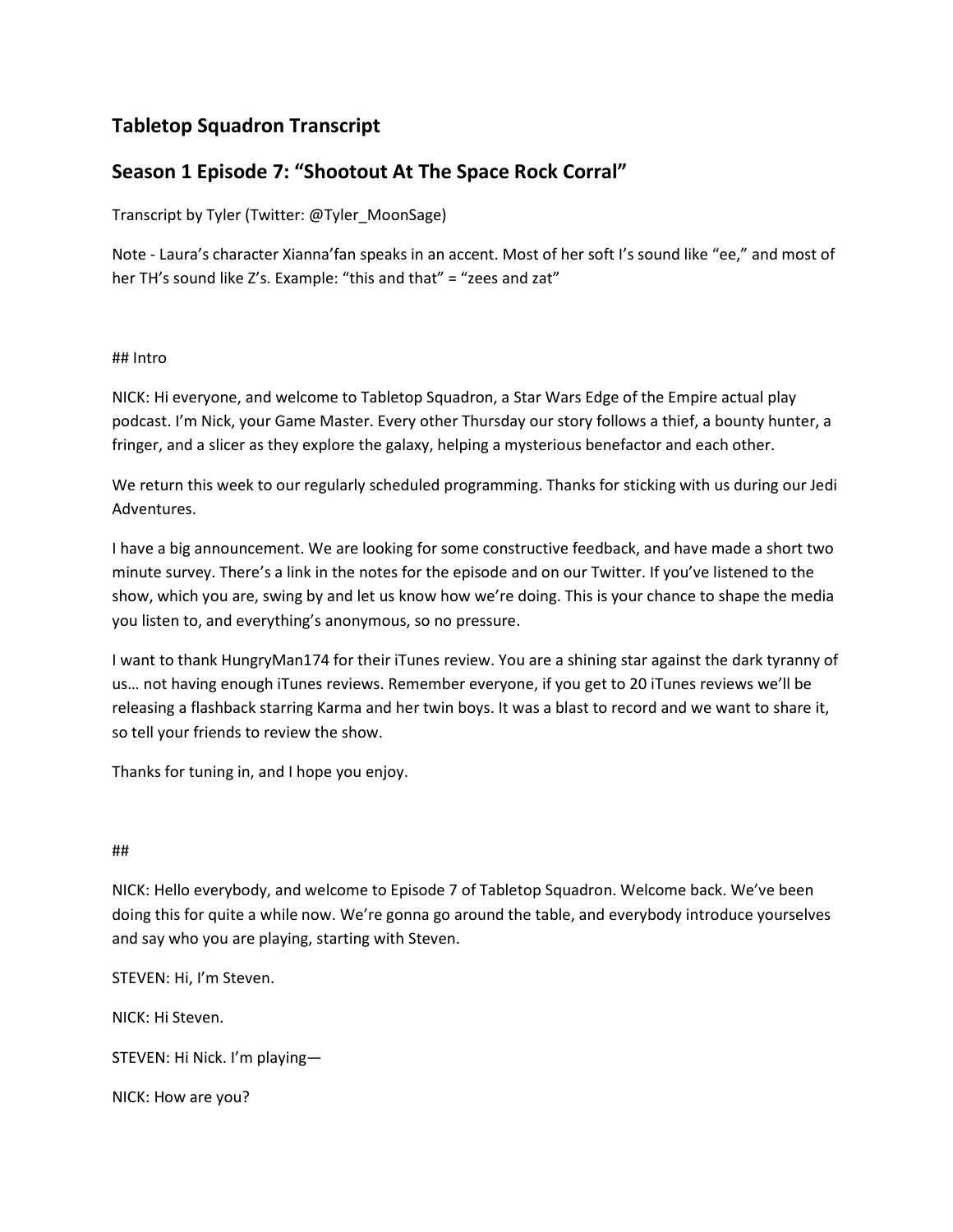STEVEN: … Now I'm super confused. I am both playing Sabos good doing well who's a Togruta pretty well and I haven't spent any experience. I'm okay.

(laughter)

NICK: Great. Cool. (laughing) And next up, we have Hudson.

HUDSON: Hi Nick. I'm Hudson, and I'm playing a Gigoran named Tink.

NICK: Good for you.

HUDSON: Good for me.

NICK: We're all very proud.

HUDSON: Thank you.

NICK: And, Cameron.

CAMERON: Hello.

NICK: Hi!

CAMERON: I'm Cameron.

NICK: Good to meet you.

CAMERON: (laughs) Right. I'm playing Karma, the Nautolan bounty hunter.

NICK: Yay.

LAURA: Have you two not met before?

CAMERON: No.

NICK: This is the first time. The previous episodes was a different name.

LAURA: Wow, that wedding must have been really awkward.

CAMERON: Yeah, it was an arranged marriage. I regret it.

STEVEN: Nick, meet my friend Cameron.

NICK: Oh, hi. Good to see you.

CAMERON: I'm new here. I just came with Steven.

NICK: Oh boy. I'm gonna have to delete all of this.

(laughter)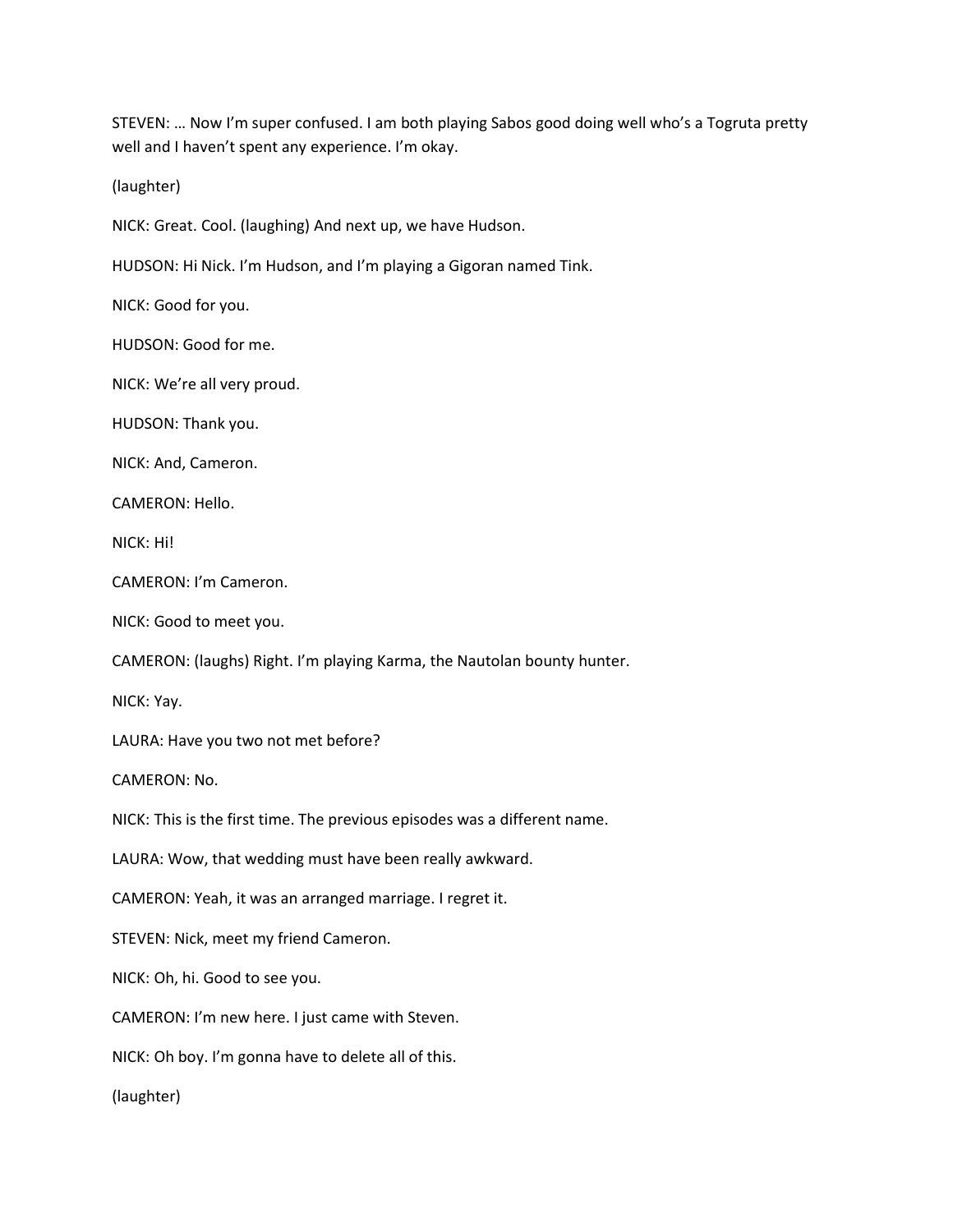NICK: Last up, we have Laura.

LAURA: Hi, I'm Laura, and I play Xianna'fan, a Twi'lek smuggler.

NICK: Horray. Good job being professional and getting through it without getting distra—

LAURA: Dicks!

(laughter)

NICK: Great. Off to a great start.

LAURA: Leave, that, in.

NICK: It's gonna be in.

STEVEN: That's what she said—Ohh.

(groans)

LAURA: Don't leave that in.

HUDSON: Leave that one in too.

LAURA: That's also what she said. All of it.

CAMERON: Who are you, Nick?

NICK: Oh, I'm Nick. I'm the GM. I do everybody else.

STEVEN: Have you met Cameron?

NICK: Oh, hey Cameron, good to meet you.

CAMERON: (giggling) Hi! It's nice to meet you. Weird, we have the same last name.

NICK: Oh yeah.

STEVEN: That's awkward.

NICK: Okay. Well, we have now established that we are all friends who know each other, so now we can get started in Star Wars. And, by getting started in Star Wars, of course I mean the Destiny Roll.

STEVEN: Ah yes, destiny.

NICK: Ah-ha. A great RPG shooter.

CAMERON: Heyyy.

LAURA: Two light side points! Ha-ha.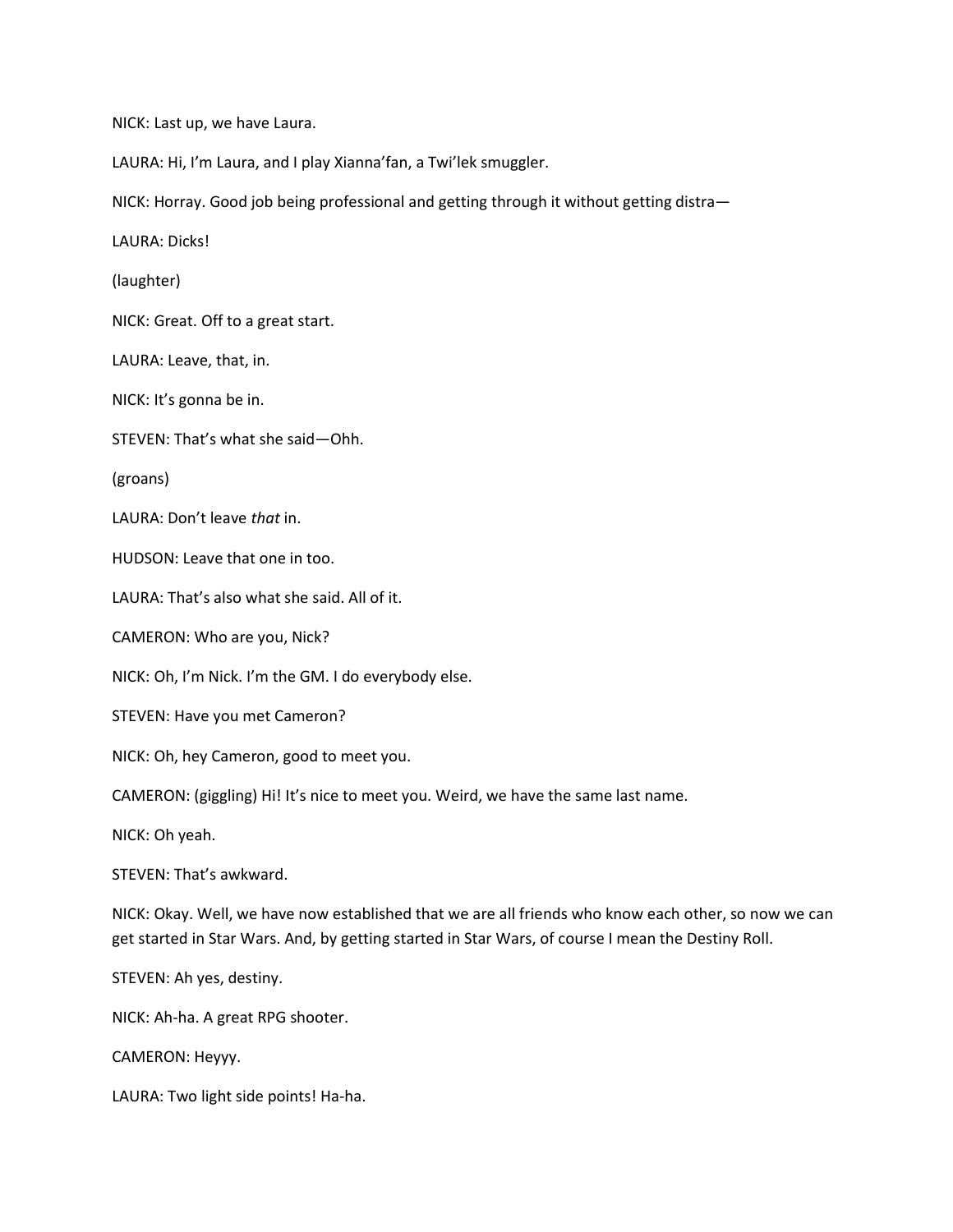STEVEN: Two dark side.

HUDSON: Two dark side points from me.

CAMERON: Get your shit together.

HUDSON: I'm sorry!

STEVEN: Ooh, another light side point.

CAMERON: One dark side.

HUDSON: And, so it's even.

STEVEN: Yep, three light side, three dark side.

STEVEN: Better than last game.

LAURA: Yes.

CAMERON: Yes, much better than last.

NICK: We are neutral, which is appropriate for where we're starting. If you remember, when we last left off you finally got off of Unroola Dawn after killing some Imperial officers, learning some interesting facts about Xianna's criminal past and Sabos's also criminal past.

STEVEN: Just inept.

NICK: Inept past, we'll go with that. You made a decision to smuggle more than just the things you originally had come to procure, and you got off of the planet. That's where we're gonna start this time. You'll remember that you got a notification that there was somebody in the holo-theater. There was a transmission coming in, and you all went to the holo-theater, and you saw a sentinel sitting down. A hologram of sentinel, not real sentinel, that would be weird. He says, "Alright, so you managed to make the deal. Now it seems like we've got a lot to talk about." Then, we're gonna kick it off. Sentinel starts off without preamble. He makes eye contact with all of you which is impressive because you're spread out pretty far. He is sitting down, wearing a brown kind of shapeless robe. He has salt and pepper hair slicked back. He looks older, he looks very much in control, and he says, "You are going to deliver this artifact to the Oracle of the Ithorians on Ithor. You will be able to contact them when you get on the surface. Tell them you have a gift from an old friend, and that the friend assures him the light will never go out from the universe. The Oracle's inner circle will know what that means, but you'll need to get to them to explain. However, that's the easy part. Ithor is under an Imperial blockade, a large one. The flagship for the armada is a super star destroyer, the Vengeance. You will need to find some way to get to the surface past the blockade. You're gonna need stealth or some form of trickery. I'll leave that solution up to you. Once down on the planet, deliver the Stone Breaker to the Oracle and find the shop called The Gooberfish nearby. There will be a contact there. Use the same passphrase. He will give you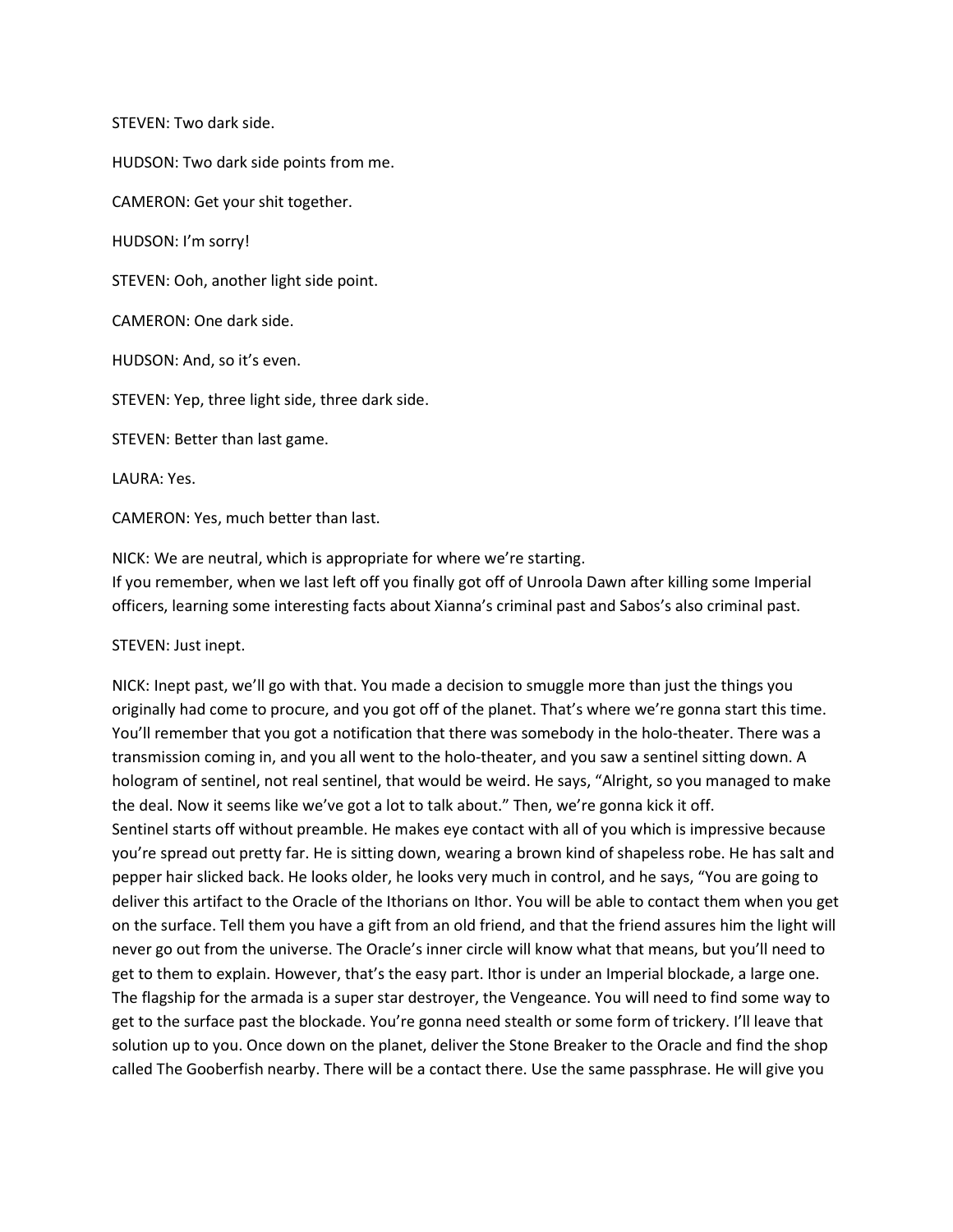instructions on the last leg of the mission. After that, you will be paid, with potentially more contracts afterwards. Any questions?"

LAURA: "Um, is there a timeframe for this delivery?"

NICK: "Every minute that you delay more Ithors are squashed under the Imperial boot, so immediately.

LAURA: "Oh, so more like an existential timeframe, not like it will expire or anything like that. Not saying that we are not going to be quick and professional with our delivery, just you know, in case we have to make any pit stops along the way."

NICK: "You will need to make a pit stop if you're picking up any technology to skip past the blockade."

STEVEN: "Yes."

NICK: "Besides that you should be headed there right away. We don't know how much longer this blockade will last until they do ground infiltration. Any minute you delay is an extreme risk."

LAURA: "Yeah… Okay." What was the passphrase again?

CAMERON: The light will never go out in the universe. It's the what oracle?

NICK: His title is The Oracle, yeah, on Ithor.

HUDSON: I'm going to whisper, "But wait, aren't we supposed to do that other job first?"

STEVEN: "No."

NICK: Roll me a Force die please.

CAMERON & TINK: Two light side.

NICK: Yeah. You were very subtle. Everyone in the room hears, and the holo-projector does not pick that up.

LAURA: Xianna gives him like a little jab in the side. It's probably like more your hip because of height, but just like a, "Shh."

HUDSON: "Ow."

(laughter)

LAURA: And just keeps looking at him like, "Uh-huh, yes. A speedy delivery. Uh-huh. Got it."

NICK: "Any other questions?"

CAMERON: "So, we're delivering the Stone Breaker to the Oracle…"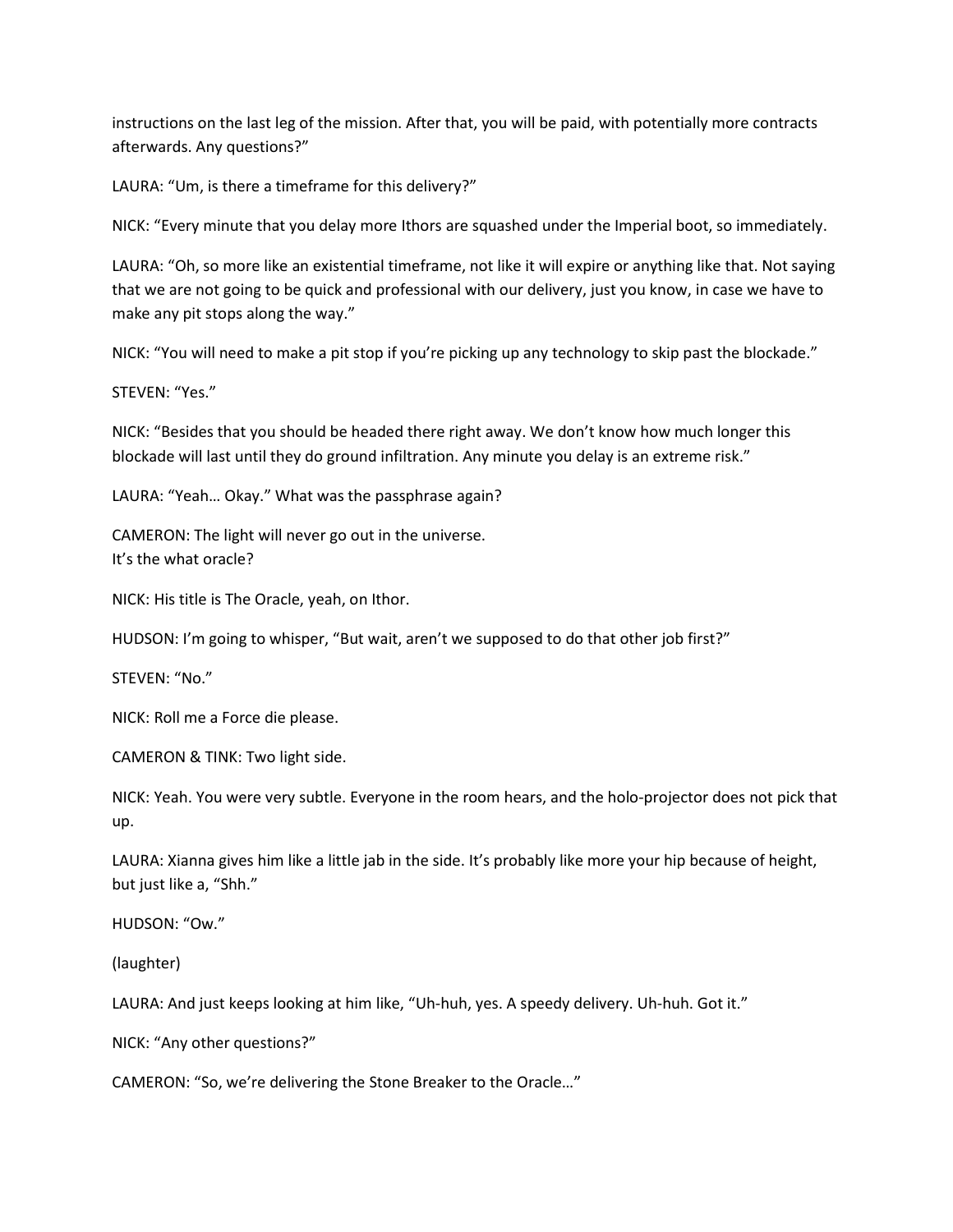NICK: "Yes."

CAMERON: "Ithorian lives may be lost…"

NICK: "Many."

LAURA: "I mean, in a general sense, there is a blockade."

CAMERON: "Like, it normally happens with Imperial blockades."

LAURA: "Many planets are under Imperial blockade. Just saying."

NICK: "I feel like I should mention that they're periodically bombarding communities."

LAURA: "Really? Really?!"

CAMERON: "Oh, see, that does explain the deaths."

LAURA: "You're going to tell me, a Twi'lek, about periodic bombardments of a planet?"

NICK: "Clearly you may have had some experience on Ryloth of similar tactics, but if you're planning on doing some sort of side trip I would remind you that thousands of people could be obliterated in laser fire at any moment."

STEVEN: "Just enough to get past the blockade."

NICK: "Enough what?"

STEVEN: "Just enough side trip to get past the blockade."

NICK: "Yeah, that would be a good recommendation, either come up with some sort of plan to circumvent their technology, or some sort of stealth, or some sort of ruse. I don't know. That's why I hired you all."

LAURA: "We'll figure it out."

CAMERON: "Do you have any nifty things on your ship?"

NICK: "Um, not really."

CAMERON: "Cool. Just wondering."

NICK: "You may find with some careful searching that there are some great places to hide things," and he winks into the camera.

LAURA: "Uh-huh. Yes. I figured it out already."

NICK: "Oh, well, yeah. That's pretty much it, smugglers compartments."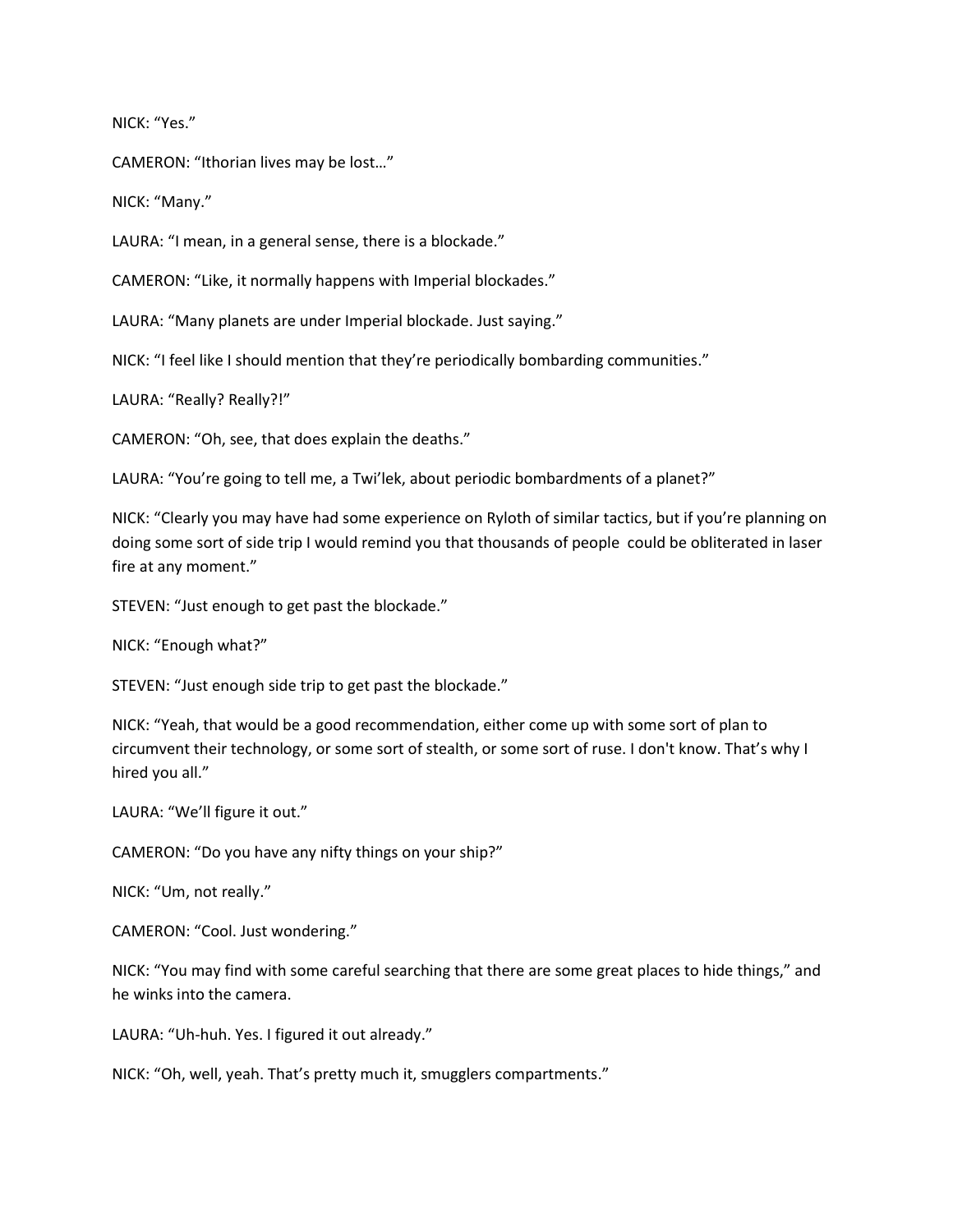CAMERON: "Cool. Alright, just checking."

LAURA: "Is there any more alcohol?"

NICK: "I'm surprised that that's your prior—Actually, I'm not surprised that that's your priority. You can restock, I suppose, but the wet bar is pretty much it."

LAURA: "Eh, okay."

NICK: Well, you'll remember, you haven't drank it all. There's several half bottles still in there.

LAURA: No, I know, but I remember you saying there's just kind of like weirdly basic stuff.

NICK: Well, so, it was a full bar, but a lot of it is empty and what's left is like quarter bottles, so it was on a long party trip and didn't get restocked before you took it off.

LAURA: Xianna kind of like holds her hand up and she's like, "Ooh, are there any flags out for this ship? Like, do we need to get false credentials specifically for this ship?"

NICK: "The Afternoon Delight is not the original name of the ship."

LAURA: "I mean, that does not matter, but…"

NICK: "It's a clean identity. It's a clean registration."

CAMERON: "Okay."

LAURA: "Got it."

NICK: "So you should be fine there, although if you can find some sort of registration that would let you pass an Imperial blockade, that could be one way to do it."

CAMERON: "Who is it registered to?"

NICK: "Shell corporations, nothing that fancy."

CAMERON: "Okay. Just wondering, in case that comes up."

NICK: (goofily) "Uh, it's registered to Star Corp."

CAMERON: "Cool. Thank you."

NICK: "Anything else?"

CAMERON: "At The Gooberfish, do we just walk in and tell the bartender the passphrase, or is there a particular person we should be on the lookout for, or is it just walk into the bar and scream at the top of our lungs and see if anyone responds?"

NICK: "Haven't you done covert exchanges before? You'll know."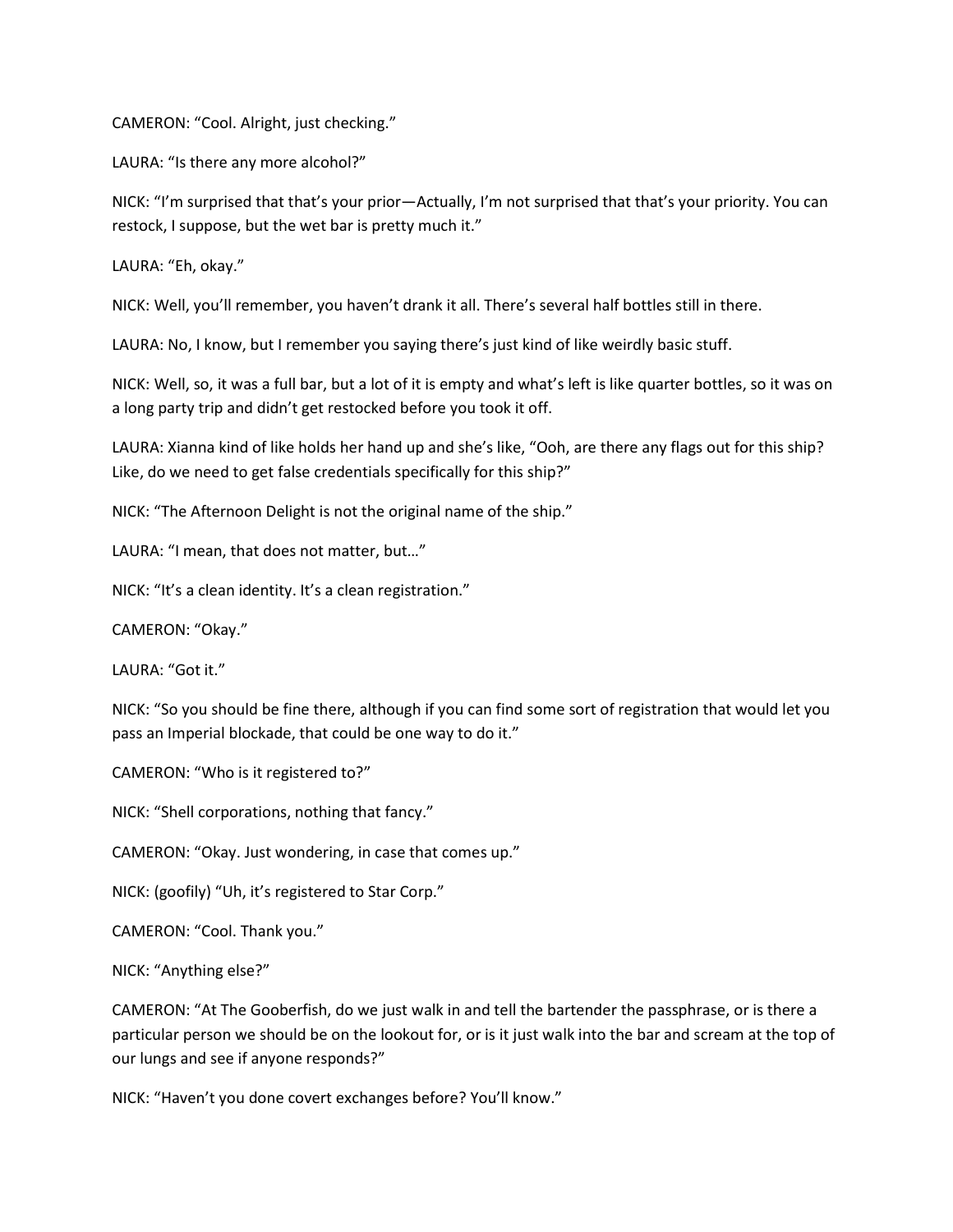LAURA: "I got this."

CAMERON: "I'm normally dealing with law enforcement officials."

NICK: "So you'll know."

STEVEN: (laughs)

LAURA: Xianna's just kind of shaking her head. "I got this. We will be fine. Probably."

NICK: "Something tells me that you'll recognize the contact. I wouldn't worry about it."

CAMERON: "Okay."

LAURA: "It's always good when they say that." (giggles)

NICK: "Absolutely. Well, if there's no more questions…" The feed starts to get kind of staticky, and you think you maybe hear blaster fire, and it cuts out.

LAURA: Xianna's like "Okay byeee."

NICK: And sentinel is gone.

HUDSON: "That was weird."

STEVEN: "This is a wonderful ship."

NICK: As you say that, the lights dim up automatically to a comfortable level, because they had dimmed once the holo-call started.

LAURA: Nice.

STEVEN: Yesss.

LAURA: "Okay. So, we need to deliver the briefcase very quickly, so no shenanigans from any of you, and by any of you I think you two know who you are."

HUDSON: "I get the feeling that Sabos doesn't know the definition of shenanigans."

CAMERON: "He seems very good at them."

HUDSON: "Yeah, I know. He's just blissfully unaware."

STEVEN: "I'm just gonna fly us there."

LAURA: "Also, can we have a, how you say, team meeting for a moment? Sabos, are you actually a politician, or are you some sort of a con artist?"

STEVEN: "What's the difference?"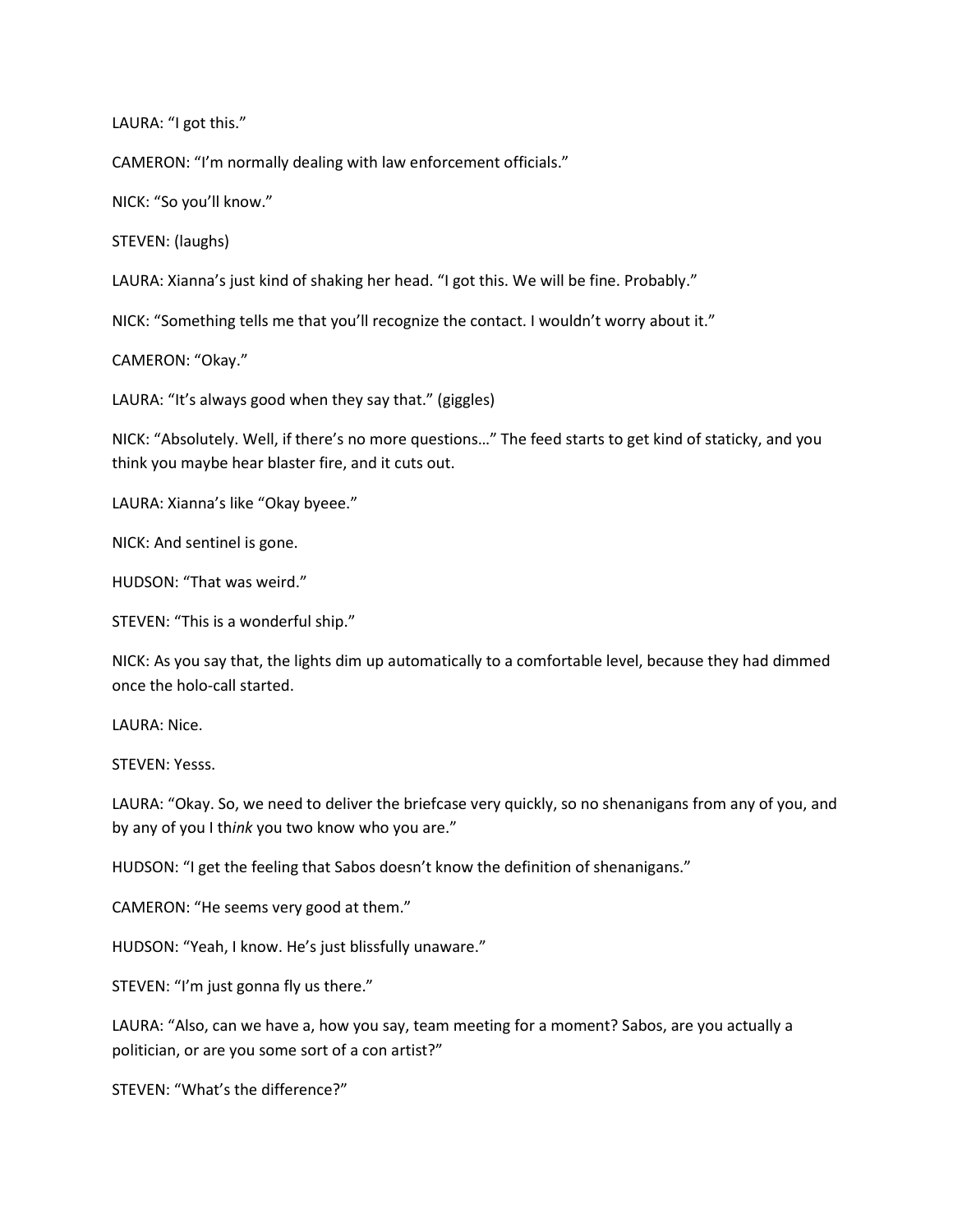(Vocal drums crashing noises, "ba-dum-tss")

(laughter)

LAURA: Xianna sighs. "Well, for one, a politician sticks around and actually occasionally accomplishes things and continues using the same name. A con artist hits and runs. So, you changed your name, you don't use your real name."

STEVEN: "Oh, definitely politician."

LAURA: "Like, if you noticed I gave a fake name on the planet."

STEVEN: "Oh."

LAURA: "You do not have to keep calling me Serene anymore. that was a fake name."

STEVEN: "Oh. Yeah, no. I'm…"

LAURA: "So you are a regular politician, just very bad?"

STEVEN: "I mean, it depends on what you mean regular. Osaron isn't necessarily a recognized colony."

CAMERON: (sighs) "Oh my gosh."

LAURA: "So, where did all that money go? What did he say, a hundred thousand something credits?"

CAMERON: "A hundred thousand credits."

STEVEN: "I mean, Osaron, my home planet, my new home planet…"

CAMERON: "Yep, we get it."

STEVEN: "Osaron …"

CAMERON: "Uh-huh."

LAURA: "So the credits where?"

STEVEN: "Well, it was a very underdeveloped planet that we took over, and we used the Imperial credits  $to -''$ 

LAURA: "Wait wait wait, are you colonialists? Not like you are making colonies, but like you are kicking out indigenous peoples?"

STEVEN: "Oh, there were no indigenous peoples that we encountered."

LAURA: (reluctantly) "Okay… I mean—"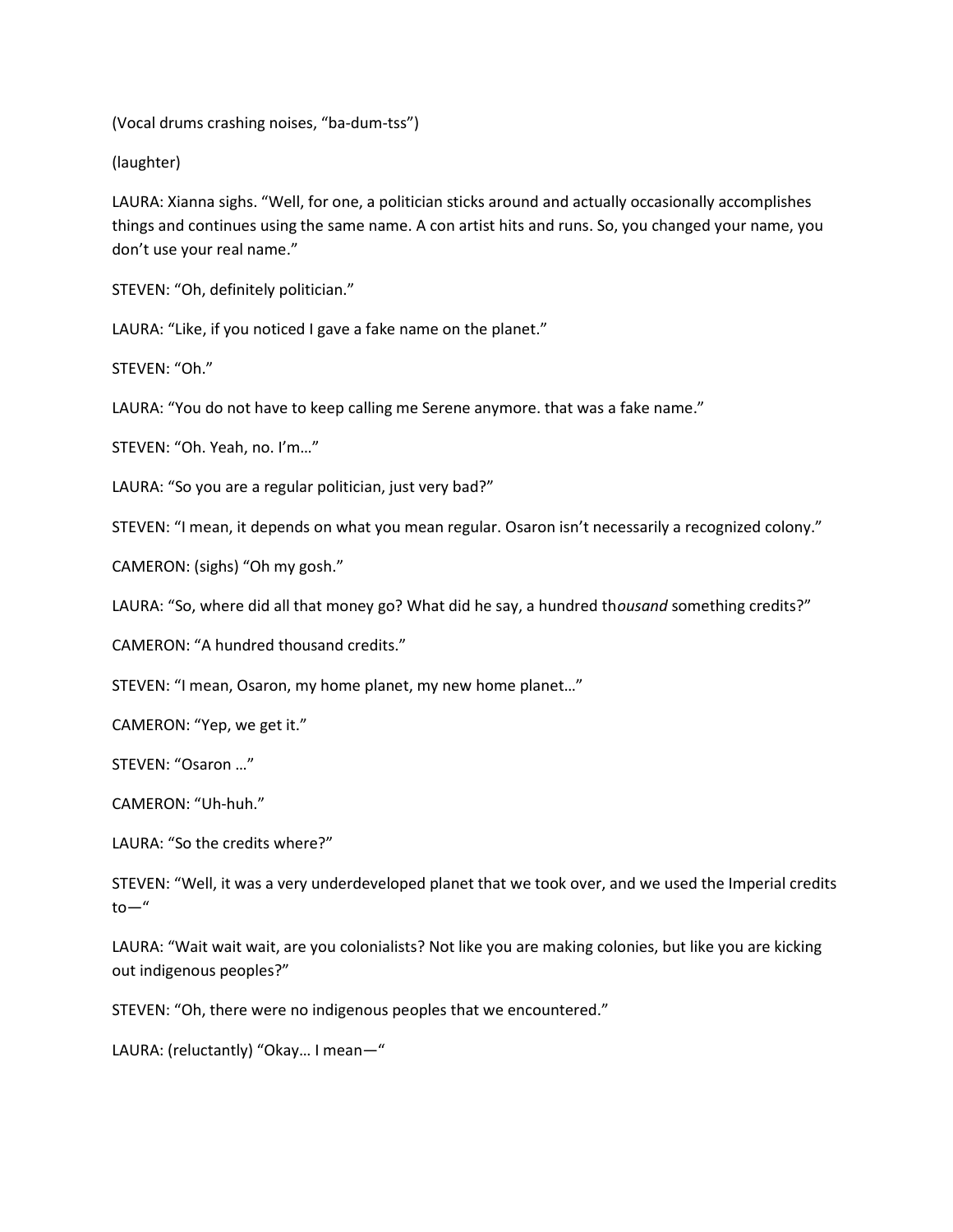STEVEN: "Yup. We never encountered any indigenous Osa—I mean… There's no indigenous people on Osaron."

LAURA: "Huh…"

HUDSON: "Hmm…"

LAURA: "Okay then."

CAMERON: "Is there really?" (laughs)

STEVEN: Everything's fine.

NICK: I feel like this calls for a Deception check.

LAURA, CAMERON & HUDSON: Yeaaah.

STEVEN: Sure.

LAURA: What's Xianna's Perception?

STEVEN: I have wonderful Deception.

LAURA: My Perception, that would be three purple, one red.

NICK: What's Karma's Perception?

CAMERON: I've got a red and two purple.

NICK: Tink, are you paying attention to their conversation at all?

HUDSON: Yeah, I'm just kind of sighing.

CAMERON: How many Perception do you have?

NICK: Okay. What's your Perception score?

HUDSON: Oh, Perception would be two.

STEVEN: Perfect. Yeah, this is fine.

CAMERON: So four total, two red, two purple.

NICK: Yeah, because you're lying to all of them.

STEVEN: Sure. Yeah, that's cool.

NICK: Two red, two purple.

STEVEN: That's cool.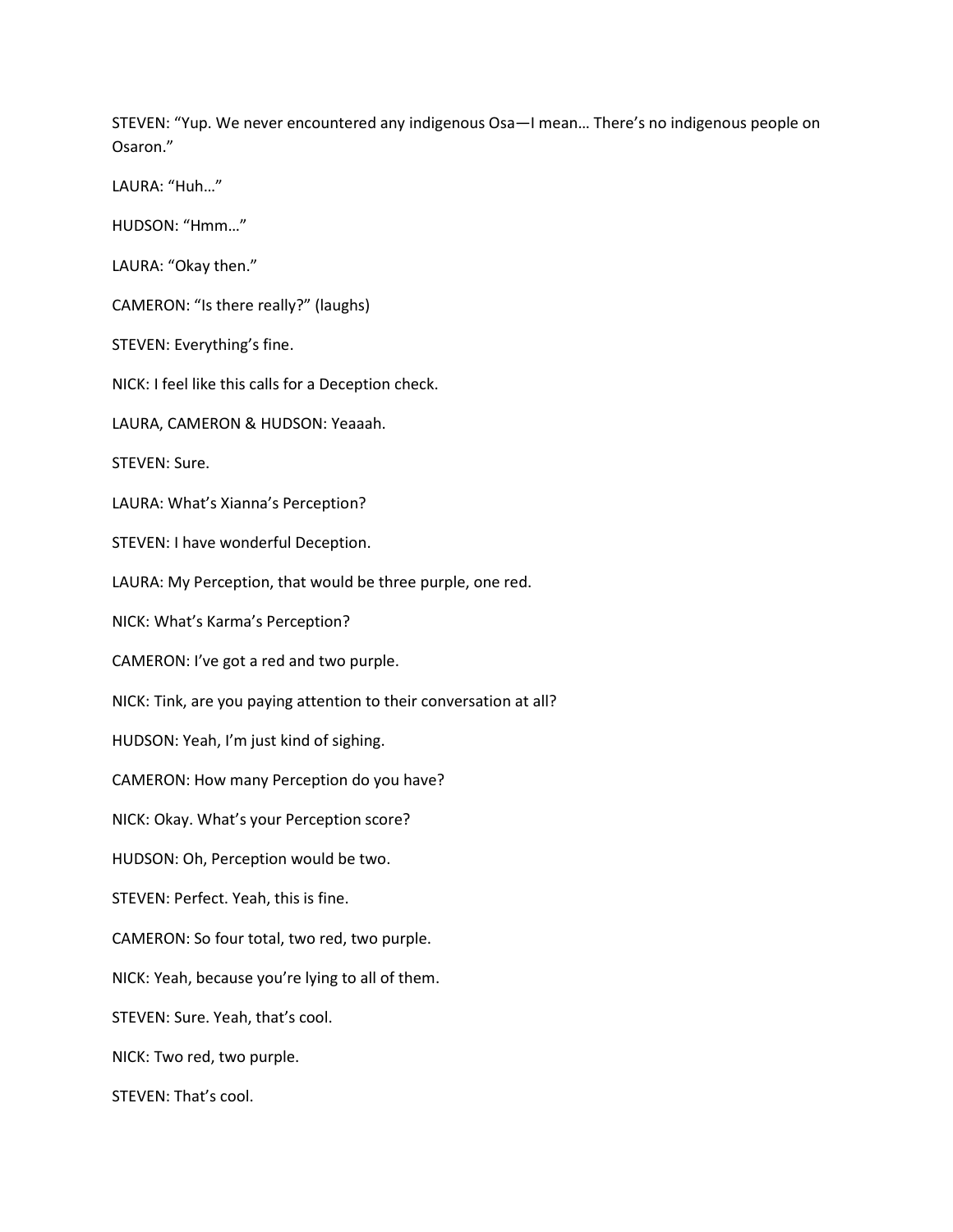LAURA: Okay yeah, because his cunning is only a two.

NICK: You can flip a dark side point to upgrade Sabos's roll.

STEVEN: Yeah.

NICK: Getting a little loose with the rules.

EVERYONE: Ooooh.

STEVEN: Not much going.

CAMERON: Two failures, a threat, and a despair.

HUDSON: We are about to throw you out of the ship.

(laughter)

CAMERON: We found a hole we can use!

LAURA: Yeah.

NICK: Oh yeah. It's pretty skinny. Eh, whatever.

CAMERON: One head tail at a time.

LAURA: I mean, yeah. One body part goes down, and yeah.

NICK: I think you've just found the subtitle for the show.

LAURA & CAMERON: One head tail at a time.

NICK: Tabletop Squadron: One Head Tail At A Time.

Okay, so the way this is gonna play out with the failures and the despair especially, everyone stares at you looking extremely nonplused, and you get real nervous, and you're gonna say exactly what happened on Osaron here.

STEVEN: Oh, sure. "You see, we Togrutas that had to leave Shili for absolutely no reason at all had nothing to do with, you know, not being contributing members of—never mind—for absolutely no reason at all had to find a new place to live, and you know, we were just astrogating through the galaxy as one might say, and we came upon this.. well, this planet that was clear had something happen to it. So, we decided to investigate and land there, and yeah, sure enough the Empire just finished like, you know, Impericalling the planet. There was a couple left, and you know we ran the couple of Storm Troopers that were still left out, and just settled here. And uh, you know, there might've been some indigenous people, you know, with the Empire. As it turns out, when you kind of squat on a planet after the Empire done, you know, Empire'd it, (laughter) they start to think you might owe them for something. But it's a great planet now, great planet, great flora, great fauna, good place for a Togruta to raise their young."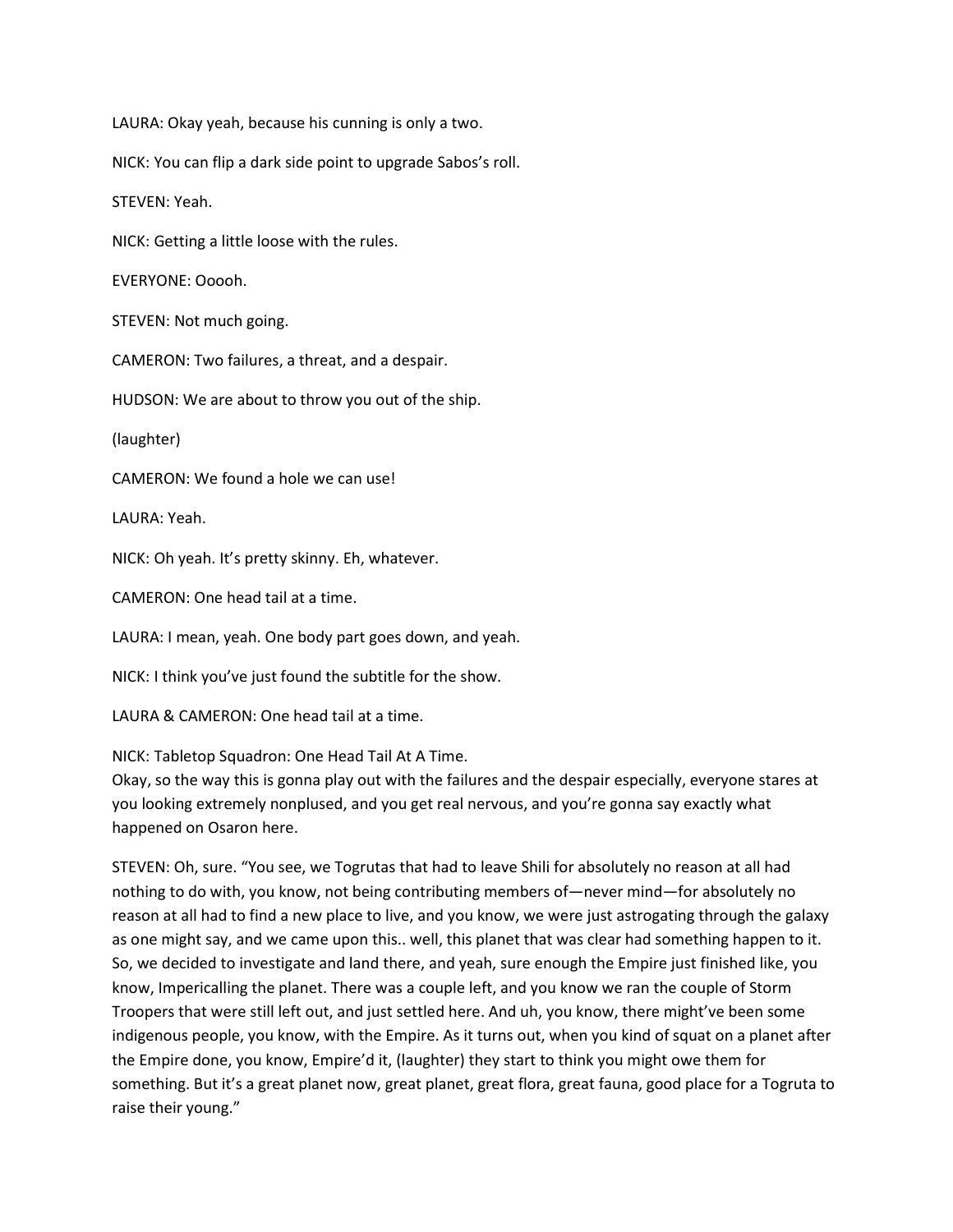(laughter)

LAURA: Um… Huh.

NICK: So at this point Sabos is like streaming sweat and looking extremely nervous, and wringing his hands.

STEVEN: And my head tails.

LAURA: "Huh… I do not like you."

STEVEN: "I mean, we needed somewhere to go."

CAMERON: "I still don't understand why you didn't pay the Empire back if you're going to be stupid enough to make deals with them."

STEVEN: "We just didn't have any money. It was expensive."

CAMERON: "Well, yeah."

LAURA: "Did you not have some sort of trade?"

STEVEN: "Like I said, it was a very underdeveloped planet."

CAMERON: "You keep telling us that you're an ambassador who is trying to set up trade routes."

STEVEN: "Indeed."

CAMERON: "If you have nothing to trade—"

STEVEN: "Correct."

CAMERON: "—what are you doing?"

STEVEN: "Getting things to us." (laughing) "It's more of a one-sided trade."

LAURA: "And you keep saying underdeveloped planet."

STEVEN: "Indeed."

LAURA: "I get that the planet was underdeveloped before you arrived, but Togrutans as a people have technologies, because you know you flew there in your space ships."

STEVEN: "And we brought these technologies to the people of the planet."

CAMERON: "There were Togrutans on the planet already?"

STEVEN: "No, that's the people on the planet."

LAURA: "So, how do you not have some sort of trade or manufacturing or artisan goods?"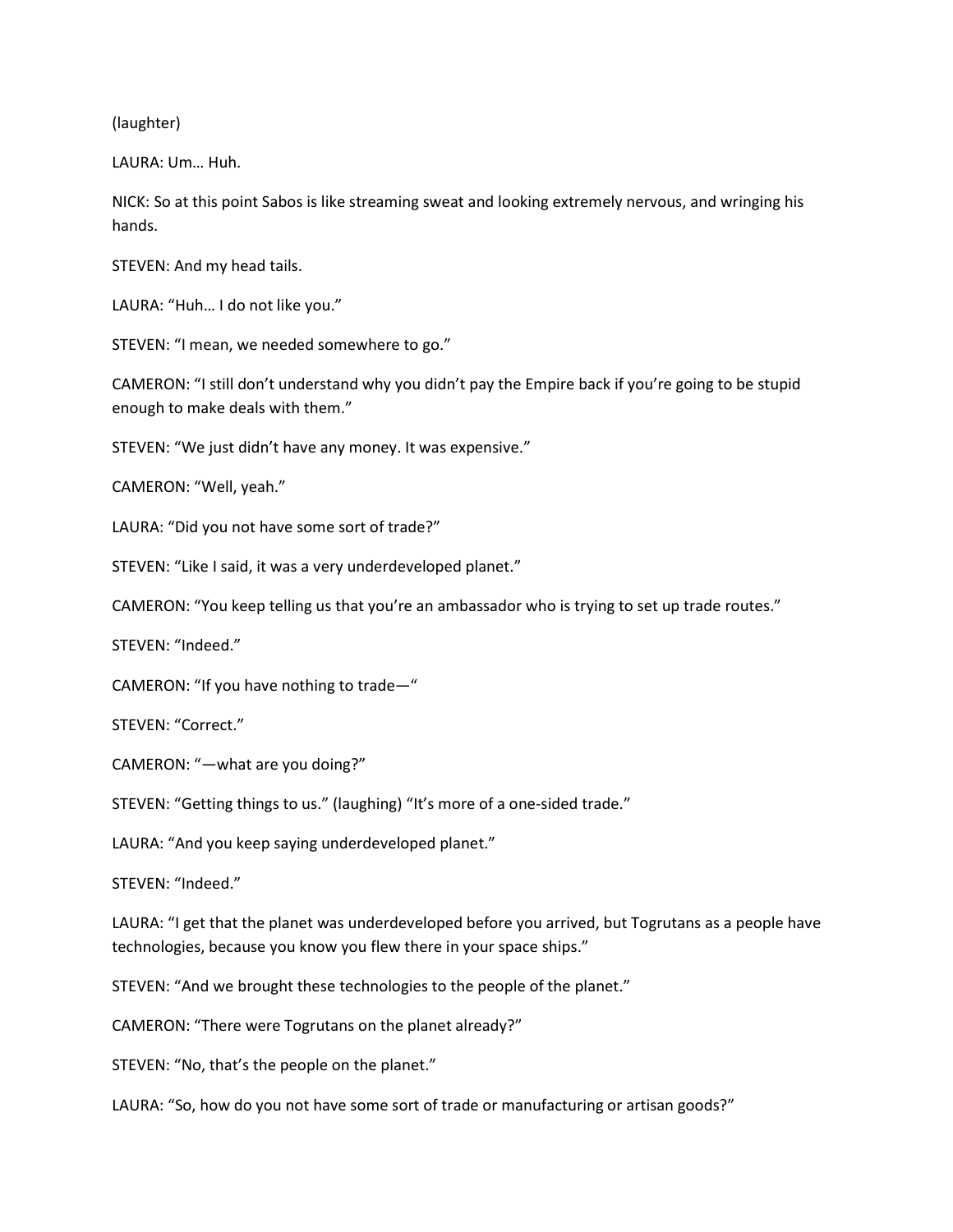STEVEN: "We're not in the best graces with the other Togrutas as one might imagine."

CAMERON: "Did you take anyone with any useful skills with you?"

STEVEN: "No."

CAMERON: "Or did you just take the useless Togrutans?"

LAURA: "Did you even take prostitutes? They would make money. No?"

STEVEN: "Just, I mean…"

CAMERON: "Just the Togrutans like you."

STEVEN: "Yeah, we went there for a reason."

LAURA: "Oh, they got kicked out. They got kicked out. I got it."

CAMERON: "Oh, okay. It makes sense. Alright, making more sense now. That's how they thought differently than the rest of the Togrutans on the home world."

STEVEN: (laughs)

LAURA: "What are the rest of them doing? Do they not just have jobs?"

NICK: Sabos looks real sad as you point out that he got kicked out.

STEVEN: "Eh, it was mutual. That's entirely what happened. Yep, yep, and—yep."

LAURA: (sighs) "Okay. We do not trust him with anything, and um…"

STEVEN: "I wasn't the bad guy here."

LAURA: "You do not get any fun things. If we get fun things you do not get them. Agreed?"

CAMERON: "Agreed."

STEVEN: "I wasn't the bad guy, just… We went to Osaron because that's close and we needed somewhere to go…"

CAMERON: "Mm-hmm."

STEVEN: "And we just decided to exploit—I mean, to develop the planet."

LAURA: (hushed) "Tink. Tink. You just have to say you agree. Say you agree. Just say agree."

HUDSON: "I… I agree."

LAURA: "Okay. We are agreed. Sabos does not get fun things if we find things."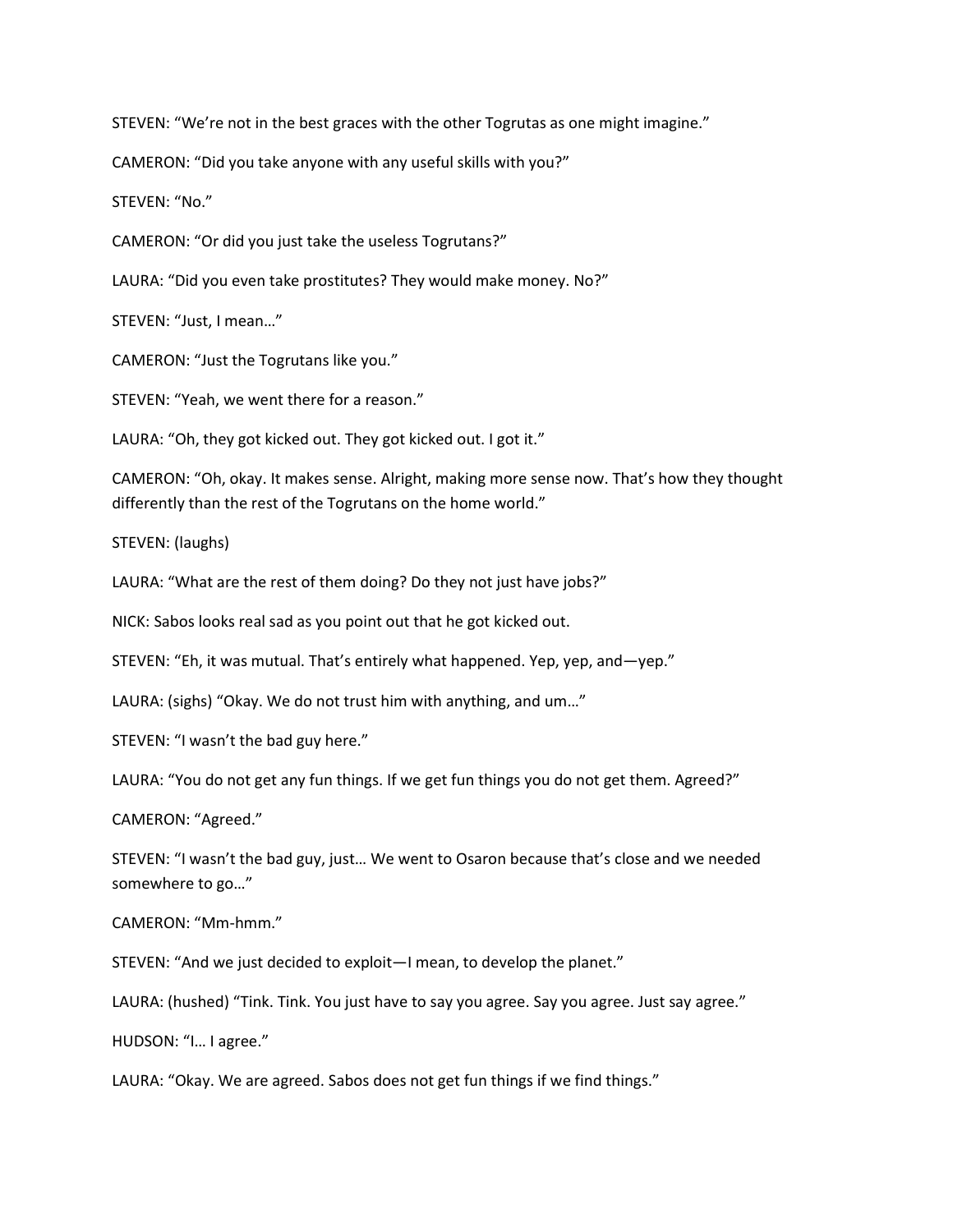STEVEN: "I'm with you, Tink. I'm with you."

HUDSON: "You get no fun things."

STEVEN: I rub my head tail against Tink as we leave.

CAMERON: Oh god.

LAURA: Eww.

HUDSON: I push you harder against the wall.

NICK: Okay. So you all leave the holo-theater. What is your destination?

STEVEN: The coordinates on the box.

CAMERON: The coordinates on the briefcase, right?

LAURA: Yes. Well, the data pad was given to use with coordinates that were handed to…

CAMERON: Sabos.

STEVEN: Yup.

LAURA: So he has those to punch in, and then I guess the plan is fly to those coordinates and try to accomplish what we were set to do: hand off this briefcase.

NICK: Okay. Cool. Sabos, I'm assuming you're the one with the coordinates, so make me an Astrogation check please.

STEVEN: Sure. How hard is it?

NICK: Hard.

CAMERON: Can I help? Since I'm in the…

NICK: Yeah, you can help.

LAURA: I mean, Tink can also help.

HUDSON: I can help with Astrogation.

CAMERON: Yeah. Do you wanna come up and be our navigator?

HUDSON: I can't- I don't-

LAURA: You don't have a rank in it—

CAMERON: But you're super smart.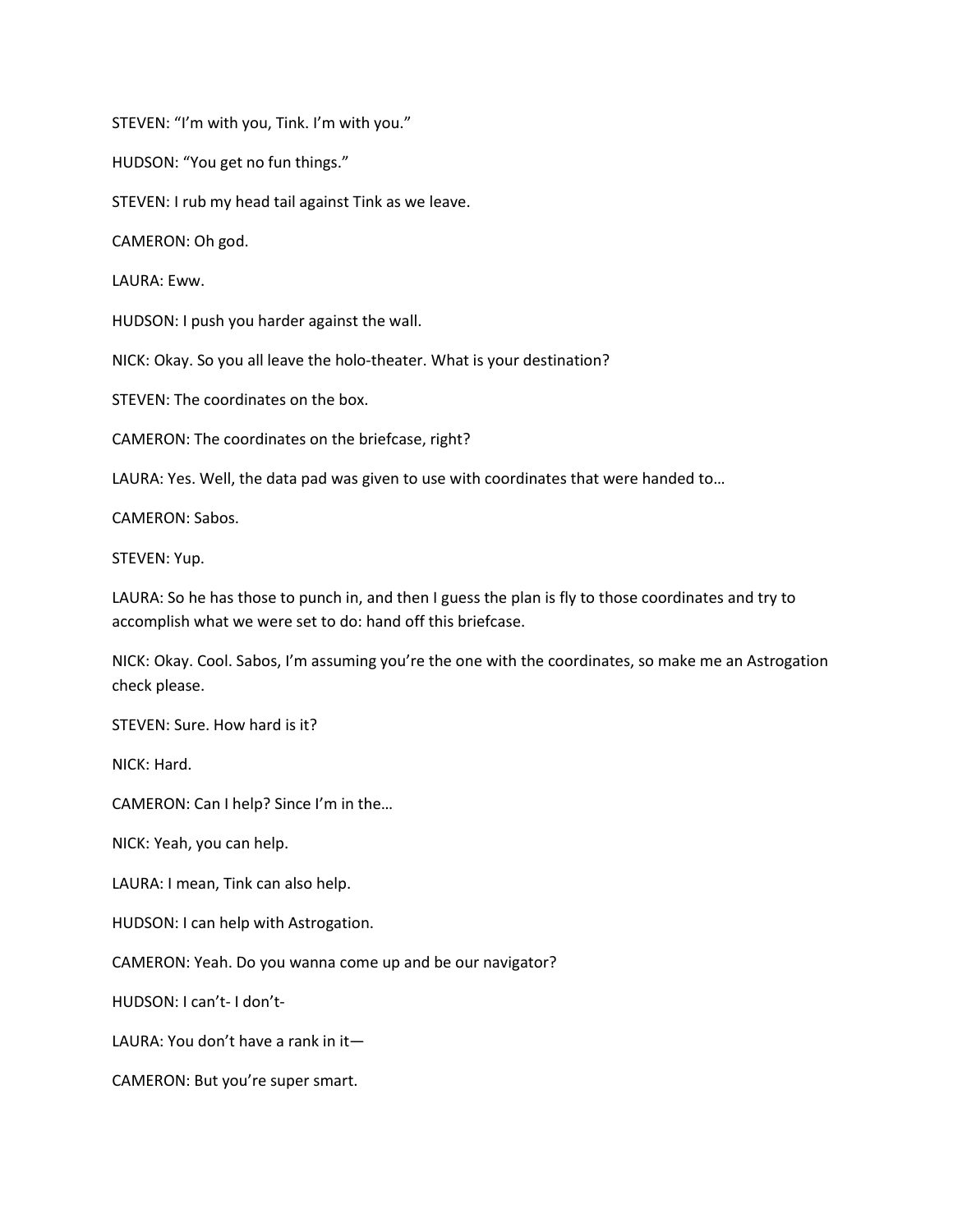LAURA: But you're intelligent.

HUDSON: I'm very intelligent, so I can help, yes.

CAMERON: Yeah. Come hang out with us.

NICK: You can use your Intelligence score and his Astrogation training.

CAMERON: So that's how that works.

LAURA: That means it would be your four for Intelligence but his two.

NICK: Okay. Well, roll first. Let's see what happens.

STEVEN: That's a lot of successes.

CAMERON: Three successes and a threat.

NICK: Nice. What does this scene look like as Tink who doesn't know how to astrogate is smarter than you and helps you astrogate?

CAMERON: He knows how the computer works. (laughs)

STEVEN: "Yeah, yeah. See, this data pad thing, like I said I got kicked off Shili. We don't really have data pads."

LAURA: I bet he's like putting the coordinates into the wrong—Like, he's putting the X axis coordinate into the Y.

CAMERON: We saw him last time trying to turn on the ship and just doing everything. He has no clue… He knows how to figure out the route we need to take, but he doesn't know how to put that into the computer at all. (laughing) But Tink understands.

HUDSON: "Click the square. No, the square. No, the square. Sabos, Sabos no, Sabos, do you know what a square is?" (groans)

STEVEN: "I astrogate by maps and stars. All this new technology…"

HUDSON: "You do not use any kind of manual—No, you don't. Just type it in."

CAMERON: "Is this why you were looking for landmarks last time?"

STEVEN: "Yeah. Trees."

CAMERON: "You weren't going into hyperspace the last times you were flying things?"

STEVEN: "Trees are the best landmarks."

CAMERON: "You were just manually flying those long distances?"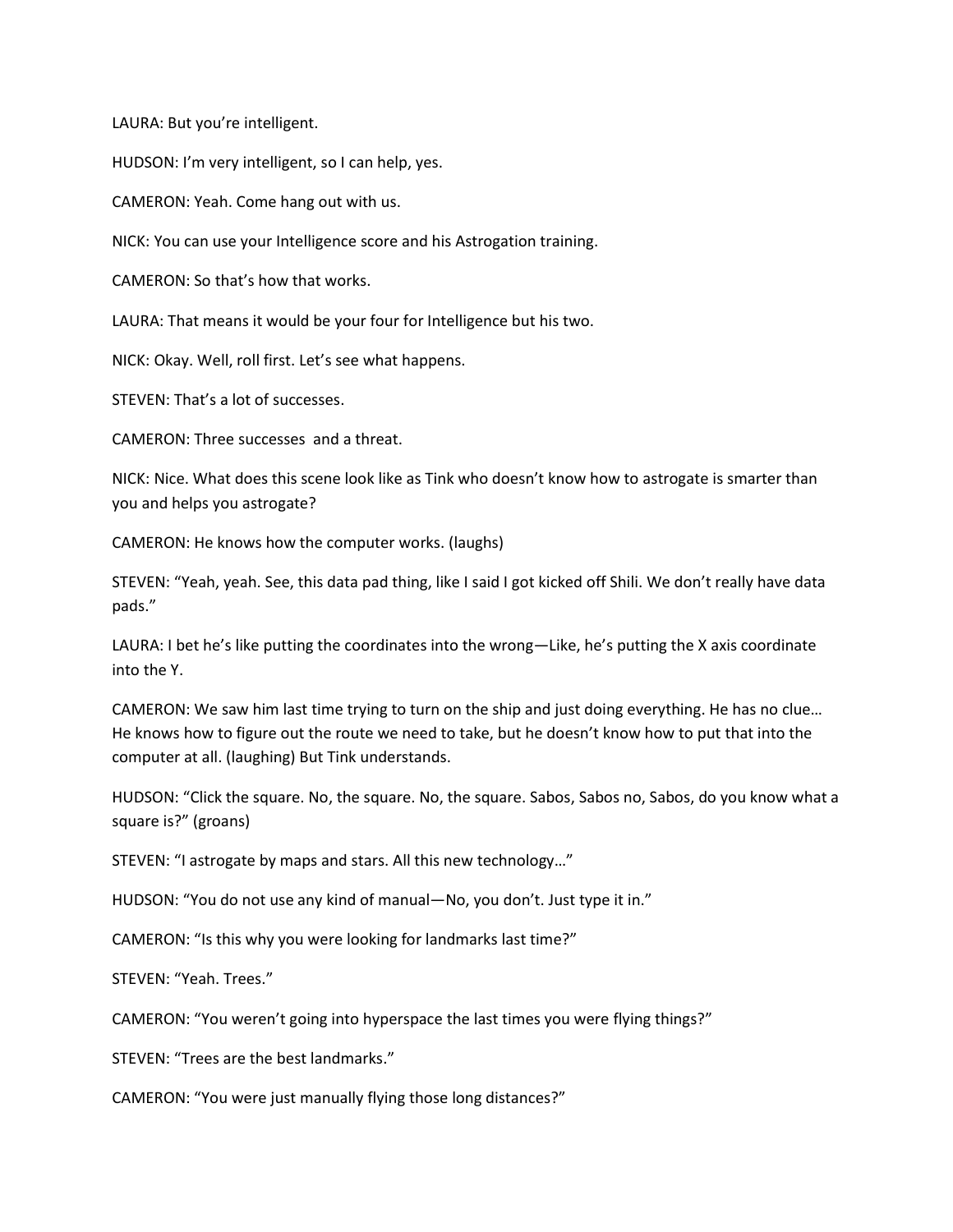STEVEN: (incredulously) "You can hyperspace… just, time."

(laughter)

NICK: So, the scene is Karma in the co-pilot seat, Sabos in the pilot seat, and after a minute he switches and Tink sits down, and Sabos starts leading off calculations and Tink does data entry. It works super well. You guys are very successful, and it actually is bringing you somewhere that is not on the galactic map at all. It is a place, but there's nothing there as far as the map is concerned."

LAURA: We were told-

LAURA & CAMERON: It was an asteroid belt.

NICK: Yeah, but it's not on the maps. According to this it's empty space.

LAURA: So, Xianna would probably be familiar with asteroid ports, like shadow ports that are sometimes built into asteroids or just floating stations, so she assumes it's something like that.

NICK: Mm-hmm. So, you put it in. It looks like it'll probably take about six hours to get there. It is in the exact wrong direction to Ithor…

CAMERON: Yeah.

# STEVEN: Awesome.

NICK: So, it will take longer to get there. Something potentially bad could happen while you're driving the wrong direction, and by driving I mean flying, of course. Something bad could happen while you're flying the wrong direction, but that's your chosen route. You punch it in, hit the lever, the stars turn into lines, and off we go. You guys have six hours in hyperspace. Is there anything you're gonna do with that time?

LAURA: While the rest of them were arguing Xianna was already rifling through ay cabinet she could find, especially in—I'm assuming there's like a dining area.

NICK: Mm-hmm.

LAURA: She's just going through and looking in everything trying to figure out what there is.

NICK: Okay, so you want a full inventory of what's on the ship?

LAURA: Pretty much. Also, if she finds any like fun little snack cakes she's gonna eat those while looking around, (laughter) because thinking about it I don't think we've eaten in a while.

CAMERON: We had dinner at the manor.

STEVEN: We had monkey.

LAURA: Yeah, so we have eaten dinner the previous day.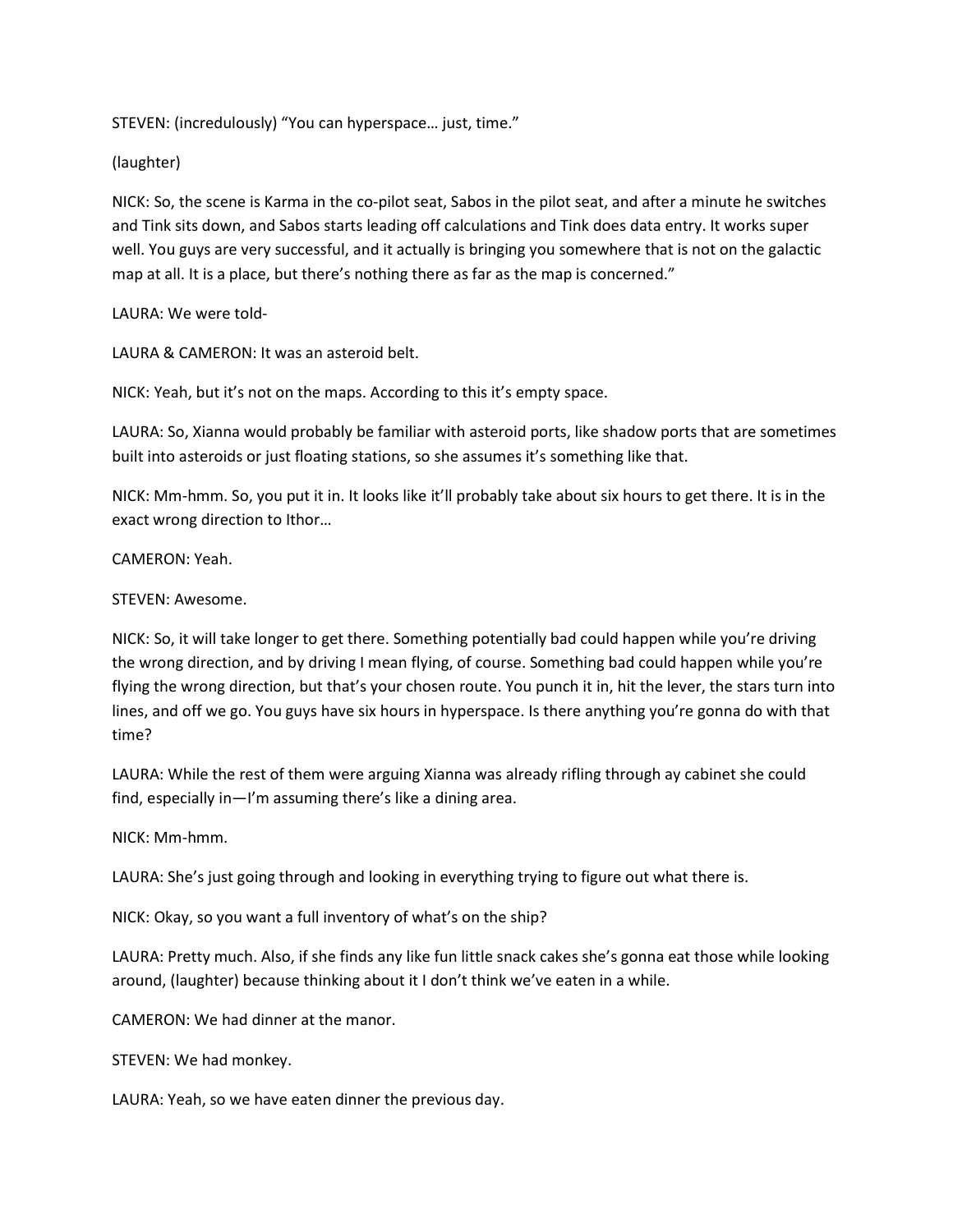CAMERON: Yeah. (laughs)

LAURA: Yeah, so Xianna's just gonna take the space equivalent of a zebra cake and just start eating it while looking through stuff.

NICK: Okay.

STEVEN: "Also, if anyone's familiar with asteroid stuff we should figure out if there's cloaking devices in the…"

LAURA: I mean, are you talking like the physics of an asteroid belt, or are you asking about like underworld things?

STEVEN: No, the tradings. Yes, the dealings which might go on.

LAURA: So, someone who might have-

LAURA & CAMERON: Underworld. (laughs)

STEVEN: Indeed.

LAURA: Yes. Some of us have that Knowledge skill.

HUDSON: I have that Knowledge.

NICK: Okay, a couple of checks. I need either a Perception or a Skullduggery check from Xianna for searching the ship, and then if someone wants to do Underworld Knowledge about cloaking devices.

LAURA: What was the difficulty?

NICK: Let's do average.

HUDSON: And what's my difficulty? I'm doing the Underworld check.

NICK: Yours is gonna be hard.

LAURA: Nice. Five successes.

NICK: What do you want to find on this ship? What were you hoping to find?

CAMERON: Well, obviously zebra cakes.

NICK: Yeah, so you find a case of space zebra cakes.

LAURA: Oh, but they have to have a fun name. But yeah, I just wanna make sure we have lots of food.

NICK: Bantha cakes?

CAMERON: That doesn't sound cute.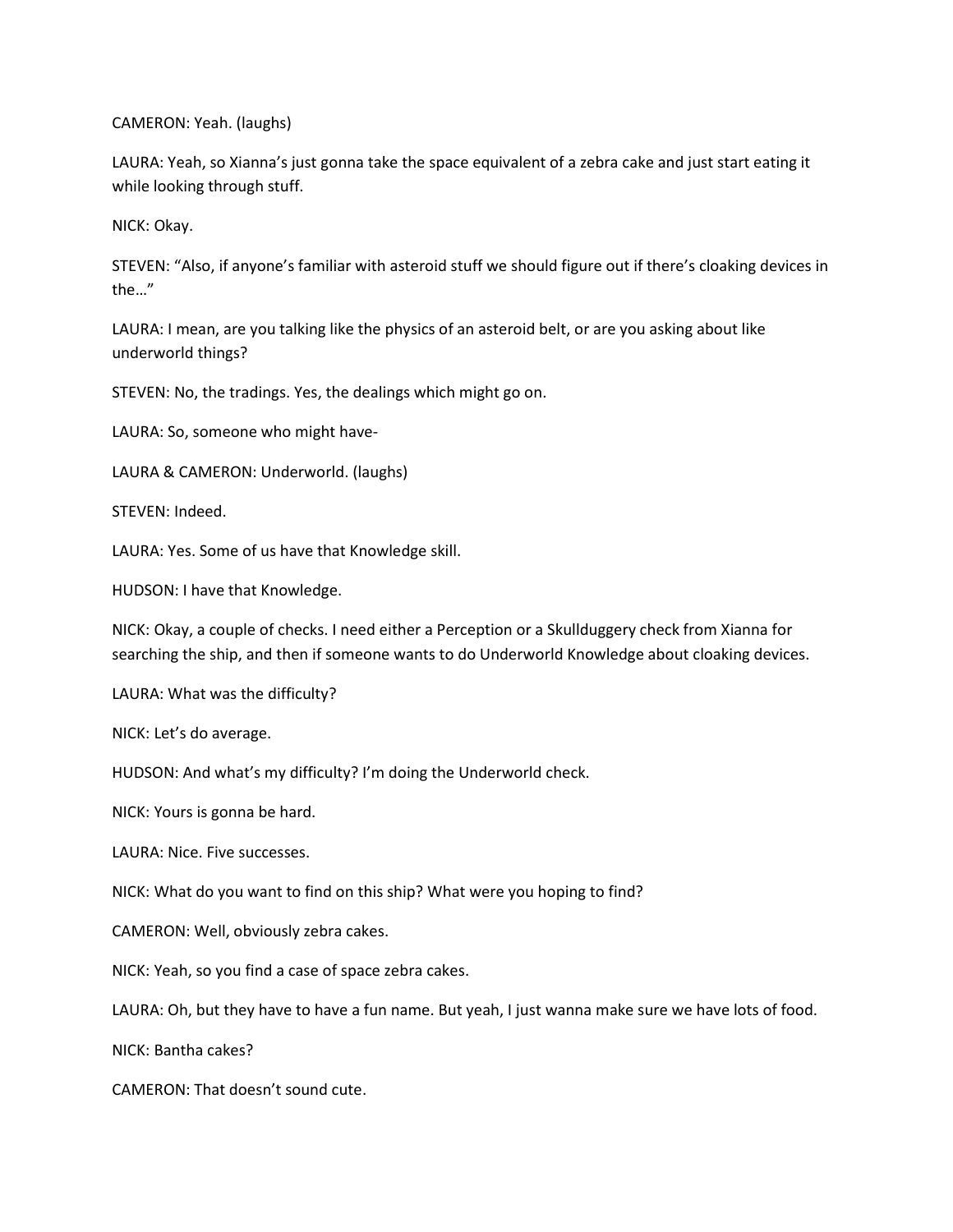LAURA: No, they're like blue…

NICK: Porg cakes?

(groans)

STEVEN: Just porg filets.

LAURA: No, no, I want a bantha cake. It is like a very round shape, but it's blue, and it's called that because it's made with bantha milk. So, it'd be the equivalent of a milk cake or something.

NICK: Yeah, so you find a whole case of those. It seems to be the one thing that wasn't touched from all the supplies before you guys found the ship.

LAURA: Xianna also wants to find some mixers for the alcohol. There's a fridge. And…

NICK: Okay. So the dining area is pretty big, and it's actually separate from the kitchen area. The separate kitchen is designed for there to be staff on there, and the kitchen area is very well done. You could pretty much make whatever you want. There's a decent amount of supplies, but it's all very spotty, so there are some juices and things but it's all the weird juice that you wouldn't normally pick. It's like, Dr. Skipper soda and things like that are left.

LAURA: Yeah. Off brands.

NICK: Mm-hmm, because most of it is already used.

LAURA: And then, with six hours, she also wants to look in any of the hallways or closets, and can there be some extra random clothes, and like makeup that's been left behind? Just random little odds and end bits.

NICK: I'll say with five successes on your check that throughout the ship you find basically the equivalent of one and a half costume changes for everybody.

LAURA: Cool.

NICK: So, not necessarily a full disguise, you could probably put  $a$  disguise on someone, but if you just wanted a different look for a different situation, there's one and a half of those for each of you on the ship.

LAURA: Cool.

HUDSON: Okay.

NICK: So like, a different top hat for Tink, I guess. So that's what you find. Tink, if you wanna make that Underworld check about cloaking devices and junk.

LAURA: Can I help with that?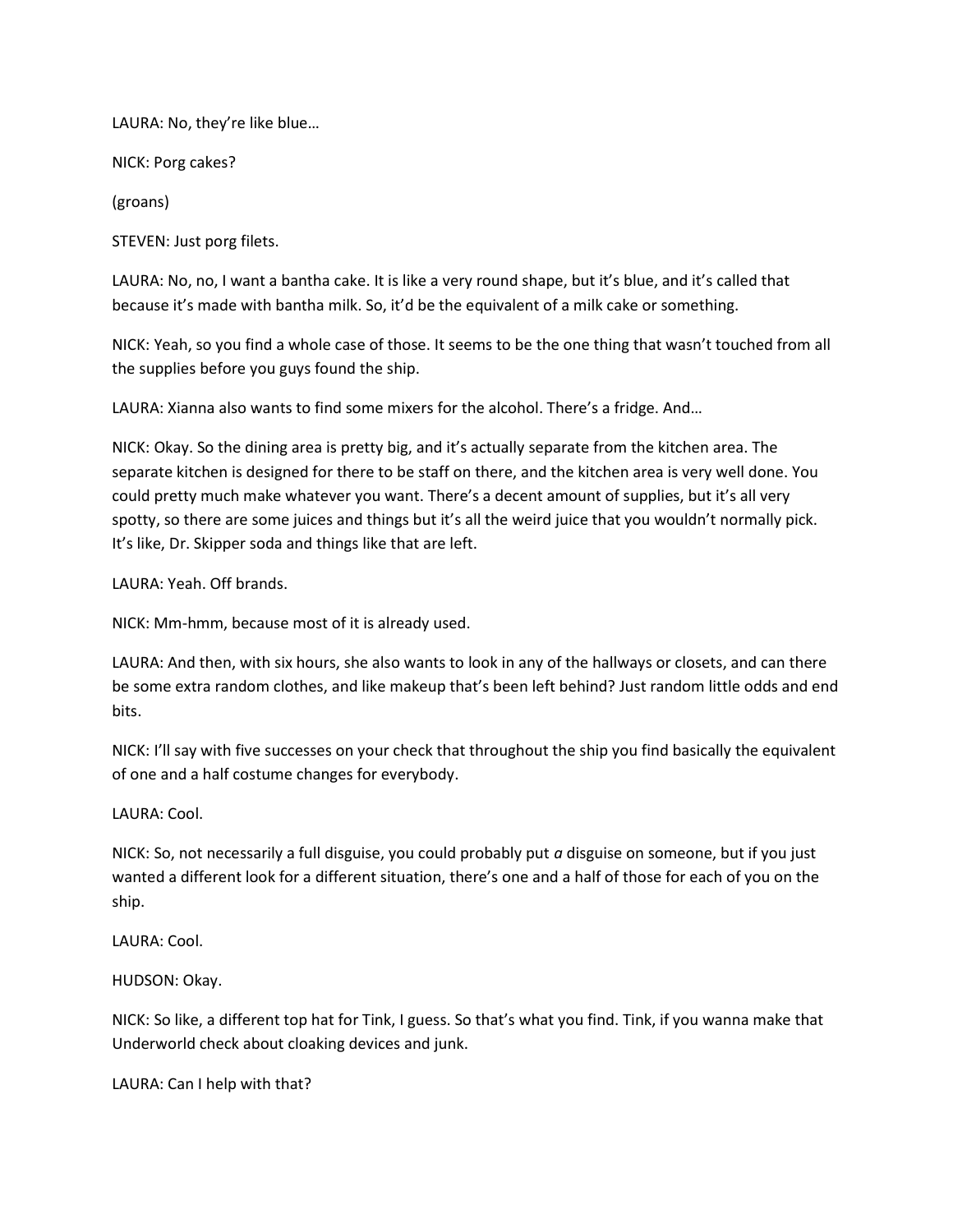HUDSON: I would love help with that. I'm upgraded.

NICK: So, since Xianna's helping you, then you have… You're following her around thinking out loud and she's kinda helping you brainstorm why she's up to her waist in cabinets.

LAURA: Okay, so then… Oh no.

HUDSON: This is, uh…

STEVEN: Not good.

HUDSON: So that gets cancelled out, right?

STEVEN: Yeah, that cancels, so that's a…

HUDSON: That's a failure and an advantage.

NICK: Okay. So, failure, you don't know necessarily anyone who sells it. You do know that you can buy those things. Generally they're illegal, because they're military grade.

HUDSON: Have I checked the ship for this? Do we already have it?

STEVEN: I think we asked.

CAMERON: We asked if he had any cool things on his ship and he said no. he said we probably wanted to look into it, so probably not.

HUDSON: Oh, okay.

NICK: Yeah, the ship doesn't really have anything like that.

CAMERON: And you know everything about the ship at this point.

NICK: Yeah, because you \won\ very early on. You are very familiar with the ship. You know that cloaking devices are illegal, because they are military grade technology. They're very, very expensive and they're hard to get. There are other things like jammers for scanners and things that you could use to get you a head start heading to a planet, but that's about all you know. You're not really sure where you would get one except for somewhere sketch. Xianna is helping you out the same way, and that's about what you learn, because she's more interested in searching so she's not that helpful. She's mostly wondering why you're following her around.

LAURA: You probably get a few things thrown on you. Like, as I'm pulling things out, I'm just tossing stuff behind me, so a random scarf just falls over you.

HUDSON: Comically getting doused in random items.

CAMERON: Random costume changes.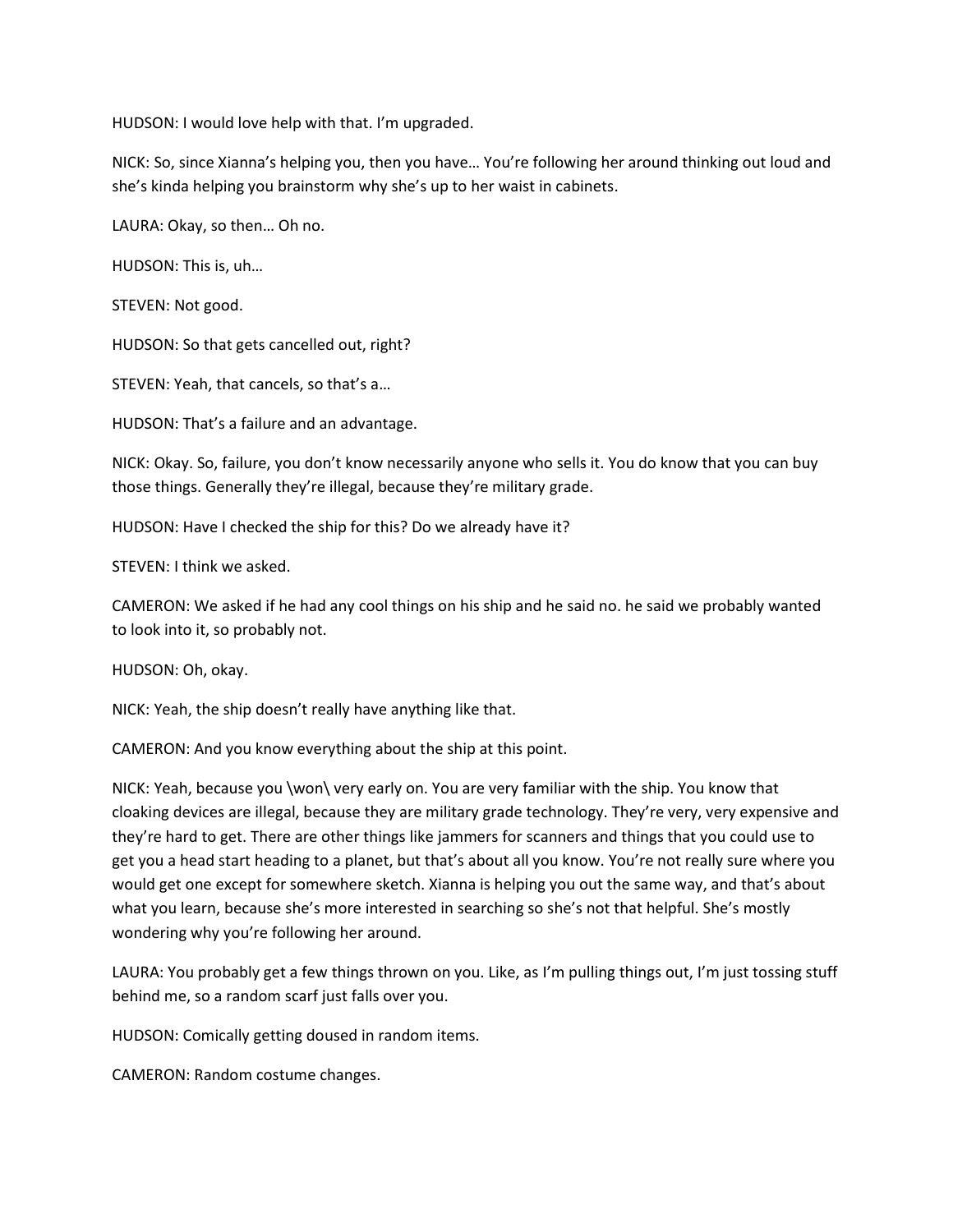LAURA: Oh yeah, like imagine how this scene would play out in a sitcom, and that's what's happening. So just like random things, every so often you just get like, you probably come away from the situation and you're like wearing a bunch of clothes and have blush on your face now, splotches of fur are pink now.

CAMERON: Bright blue eye shadow.

HUDSON: Mm-hmm.

LAURA: But it's not on his eyes, it's just like on him in splotches as if I threw it and it just kind of like hit him and then fell down.

NICK: Dibs on a clown makeup face being on his chest.

HUDSON: Mm-hmm.

STEVEN: Two top hats.

LAURA: I mean, if you squint it kind of looks like a clown, maybe.

CAMERON: After we jump to hyperspace Karma leaves the cockpit and goes and takes a shower, because she's kind of bloody and gross.

NICK: Yeah. There are several sanisteams in the ship. Everyone's quarters have their own because this is a super nice ship.

CAMERON: Marvelous.

NICK: Yeah. You're able to peel off your armor, get clean, you soak in a lot of the water because you're aquatic.

CAMERON: It feels great.

NICK: The bacta's doing a really good job of getting rid of any cuts and things. It won't scar. You're still pretty tender, the stitching will fall out eventually, but you're also able to after you're all clean you're able to check through your armor and there's no permanent damage on that either, so you're able to repair that as well.

### CAMERON: Nice.

LAURA: Very important question. Are there any hot tubs or Jacuzzis on this ship?

NICK: Oh, there absolutely is.

LAURA: Okay. That is how Xianna is gonna take a bath. She gets herself a nice drink and goes and sits in the Jacuzzi.

NICK: So the Jacuzzi is actually in the center of the ship, so…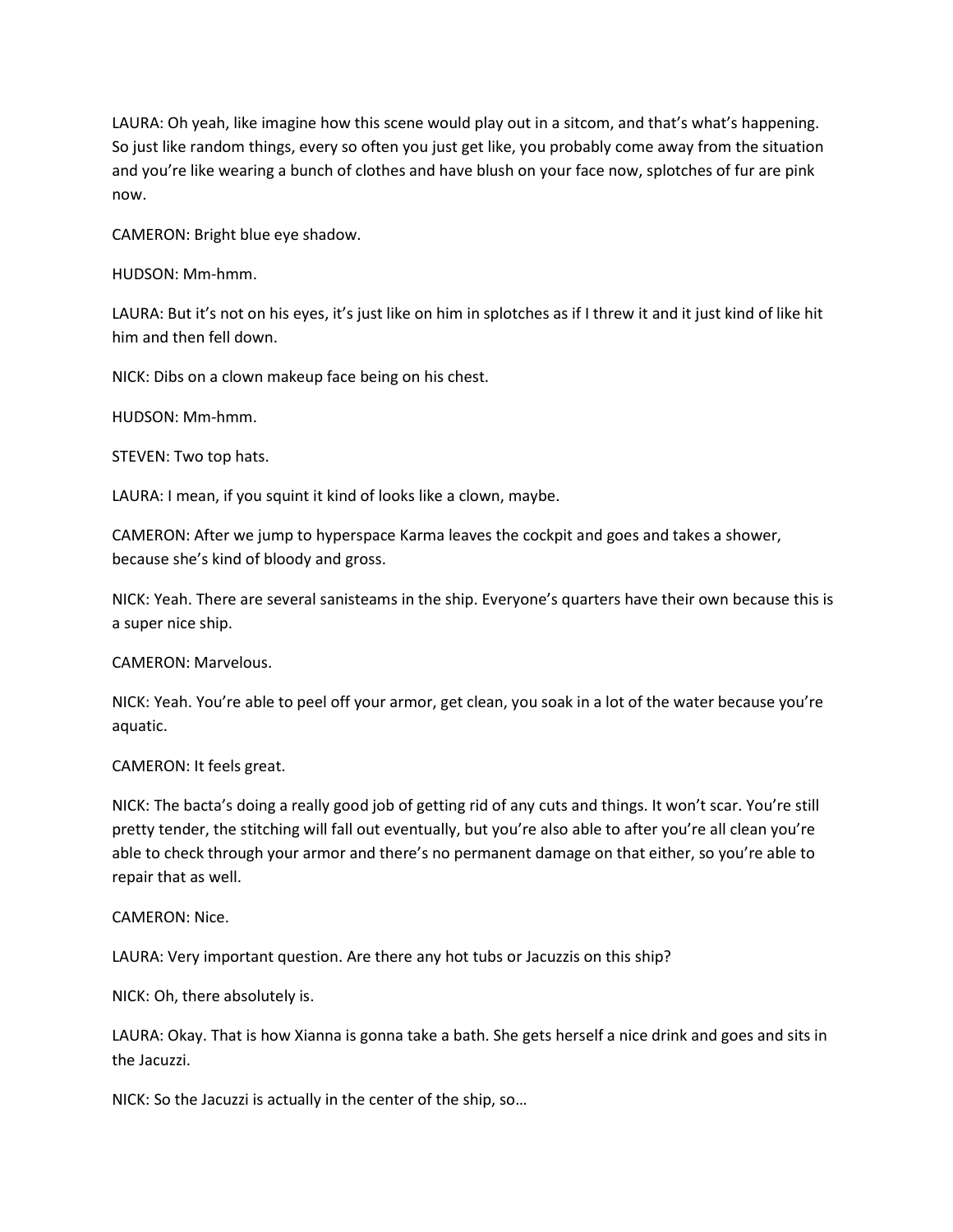LAURA: Oh, that's fine.

NICK: Well, so there's like, the living quarters are on one of the big storage containers, there's another storage container that's mostly for shipping, and then the middle spine of the ship has most of the important stuff like the cockpit and the engines and things like that. In the middle of that where you come up the ramp onto the ship there's a big, round open entry way that has a centerpiece, it's like a big, round pedestal, and there's decorations on it, and there's a hollow of a fountain. When you're digging through the ship you find a little panel on the side and you start messing with it, and the top slides off, and there's a large ten person Jacuzzi in the middle of the ship.

LAURA: Yes. Haha.

NICK: So, do you just like skinny dip in the Jacuzzi?

LAURA: So, Xianna probably goes back to her room, or like makes a drink, leaves it on the bar, goes to her room, takes off her clothes, and just like takes a tiny little towel and holds it around her, and that's how she walks back through the ship, picks her drink up, and then goes to the hot tub and then just like gets in and skinny dips, but does leave the towel folded really nicely to the side.

NICK: Do you do like an origami towel fold or just really neat and square?

LAURA: It looks like a little loft cat.

NICK: Okay. Great.

LAURA: You do have to be told it's supposed to be a loft cat.

(laughter)

NICK: Yeah.

LAURA: It's one of those towel folds where you're like, uh, it's some sort of animal, but I don't remember what. Hmm.

CAMERON: I can tell you were folding something.

NICK: Okay. You're chilling out in the ship. You spend a couple hours drinking and hot tubbing it out.

LAURA: I mean, I let everyone else know that there's a hot tub. Like, as I'm walking through holding my tiny, little towel around me, I'm just like, "Oh, there is a hot tub by the way. I am going in it."

HUDSON: Is there a shower that fits me?

NICK: Yes.

HUDSON: Okay.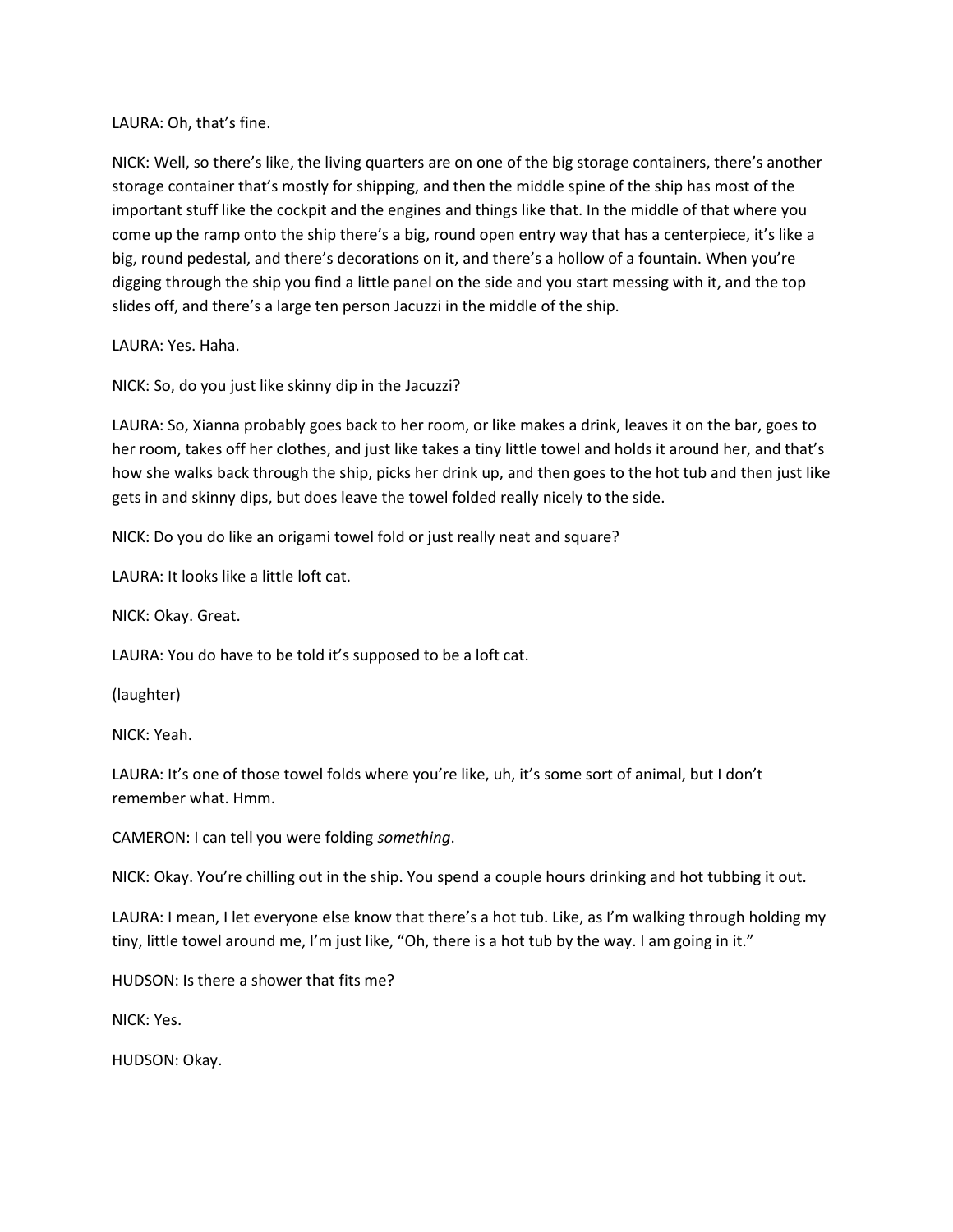NICK: The showers go very high up, and the shower heads—the sanisteams, have a whole bunch of jets that just shoot out all at once. So, yeah, you can comfortably take a shower if you wish.

HUDSON: So, I take a hot sanisteam, and I sing in the shower, because that's what I do.

NICK: Great.

STEVEN: I feel like you're saying Santa steam.

CAMERON: Do you have your translator on when you take a shower or do you take the translator off?

HUDSON: Yes.

LAURA: No, I imagine you would take it off.

HUDSON: Really?

CAMERON: And just sing in Gigoran.

LAURA: Yeah, you're just singing in Gigoran, which…

HUDSON: Okay, that makes more sense. Let's do that.

CAMERON: Because you don't want it to get wet.

HUDSON: True.

CAMERON: I'm sure it's waterproof, for the future.

LAURA: Which we haven't ever heard Gigoran in any sort of official canon stuff.

NICK: Ooh, what if it's just a weird airy whistle or something?

LAURA: No, I have to imagine it's more it's similar to a Wookiee of just like weird growls and snarls but you can't tell.

NICK: What's a Gigoran mouth look like?

LAURA: Um…

NICK: What if it's a proboscis.

CAMERON: (laughs)

HUDSON: It just sounds like a Binks with a cold.

(groans)

STEVEN: No…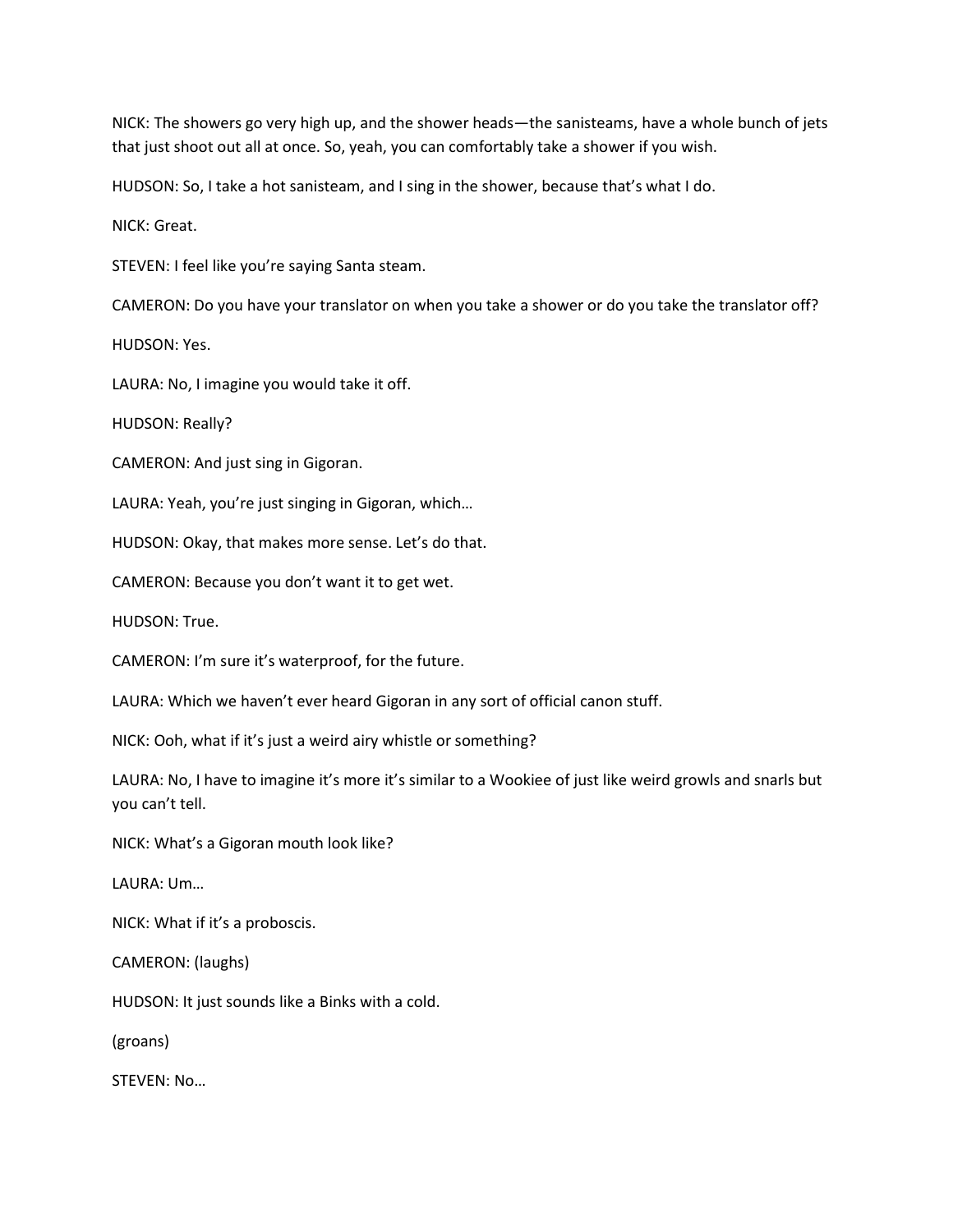LAURA: Yeah, there's no new canon images of Gigorans without them from my knowledge.

NICK: Well, if you wanna sing with your mask on that makes it easier. We don't have to guess. It's waterproof, like you can swim in it.

HUDSON: I sing with my mask on.

NICK: Okay. What is your song that you like to sing in the shower?

HUDSON: The song of my people.

(laughter)

NICK: I walked into that one, I guess. Alright. You're in the sanisteam taking a steam and singing. Karma is cleansing.

CAMERON: Yeah, so I shower and then like put my armor pants back on and like have a black tank top, and go and sit in one of the living areas and start fixing my armor before I put it back on.

NICK: Okay. Are you in the main area with the hot tub fixing things?

CAMERON: Yeah. I'm also cleaning all my guns, very in depth.

NICK: There's a side table with a nice flower display and a big vase, and you set the base aside and slide it off, and it makes a pretty good work bench.

CAMERON: Yeah. I'm cleaning and shining my new vibro-sword, cleaning my blaster carbine, cleaning my vibro-knife, cleaning my heavy pistol, and cleaning my light blaster.

NICK: Great, you're armed well.

CAMERON: I just dump all of it on the table.

NICK: And then Sabos, what are you doing?

STEVEN: I'm in the cockpit, and I'm flipping the switches on that she turned off before.

LAURA: Oh god.

NICK: For six hours?

STEVEN: Yes.

NICK: Okay, so…

CAMERON: He keeps finding new ones. (laughs)

STEVEN: Yeah, like I'm running out of switches and it's kind of bugging me.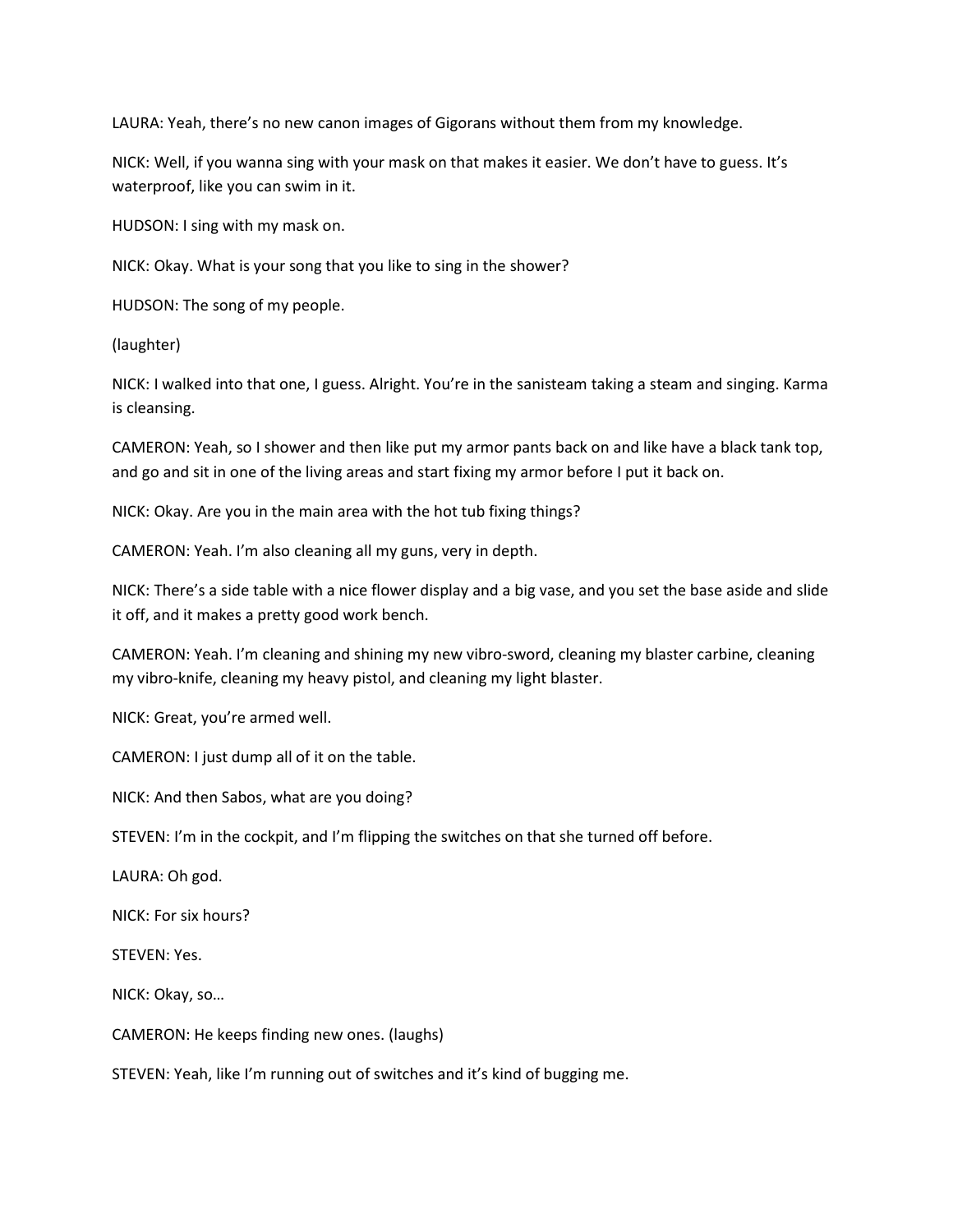NICK: There's one point, Xianna, while you're taking your hot tub that the lid starts to slide back on.

(laughter)

LAURA: Xianna starts turning around, and like it's starting to close, and she's like, "No! No no no! Go flip the switch! No, put it back! Put the switch back!"

NICK: Karma probably runs over and flips it down on the base so it goes back.

CAMERON: I'm gonna throw my dagger at it so the hilt of it hit sit and flips it back on.

NICK: Wow, cool, okay.

CAMERON: Then I have to get up and go get my dagger, but I looked really cool.

LAURA: As she does that, Xianna's like crawled out of the hot tub, like splayed out, and then she kind of pushes her empty glass. "If you are going to go that way, can you make me a new drink please? Thank you."

CAMERON: (laughs)

NICK: Do you make her a drink?

### CAMERON: Yeah!

NICK: Okay. So, Tink, at some point when you're hanging out in your room doing stuff all the lights turn off, then they turn on, then your bunk beds turn into one big side-by-side bed then go back.

CAMERON: The shower gets really cold for a second.

HUDSON: "Who's messing with me?"

NICK: (laughs)

HUDSON: "Sabos, if that's you I'm gonna kick your ass!"

STEVEN: "Nothing's happened."

LAURA: Yeah, Xianna yells out, "Yes, Sabos is flipping all the switches in the cockpit!"

HUDSON: "Stop flipping switches, Sabos!"

LAURA: "He almost trapped me in the hot tub!"

NICK: The first switch Sabos flipped was the seal door into the cockpit, and the second switch he flipped was the com system, so he's just back there like dum da-dum dum dum, and you're all yelling at him, and he has no idea. Karma, from where you're sitting you can see down the hallway into the main living quarters and a disco ball flips on, and you hear like Barry White singing and then it flips back off, and like another one a bunch of colored lights are flashing and then they flip back off.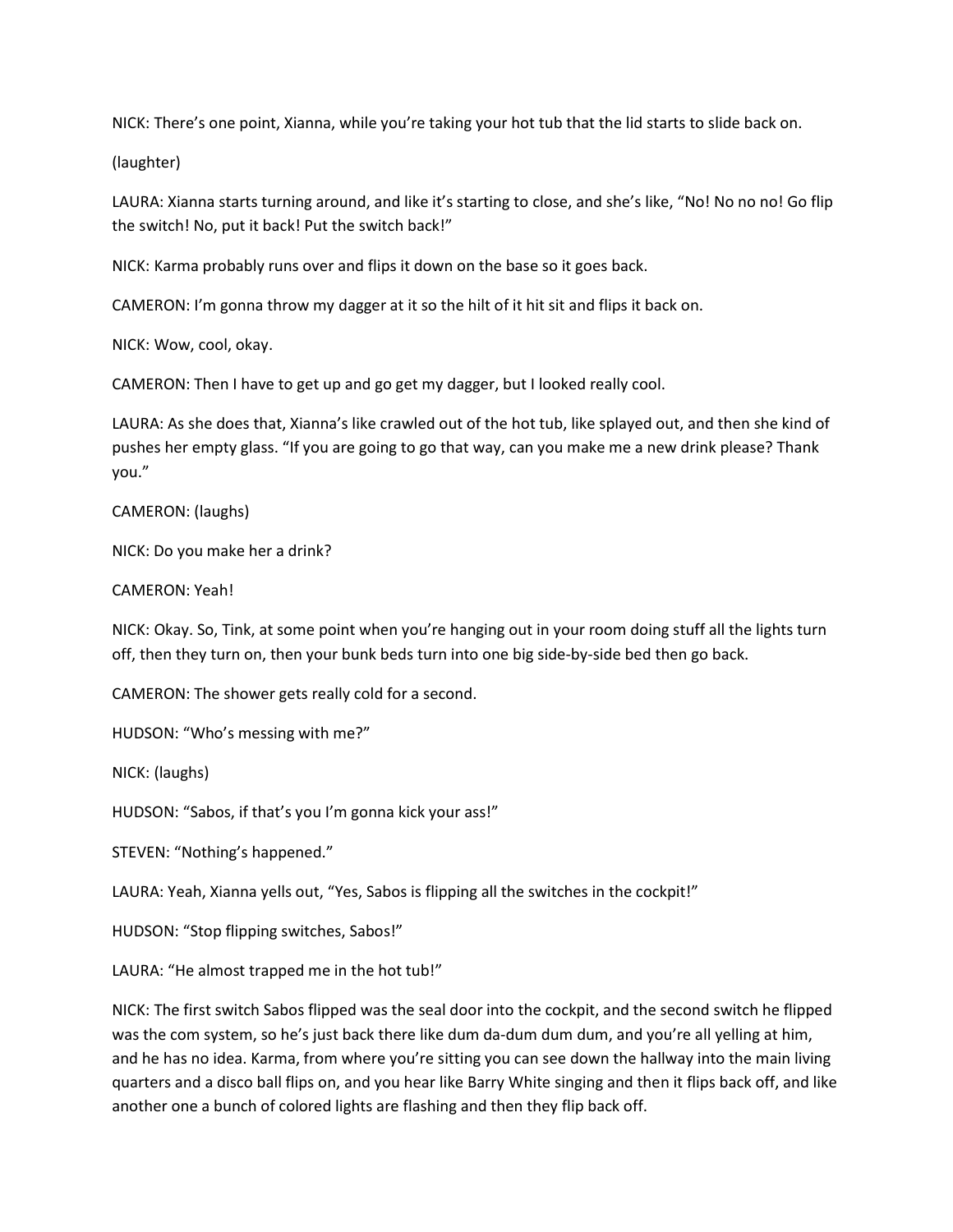CAMERON: Why are all these controls in the cockpit?

NICK: It just has a lot of switches.

STEVEN: It's a fancy ship.

NICK: So, that all happens. Then after a while with these fun hijinks you come out of hyperspace and you are in a very small asteroid belt. It's a lot of car sized asteroids that look like potatoes or shoes, a lot of zucchini looking asteroids, and there's one bigger one that the rest seem to be orbiting around… Zucchini, yes.

CAMERON: Huh. NICK: Yes. (laughs) LAURA: Uh-huh… CAMERON: Right. It's a zucchini, sure. NICK: Yeah, it is. LAURA: Is it cucumber shaped? STEVEN: Eggplant? NICK: Nope, zucchini, it has the little pointy end. CAMERON: Uh-huh… LAURA: Ohh, okay… NICK: Oh, this is getting worse. LAURA: What zucchini are you looking at? STEVEN: You know, zucchini. CAMERON: It's like, yeah, when it has the stem still on it. LAURA: Oh! That's what he means. CAMERON: That's what he means, yeah. NICK: I'm glad you know what I'm trying to say. CAMERON: Yeah, I got you. It's okay. LAURA: I was imagining… CAMERON: (laughs) Yep. Nope.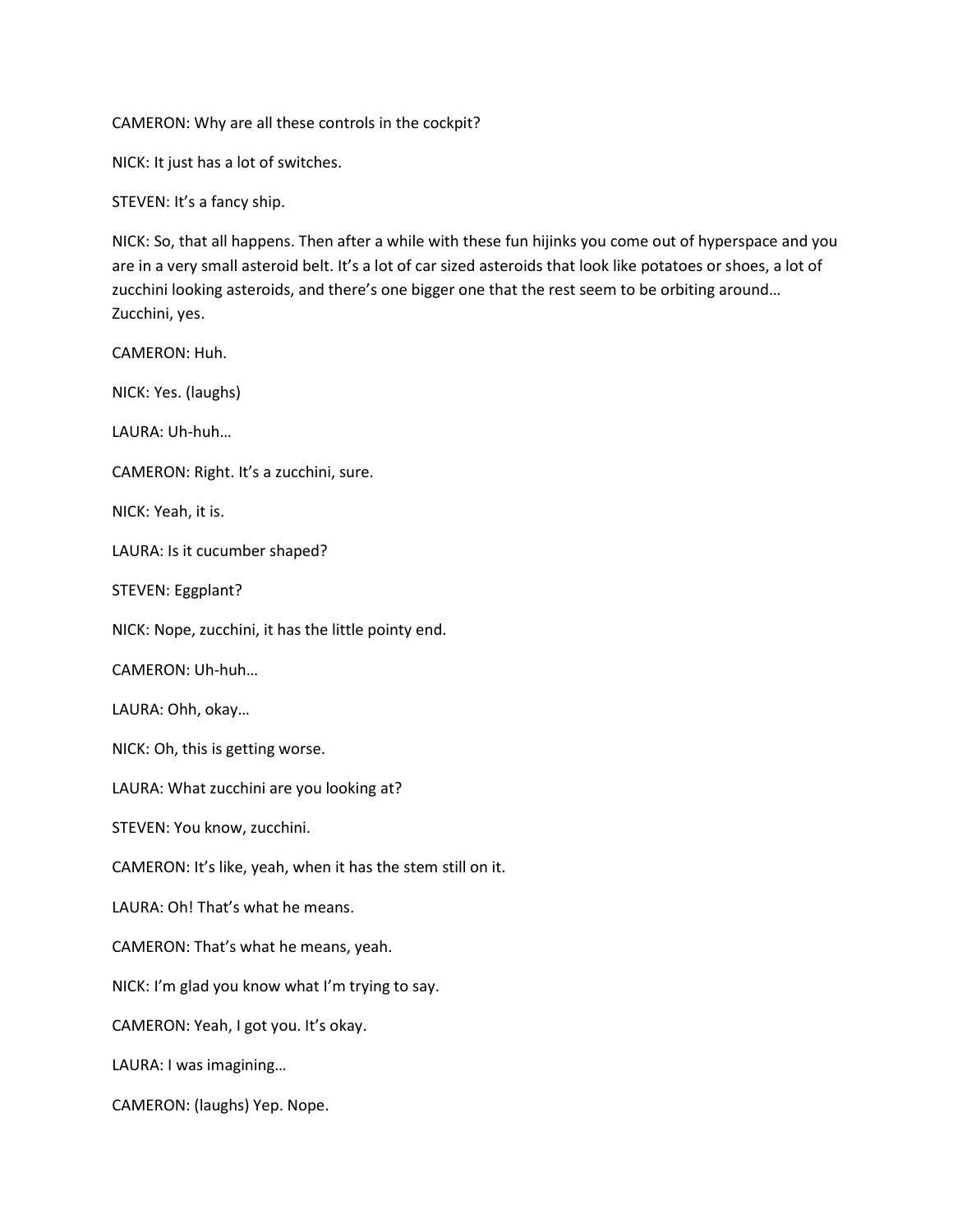NICK: All these smaller asteroids are orbiting around one larger asteroid that's probably 500 meters across, and as it slowly rotates you see a port carved into it. It's like most Star Wars entry things. It's flat on the bottom, kind of semi-circly on top, and you see the slight shimmer of a ray shield in front of it, and it looks like a landing pad there.

STEVEN: I bring her in.

NICK: Alright. Make me a Piloting check on how smoothly you land.

STEVEN: Sure.

HUDSON: No trees this time.

STEVEN: This is gonna be fine guys.

CAMERON: I'm helping.

STEVEN: How hard is it?

NICK: Average, because you do have to lop through the asteroids, but they're pretty slow.

CAMERON: Gah.

STEVEN: Well that worked out. Nothing happened at all.

CAMERON: Two advantages.

STEVEN: Yeah, two advantages.

NICK: Okay. With two advantages, you come straight in, you have to juke to the left at the last second. Karma grabs her piloting controls and does something that makes the ship kind of flip sideways, and you come in to land, and you land pretty hard and ungracefully. There's a loud crunch. You're not sure what part of the ship must have buckled a little, but you're able to land, and through the front view port you see what looks like an oil drum fire and some fold up camping chairs that have some indistinct figures sitting on them, and as you land they immediately stand up and start to look suspicious. And you see that they are armed.

CAMERON: Cool.

STEVEN: Perfect.

CAMERON: I get out of the cockpit. I take my headband off, because then I'm just a Nautolan. Removing the distinguishable features from me.

HUDSON: Xianna should be out of the hot tub.

LAURA: Oh, yeah.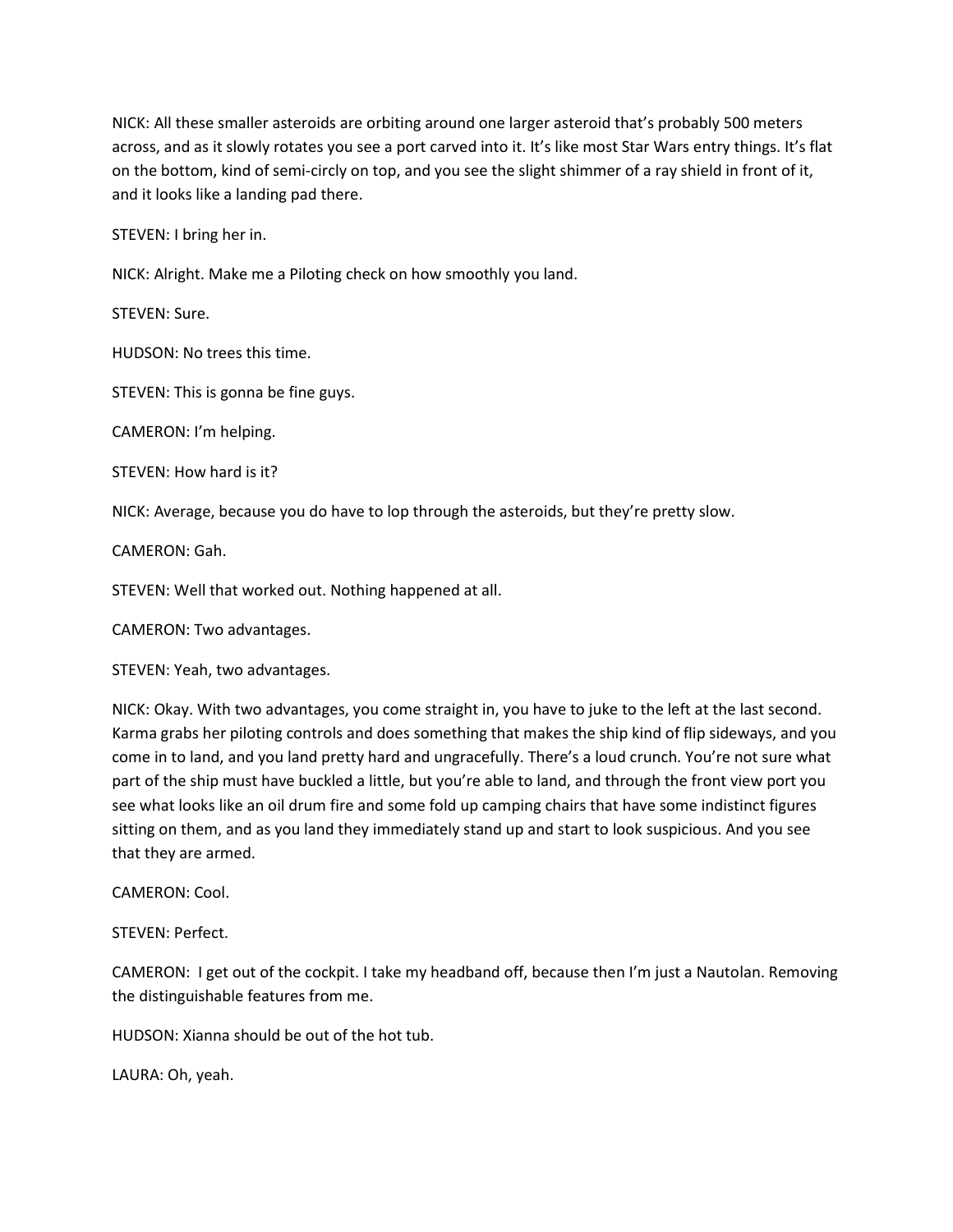## (laughter)

LAURA: Xianna got too pruney a while back. It was what, six hours? Yeah, I imagine she spent a while in there, and that would be like three hours. So, she probably went and took an actual sanisteam, dressed, maybe took a little bit of a nap, stuffed her pockets with bantha cakes.

NICK: Yeah, you guys have all had time.

LAURA: Oh yeah. I do have bantha cakes in my pockets now.

NICK: Okay. You can put them in your inventory if you want.

LAURA: Oh, it's in there. I have four bantha cakes. I'm only taking four.

NICK: Roger that.

HUDSON: I have a light blaster.

CAMERON: Not yet.

HUDSON: Oh. Not yet?

CAMERON: Yeah.

HUDSON: Oh.

NICK: Okay. The ship lands. You are all aware that it's landed.

CAMERON: So, I get up out of the cockpit, take my headband off, walk down to the main area where Tink is, and I pass him the light blaster I took off of Spark Duelson's body. "Why don't you hold onto this?"

HUDSON: (light gasp) "Thank you." I take it.

CAMERON: "Do you know how it works?"

HUDSON: "Uh…"

CAMERON: (laughs)

HUDSON: "I'll learn."

CAMERON: "Cool. Great. Pull this trigger. Point this end at the person you want to shoot."

HUDSON: "Oh, I know that much."

CAMERON: "Well, okay. I didn't know how basic we needed to get."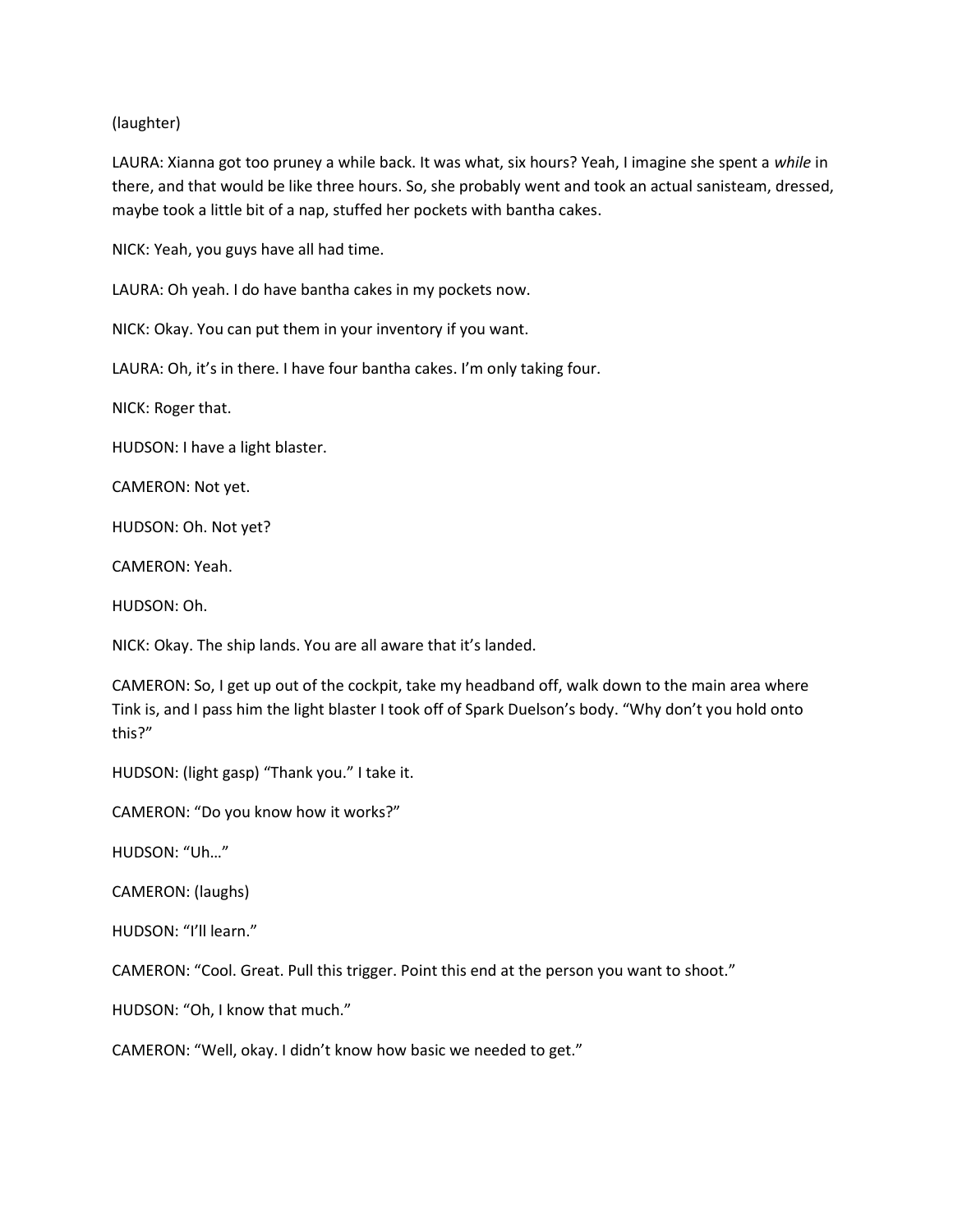NICK: So, you have a very obviously Imperial issue side arm, but you've got one. It's got the little gear symbol on multiple parts of it.

HUDSON: I think it looks pretty cool.

NICK: Yeah, it looks cool.

LAURA: "Just put it in one of your side pockets on your little backpack."

HUDSON: "Okay. You mean my utility belt?"

LAURA: Well no, you have a utility belt and a backpack.

HUDSON: Oh yeah, that's right.

LAURA: Because we imagined that the utility belt is more of a bandolier style that you can then hold your vibro-axe on, but you also have a little backpack. I imagine it's a tiny little…

CAMERON: It's super cute compared to your size.

LAURA: I'm picturing a little backpack and it' so cute.

NICK: Is it of an ewok?

CAMERON: (gasps)

LAURA: No…

NICK: It's a little ewok backpack.

CAMERON & HUDSON: No.

LAURA: No, it's just a cute little leather backpack. It's a regular sized backpack, but because of Tink's size and width it looks super tiny. Kind of like when you see Shaq get into a car, and you're like oh, look at that, it's cute.

CAMERON: (laughs) Try not to let anyone see that, but you have it if you need it.

HUDSON: Alright.

NICK: It won't be super obvious, but if you hold someone up they may wonder, "Hey, why does this person have an Imperial blaster?"

CAMERON: We can mod it later.

HUDSON: Yeah.

NICK: Okay. So, what else?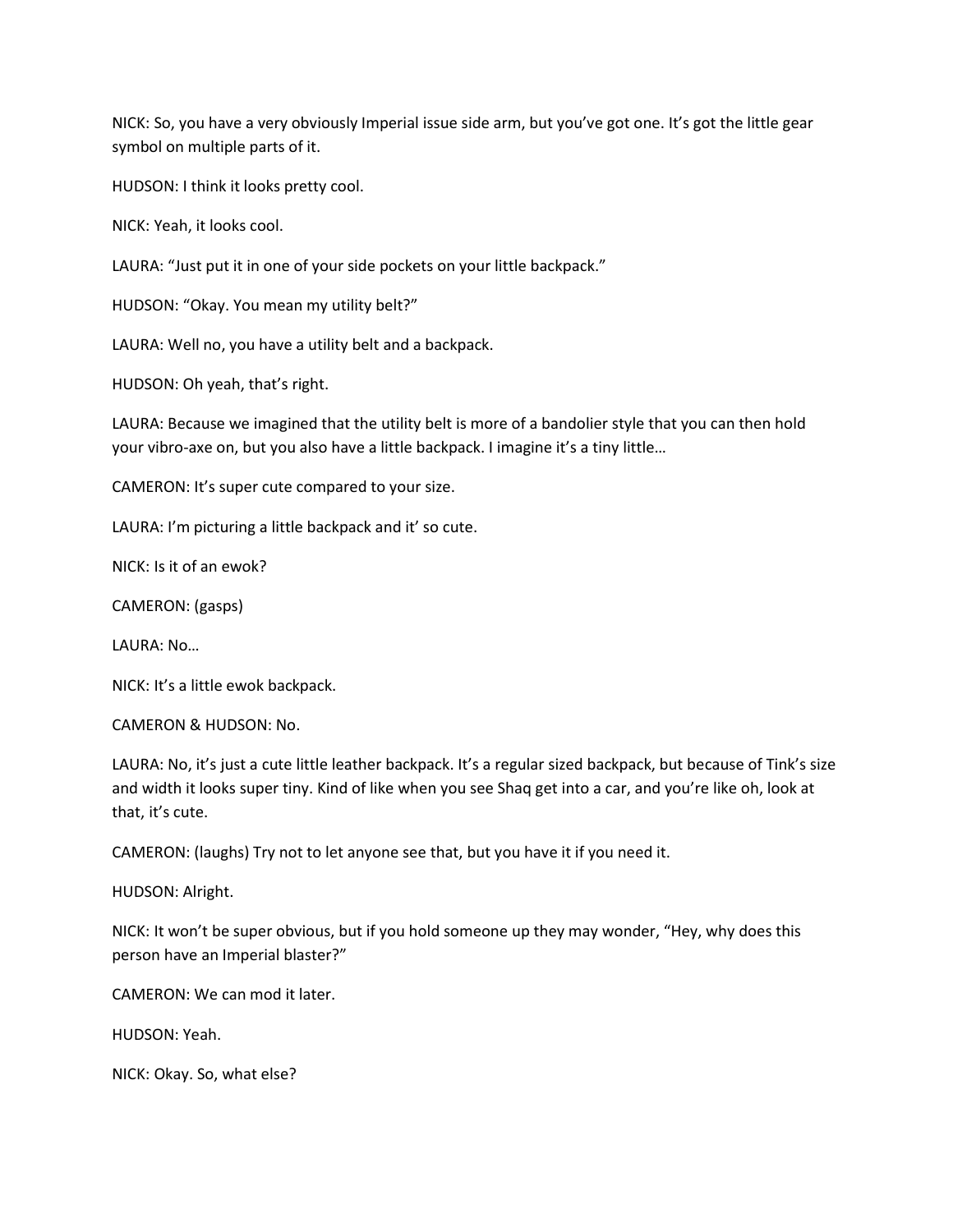STEVEN: I grab the briefcase.

NICK: Smart.

STEVEN: And we lower the stairs.

CAMERON: I'm gonna go pop the thing open, pop the ramp down.

NICK: Okay. You drop the ramp. Do all of you head out? Who's in the lead? What are you all doing?

LAURA: Xianna's gonna walk in front, and again she's gonna look at Sabos, and stop, and sigh. "Sabos, look at me. Look into my eyes. Do not talk to them."

STEVEN: "The light will never go out in the universe."

CAMERON: "Wrong planet."

(laughter)

STEVEN: "I know."

LAURA: "This is why I am asking you do not talk, because even Tink does not say the things you say. Please let me or Karma do the talking. Please."

STEVEN: "I am an ambassador."

LAURA: "No. I think you are a war criminal."

CAMERON: "Anyway, walking down the ramp. Hush."

NICK: So, out you go. Sabos is carrying the briefcase. As you get closer to the oil drum fire you see that there is a Quarren out front. He has a lot of scars on his face tentacles. For those of you not versed in Star Wars species, a Quarren basically looks like Davey Jones from Pirates of the Caribbean. He has a tentacle face and kind of a squid head, and before they were officially named in the books they were called squid heads on their action figures and stuff. So, there's a Quarren, and he is standing in the lead. He's got what looks like a smuggler kind of captain outfit, so it's nice and indistinct.

CAMERON: So, a vest?

NICK: Mm-hmm.

CAMERON: Nice. Okay.

NICK: Yeah, but like rather than just a vest and pants he has like epaulets, and he's obviously a little bit fancier.

CAMERON: Oo-ooh. Got some girl scout patches on his vest.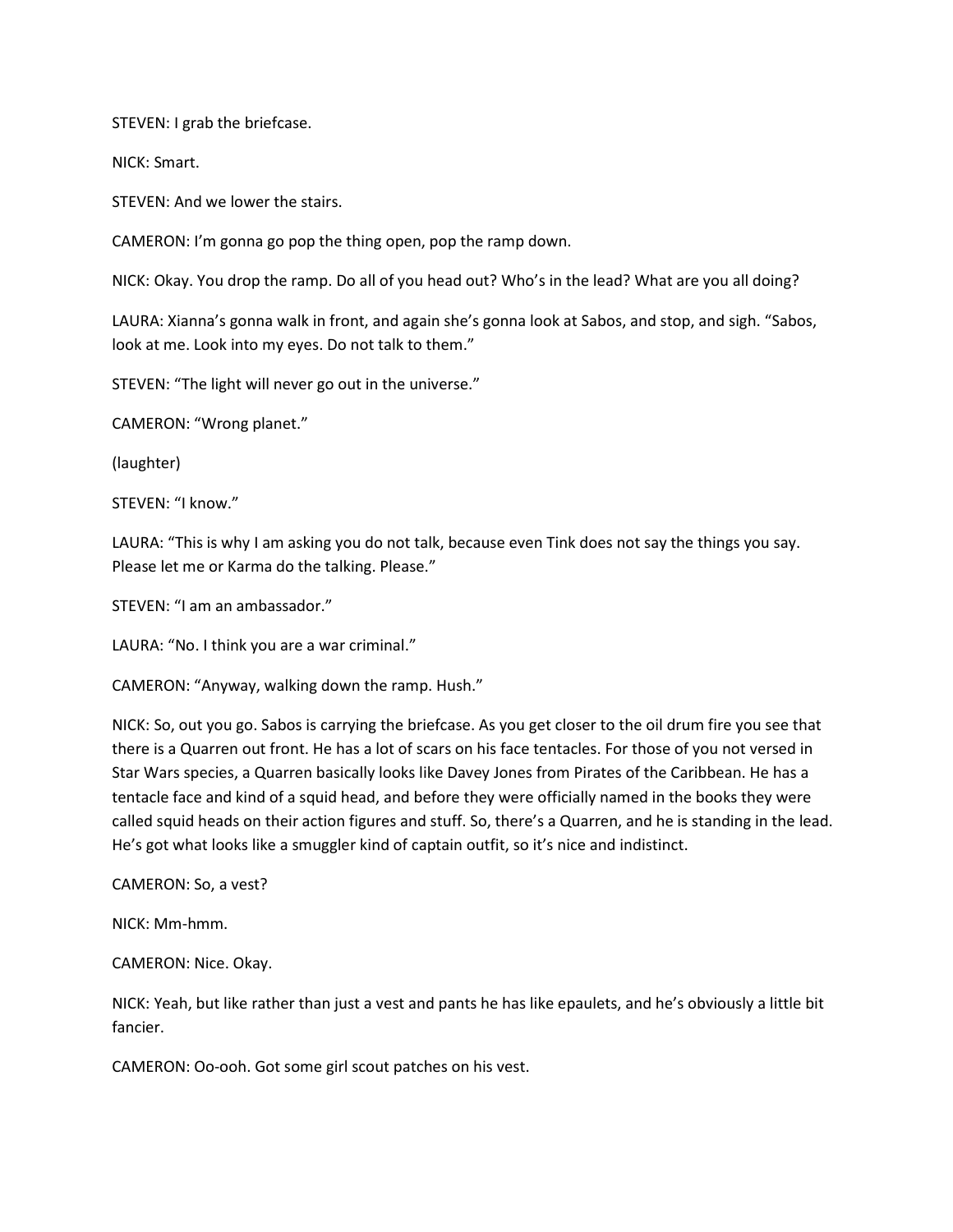NICK: Mm-hmm. Then there's a human who's kind of small but has a bunch of different blasters strapped to them, a guy with dark, short hair. Then there's a Gamorrean in the back who has a tusk broken off and a robotic arm and a vibro-axe who stays behind the fire ad looks imposing. The Quarren steps up to the front and says, "You here to make the drop?"

LAURA: "Yes. Hello. How are you today?"

NICK: "That seems irrelevant to this business negotiation."

LAURA: "I was just being polite."

NICK: "Fine. Uh, let's just do this. Do you have the briefcase?"

LAURA: "Yes."

STEVEN: "Right here."

NICK: "Uh, yes, you are clearly the leader."

HUDSON: "Don't—Don't boost his ego."

STEVEN: I nod, but I try to nod, like, you know an under the…

CAMERON: You nod curtly.

STEVEN: Yeah, curtly. I really don't want anyone else to notice except him.

NICK: "So you, leader, how did you convince Falx to make the delivery?"

CAMERON: (laughing) The leader looks to Xianna.

LAURA: Yeah. Xianna sees this and kinda rolls her eyes. (sighs) "Our leader had a one on one talk with him and convinced him to do the delivery. I do not know of the exact details. Our leader does not like to discuss these things with the rest of us."

STEVEN: "Yep."

CAMERON: (laughs)

NICK: "Ah yes, a man of few words, much like me." You see the Quarren's tentacles all curl up into his face in maybe pride, hard to tell, he's got a squid for a face.

CAMERON: (giggles)

LAURA: Xianna's just keeping a smile on her face, just internally being like, ugh I hate this, but I'm smiling.

HUDSON: Yeah, I'm dead inside.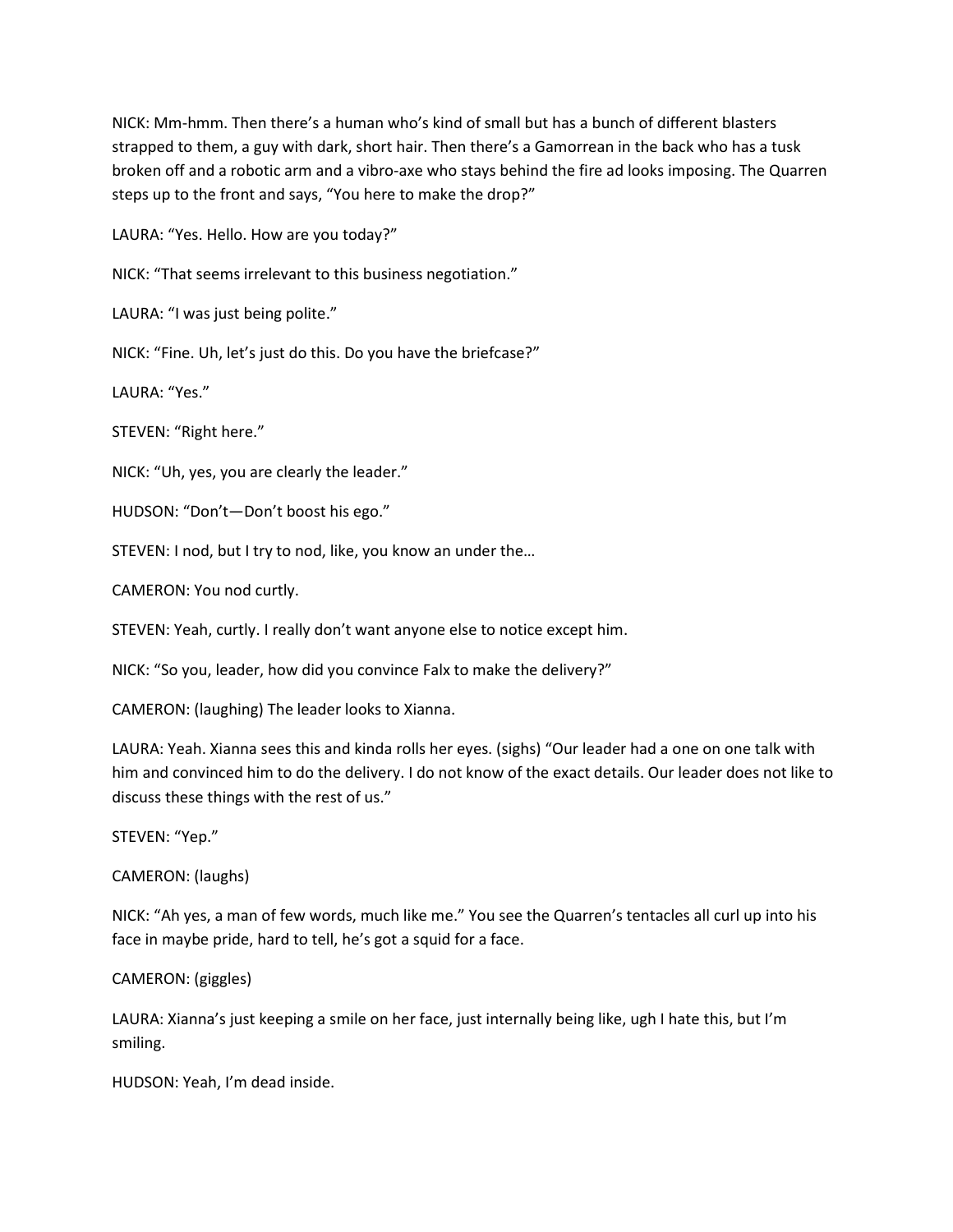CAMERON: Karma's taking the role of the Gamorrean in the back and is just standing, looking imposing behind everyone.

NICK: The Quarren says, "Tiny, go and get the briefcase." The small human seems very suspicious, and he keeps a hand on the grip of one of his blasters, and reaches out for the briefcase.

STEVEN: Yeah, I let him take the briefcase. I also have a hand on my big rifle behind my back because I think that's what we're doing now.

(laughter)

NICK: Okay. So, Tiny takes it and he sets it down in one of the folding chairs. You see, you didn't really look at the briefcase that carefully but it has a pretty complicated locking mechanism on it, and Tiny starts typing some stuff in.

STEVEN: "We best be going."

LAURA: Yeah, Xianna's standing here in her head going like, we didn't check what was in the briefcase.

STEVEN: We need to get out.

LAURA: Umm… and starts putting her hands like nonchalantly into her pockets, and kind of like, I mean hopefully he would've put something in the briefcase, but we don't really know this guy and he did blackmail us into this.

CAMERON: Karma's already looking terrifying, so she's holding onto her weapons already.

NICK: So, as Sabos starts to back away towards the ship, Quiggle says, "Hold on, Quiggle always verifies the deal."

Tiny types and you hear an (error noise) and he goes, "Shit," and he starts typing again, and there's like 20 seconds of awkward beeping and then you hear (error noise). "Okay, wait wait wait, I think I remember." Quiggle's starting to look kind of awkward as he's still standing there. You can tell his swelled up personality can only be held for so long. Now, the Gamorrean on the other hand, that's pretty much his default setting, big and scary, but Quiggle not so much.

CAMERON: Karma shifts her weight to her other hip.

NICK: Finally, Tiny hits a button and you hear (a clicking noise) and it clicks open, and he opens up the briefcase, and you hear him go, "Uh-oh."

Quiggle turns around and goes, "What is it?"

Tiny says, "I'm sure it's nothing. Don't worry about it."

Quiggle says, "Tell me now."

"Uh, briefcase is empty boss," and Quiggle immediately starts to go for his gun.

LAURA: Ugh, yeah, Xianna just throws her head back, rolls her eyes, and sighs. She already has her gun out, because she does have quick draw.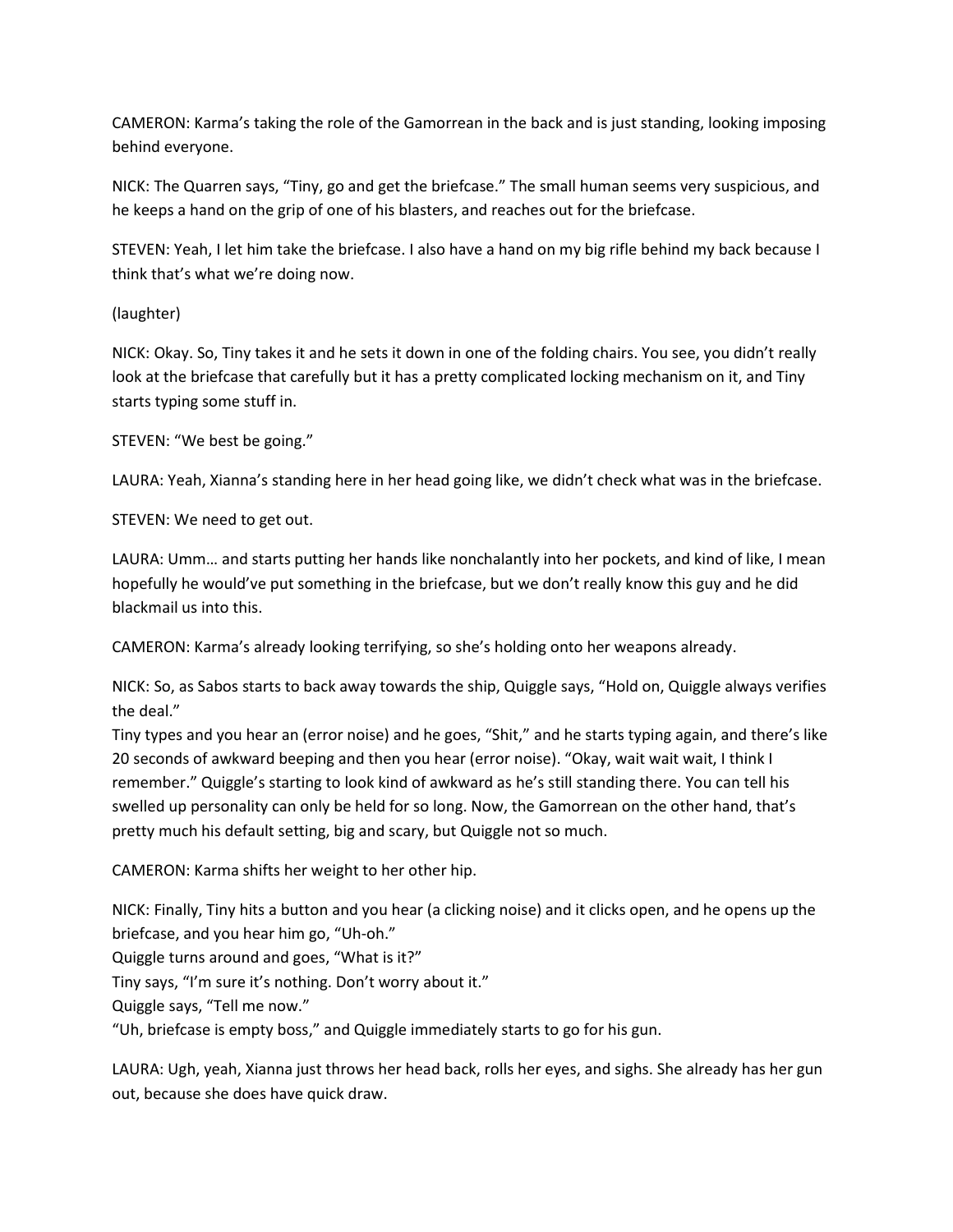NICK: Okay. Nobody starts shooting right away. Quiggle says, "What did you do with the money?" He's pointing a gun at… I guess Sabos, probably.

(laughter)

STEVEN: Sure.

CAMERON: Leader. Our leader.

LAURA: Which everyone I think is okay with at this point.

NICK: Tiny draws two pistols and then draws a big rifle on a tripod and drops it in front of him, and kicks it forward a little, and is pointing all of those weapons at Sabos as well.

LAURA: Xianna looks over at him. "Yes, leader, where did the credits go?"

STEVEN: I'm gonna try to be really cool here. "As you know, I didn't know the password. I'm just the currier."

NICK: "Clearly you are someone more put together than that. You're trying to screw us!" And they go to start shooting.

STEVEN: I mean… sure.

LAURA: We shot first.

(laughter)

NICK: So, I will need Vigilance rolls from everyone.

STEVEN: (sighs) Right. I really need to get some of that.

HUDSON: Me too.

LAURA: Yeah…

HUDSON: I have no Vigilance and one Willpower.

CAMERON: Guys! Seriously? (laughs)

LAURA: Hey, I have like Cool, and Streetwise, and Skullduggery, and Deception.

CAMERON: Am I the only one with the Vigilance skill?

LAURA: Yes.

CAMERON: Oh great.

STEVEN: It's just so expensive.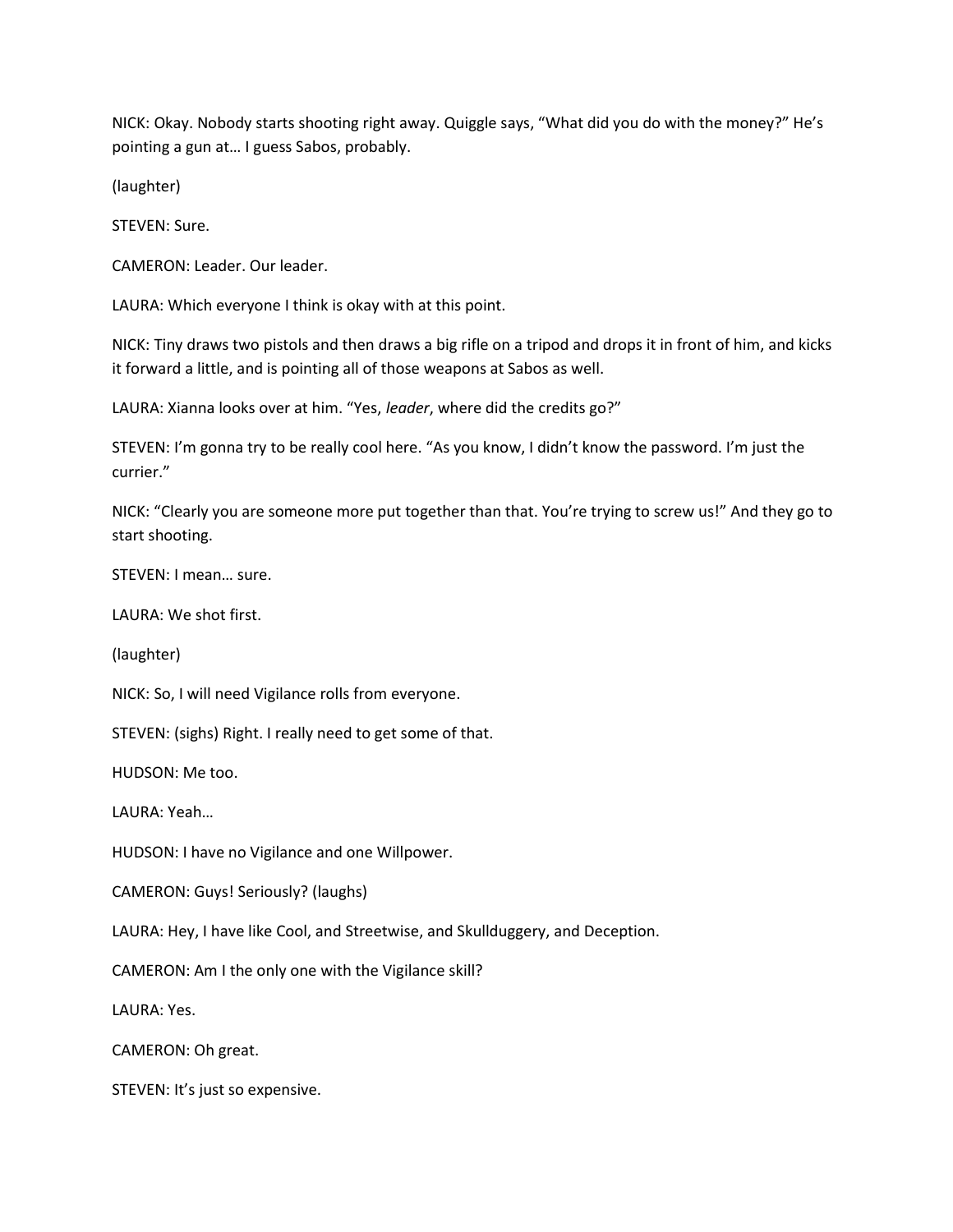HUDSON: I have one success.

LAURA: A success and an advantage.

STEVEN: Two successes and an advantage.

CAMERON: Two successes and an advantage.

NICK: Can you roll me a three green dice check, please?

CAMERON: One success, four advantages.

NICK: Roll it for me again.

CAMERON: Two successes, three advantages.

NICK: And then roll me two green dice, please.

CAMERON: Two advantages.

NICK: Okay. Who had the most successes?

STEVEN: Me and Cameron.

NICK: Had how many?

STEVEN & CAMERON: Two.

NICK: Two? Okay, so it's gonna go NPC, two PC slots… How many people had one advantages? You guys did?

CAMERON: Successes?

NICK: Successes, I mean.

HUDSON: Successes, yeah.

NICK: NPC, two PC slots, NPC. Nice and spread out. Alright, so Captain Quiggle, the Quarren, is gonna go first.

(someone snorts)

LAURA: (giggles)

NICK: It's a perfectly respectable pirate name.

LAURA: 'Queegle.'

HUDSON: 'Queegle.'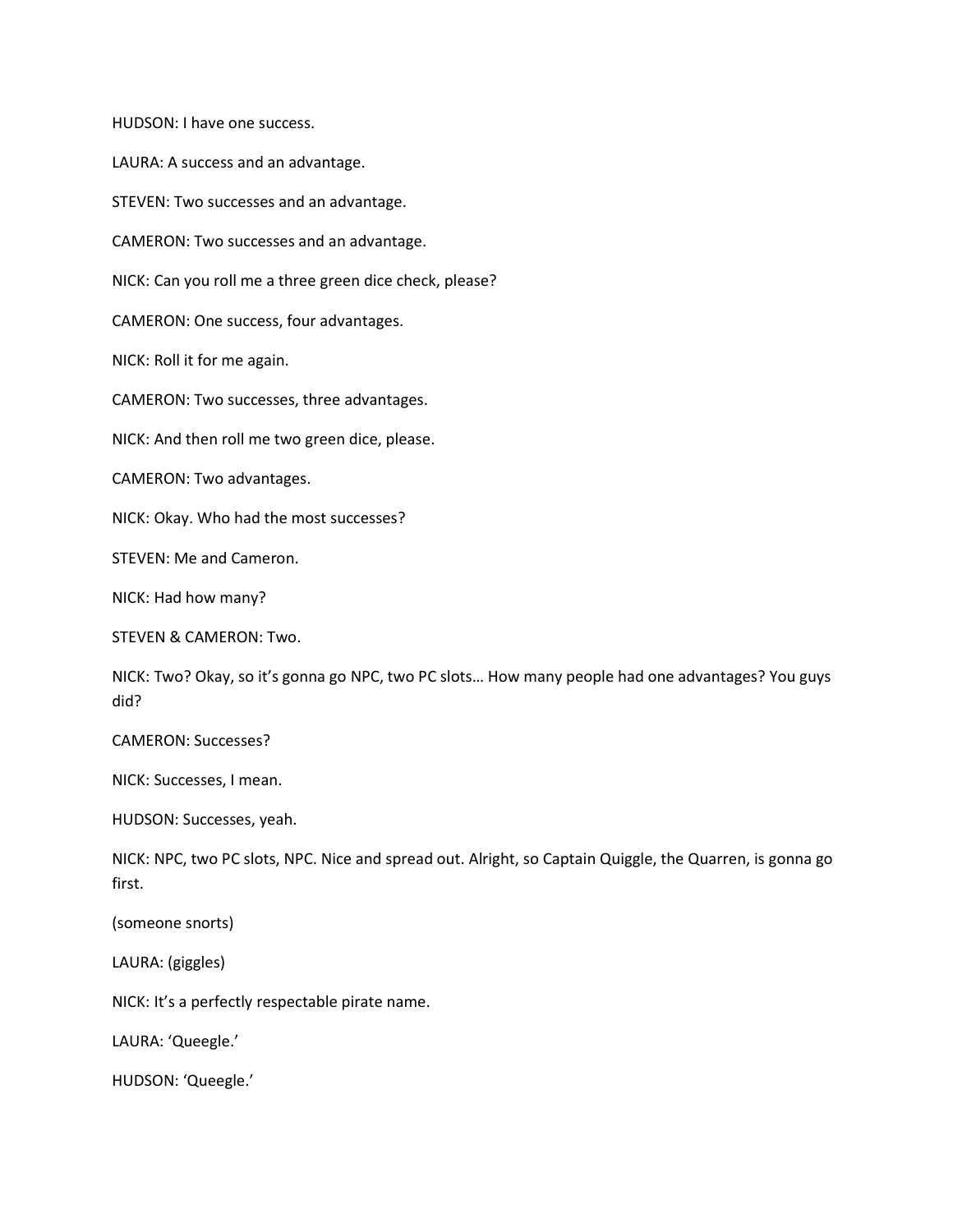NICK: He says—

CAMERON: (musically) Quiggle, Quiggle, Quiggle…

SEVERAL: (musically) Do, do, do do, do…

STEVEN: That's no more respectable than I am the leader.

CAMERON: (laughing) I've been thinking that every single time since you said it.

NICK: Ah, okay! So Quiggle says, "Damn it, Falx. You've betrayed us for the last time!" And he takes a shot at Sabos.

STEVEN: I say, "Not Falx, not Falx. Sabos, not Falx."

NICK: "Close enough!" Can you make me a two difficulty check with two greens and a yellow? This guy's pretty good.

CAMERON: Not good enough. Failure, two advantages.

NICK: Okay. He shoots at Sabos while he ducks back behind the oil drum fire, and he takes a shot, and Sabos is able to duck to the side, but when he does so he presents a very clear target to Tiny who's gonna go next. So, that's what happens there. He will have a blue die on his next check. Then we've got two PC slots. Who's gonna go first?

STEVEN: I'll shoot.

NICK: Okay. Who are you shooting at?

STEVEN: The big guy's behind cover now?

NICK: Yeah.

CAMERON: The squid man is behind cover.

STEVEN: Quiggle? Quiggle the Quarren?

NICK: Quiggle the Quarren Captain is behind cover!

STEVEN: So, just Tiny and the Gamorrean are out?

CAMERON: The other big pig man.

NICK: Mm-hmm. So you can shoot Quiggle, it'll just be a little bit harder to hit him.

STEVEN: I'll shoot the big pig. \inaudible\ scary.

[ ]: Shoot the big pig, yeah.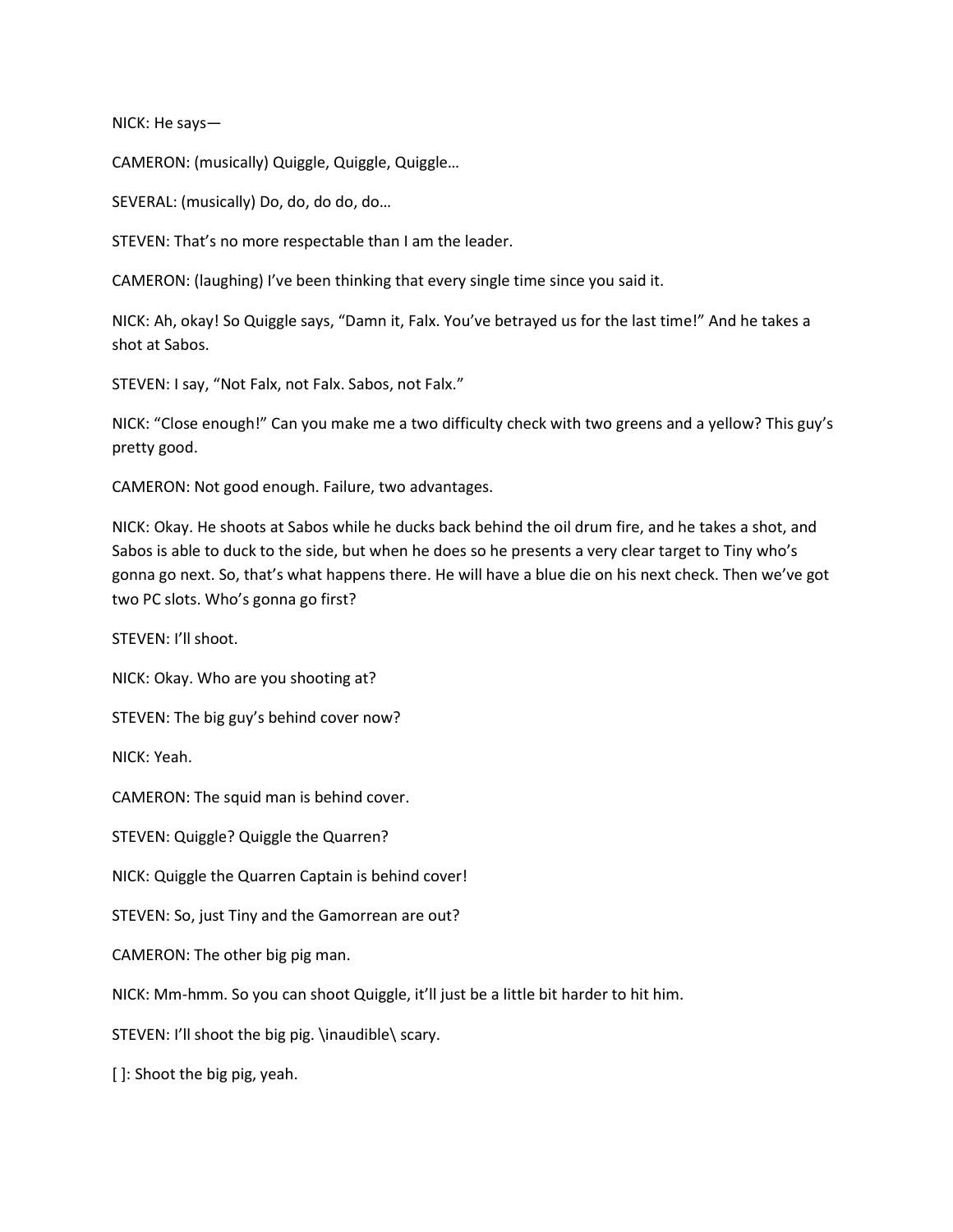NICK: Okay. That's racist as heck, by the way.

STEVEN: Yeah.

NICK: Maybe he's their slicer. Don't make judgments.

LAURA: I mean, but have you met Sabos?

NICK: So he's at medium range, so it will be average, yeah.

STEVEN: Yeah, well, nothing happens.

STEVEN & CAMERON: One advantage.

NICK: How would you like to spend your advantage?

STEVEN: Can I get behind cover on the ship?

CAMERON: You can do that anyway \inaudible\

NICK: You're at long range from the ship. To run back to the ship would take several maneuvers, but you can use a maneuver to run back to the ship. That doesn't even cost an advantage. It's just gonna take you a while to get there.

STEVEN: Uhh… How far are we from the trash fire?

CAMERON: You can use your advantage to set up another piece in the environment that you can jump behind, like there's a crate or something.

STEVEN: Oh yeah. Also, who goes next?

NICK: It's another PC slot.

STEVEN: Can I use the advantage to make the pig more presentable?

NICK: Yeah. You can make it so the next person to go will get a blue die.

STEVEN: Yeah, I'll do that.

NICK: Okay, so it's the same kind of thing. You shoot at him and he ducks out of the way, but he steps a little bit closer into the fire light, so it's gonna be real easy to hit that guy. And, another PC slot.

HUDSON: I think that I want to take my light blaster, feel overly confident but like secretly pretty scared of using it, and try to hit the pig person.

NICK: Okay. It'll be two difficulty with a boost die.

HUDSON: And I have nothing in ranged light weapon.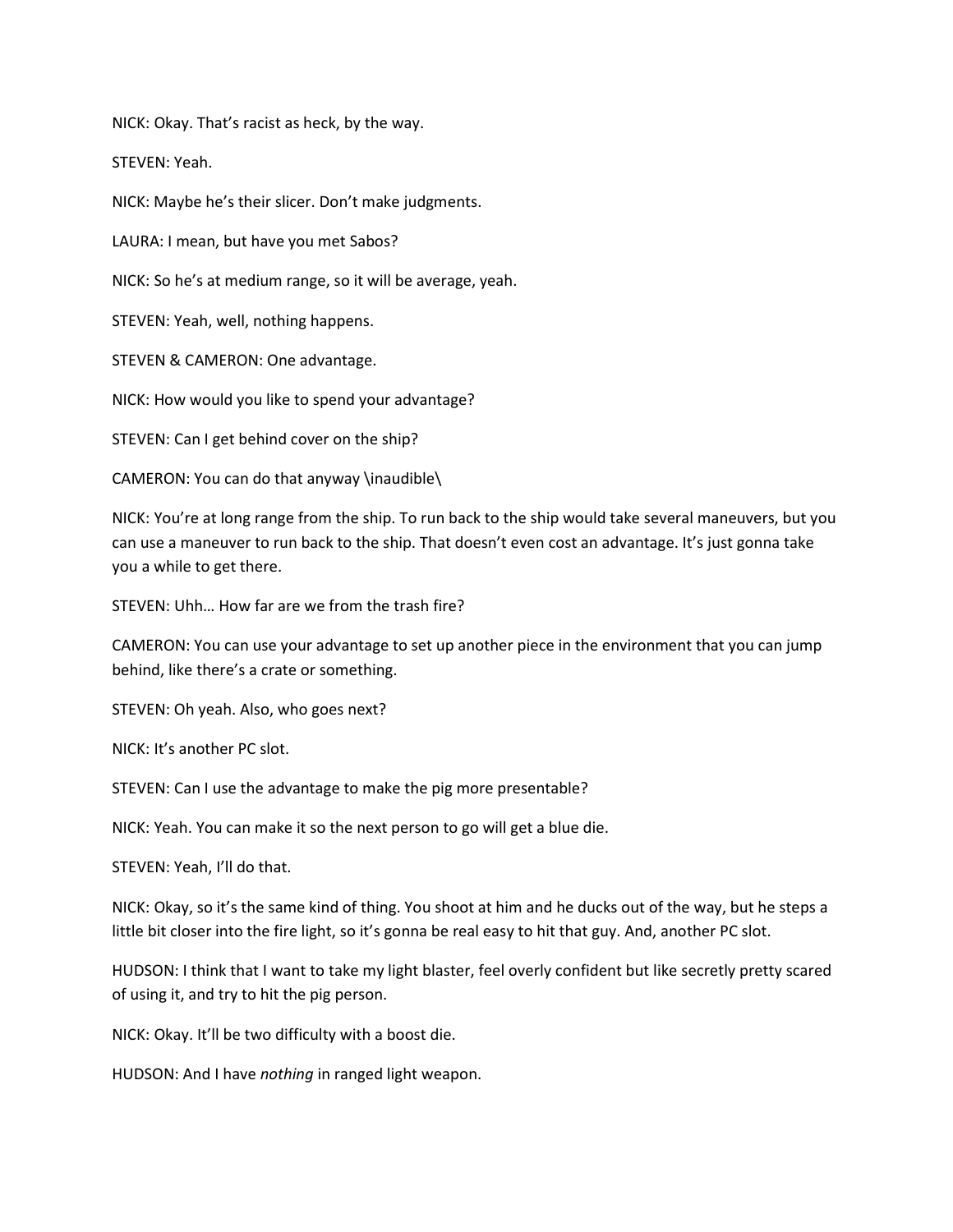### NICK: Great!

STEVEN: Hold on, wait, does that—No, no. Does that help? No, it doesn't.

HUDSON: Yeah. None of my \inaudible\ help either.

STEVEN: Is that an assist? No, okay.

NICK: You can't assist people with combat checks, unless you wanna do the like ghost thing where you're behind him massaging his shoulders, and if we do that you have to specify.

STEVEN: (laughs)

LAURA & CAMERON: Hmm…

HUDSON: Just advantage.

CAMERON: So, it fails, because it's a wash.

NICK: Okay, so you miss. How would you like to spend your advantage?

HUDSON: Um… I'll help the next PC character slot out.

CAMERON: (laughs)

NICK: Alright. So it's the same thing. You all are shooting right above your left shoulder, and there's this weird triangle of blasters going around, and everybody's taking one step to the left each time. It's rather comical. It's how I imagine \bar fights\ in the old west would get. Everybody's just shooting near people and nothing's happening.

[ ]: Pew!

NICK: Now we've got another NPC slot, and it is Tiny. He takes both of his blasters and he is going to shoot at Sabos, still, because that was his last order. He has a green and a yellow, and a blue die because he got set up.

STEVEN: Don't listen to him, Tiny.

CAMERON: Two difficulty still?

NICK: It's gonna be three, because he's dual wielding.

CAMERON: Two failures and an advantage.

NICK: Alright. So, he shoots a whole bunch, and you hear him going, aaaaah, pew pew pew, and they just go all over the place…

LAURA: Aww, so cute.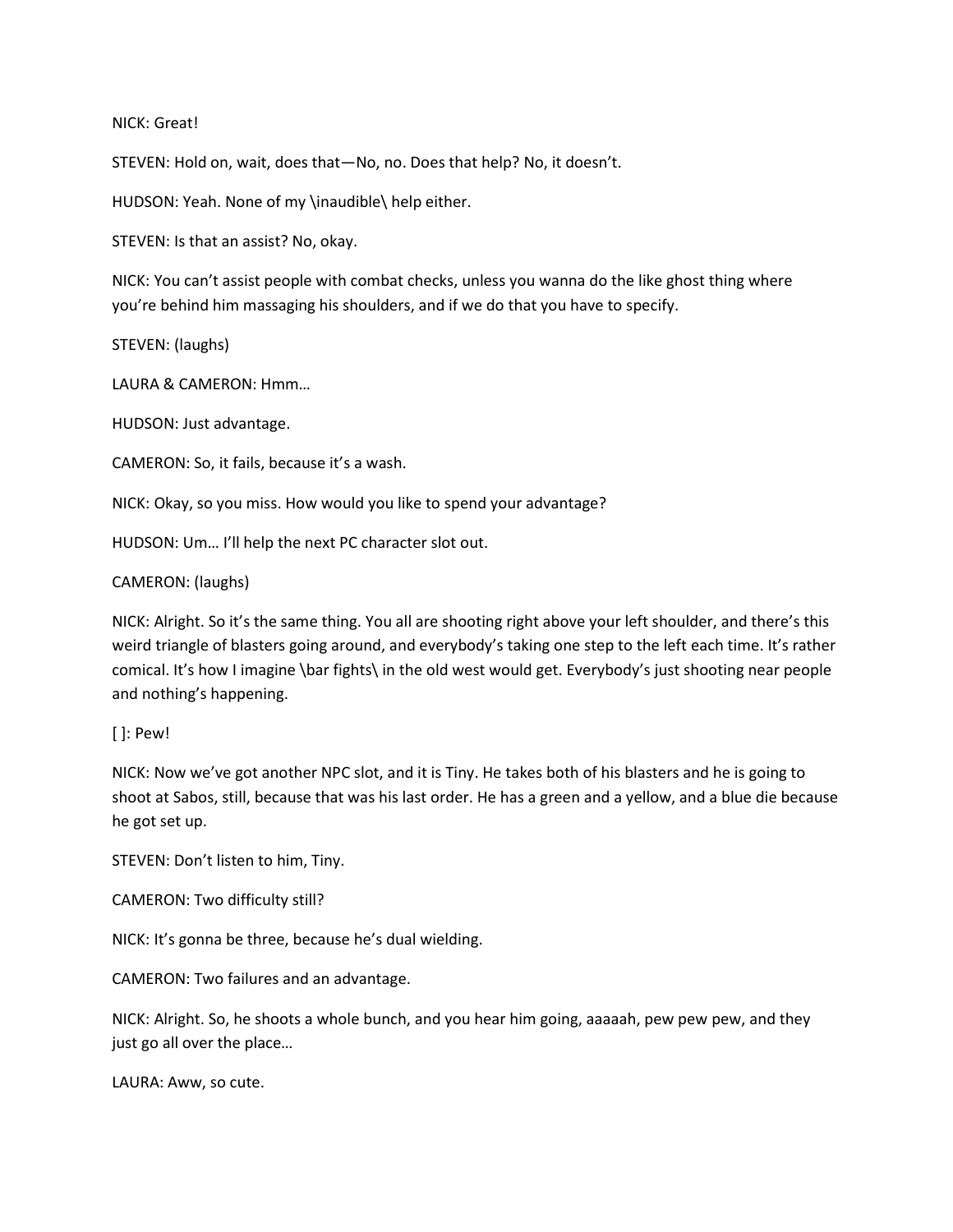NICK: And pepper the back wall, and with the advantage he actually hits something somewhere off on the back wall and the ray shield starts to flicker, and some of the atmosphere starts to go out and it gets really windy and crazy in here. He's destabilized something important. That advantage is going to start with whoever gets shot at next by the Quiggle Crew is going to have a blue die. Oh, no, so whoever next attacks from your team, not the Quiggle Crew, will have a black die, because the atmosphere is thinning.

HUDSON: The Quiggle 'quew.'

LAURA & CAMERON: The Quiggle Crew~!

STEVEN: Quiggle the Quarren crew, captain.

NICK: Quiggle the captain of the Quarren Quiggle crew.

LAURA: If it's a PC slot…

NICK: Yeah, it is a PC slot next, yes.

LAURA: Yeah. I imagine Xianna would go since she was already hands in her pocket of like, oh this is going south. Like, immediately, she was like, ugh. (musically) We didn't check the briefcase, gonna shoot someone…

CAMERON: You have a blue die and a black die.

LAURA: Yes. Who's closest to me?

NICK: Tiny is closest to you. Quiggle's behind cover, and the Gamorrean is behind them.

LAURA: Probably Tiny, yeah? I'll shoot Tiny.

NICK: Guys, we are so good at shooting.

CAMERON: Some of us.

LAURA: Two successes.

NICK: Nice. How much damage does your blaster do?

LAURA: Six, so that will be eight damage.

NICK: Ooh. Okay, you hit Tiny square in the chest, and he yelps and kind of crouches down. He drops his blasters. So, he's down and he's bleeding pretty hard, but he doesn't look down completely. He says, "Quiggle's Crew never quits!"

STEVEN: Oh boy.

NICK: He's still moving. Another PC slot.

CAMERON: That'll be Karma. I am going to shoot at the… I can only think of Gigoran.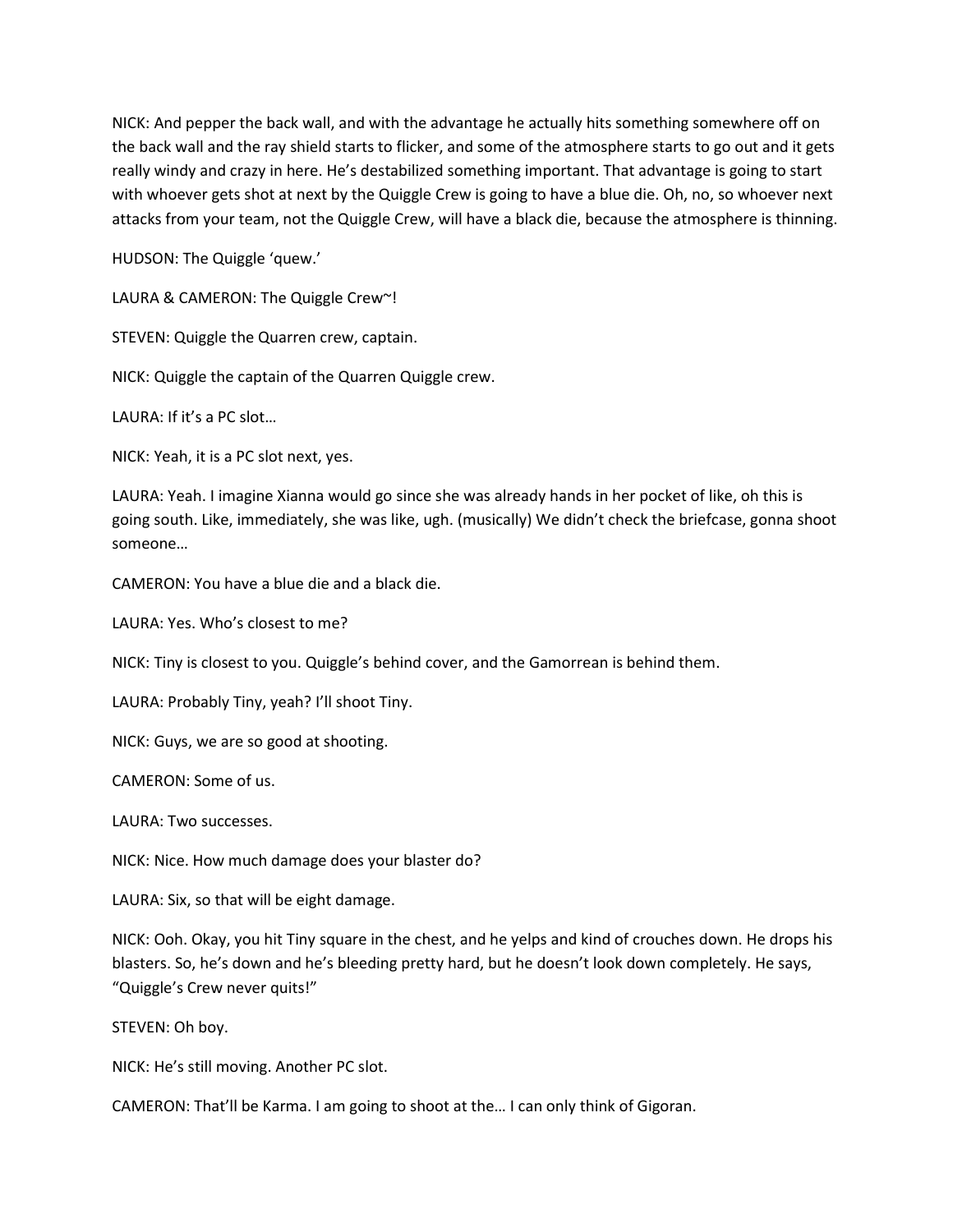NICK, STEVEN & CAMERON: Gamorrean.

LAURA: 'Quigmorrean!'

HUDSON: 'Quigmorrean?'

LAURA: You know…

STEVEN: The Quiggle Gamorrean.

LAURA: When Quiggle and the Gamorrean have a little baby.

CAMERON: Yep, gonna shoot at the Gamorrean.

NICK: Aww, little pig with tentacle face.

CAMERON: It'd be so cute~

LAURA: It'd be terrifying.

CAMERON: With tusks coming out of the tentacles?

HUDSON: Eww.

CAMERON: That sounds gross.

LAURA: I mean, I actually think that would probably be cute.

STEVEN: So like a catfish.

NICK: Yeah, basically.

STEVEN: Yeah. Just sharper.

CAMERON: Two successes, one threat.

NICK: One threat. Okay, so the threat is you step forward and start spraying blaster fire with your carbine and come into the fire light. The atmosphere is kind of venting, it's starting to get a little light, but you're really good at dealing with low oxygen environments so that's not too big a deal, and your blasters scrape across the Gamorrean's chest. How much damage do you do?

CAMERON: Eleven.

NICK: Ooh-hoo-hoo.

LAURA: Damn.

CAMERON: I have a big gun.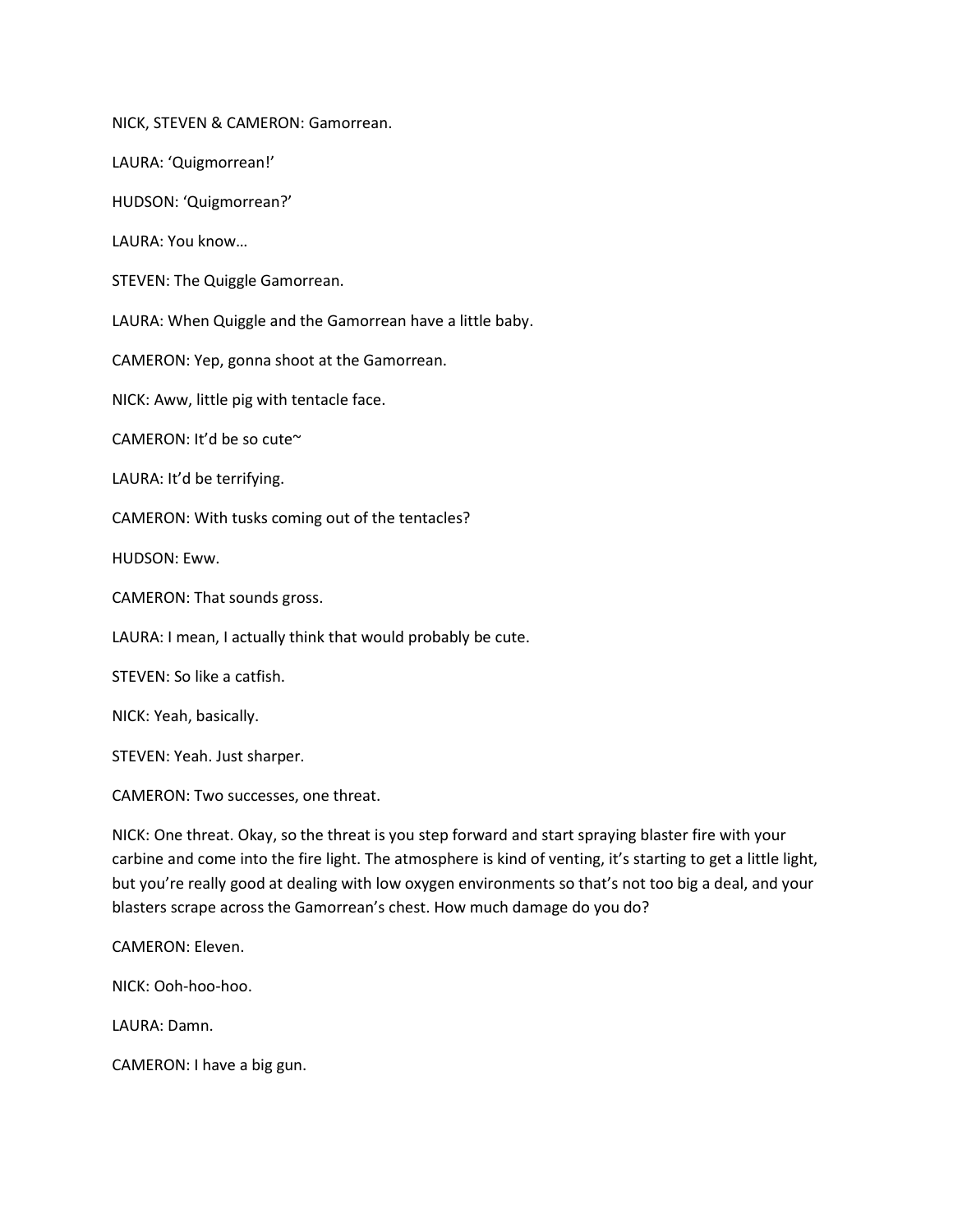NICK: That's a palpable hit. He grunts, and a little trickle of greenish blood comes down the side of his mouth, and he begins to step forward as it is his turn. He is at medium range which means it takes a maneuver to get to short range and then another maneuver to get to engaged, and he's gonna go ahead and engage with… Roll me a force die, would you

CAMERON: Oh no. One dark side.

NICK: Sabos! So, even though you shot him his orders had been take down the leader, so he takes one strain to do a double move action, and he is going to try and hit you in the face with a giant vibro-axe. This is gonna hurt real bad.

STEVEN: Cool.

NICK: Go ahead and roll me a yellow and two greens versus an average check.

STEVEN: Oh, that hurts pretty bad.

CAMERON: Wow. Four successes.

NICK: Oh shit. What's the damage on your vibro-axe there, Tink?

HUDSON: Brawn plus three.

LAURA: Well, it's also pierce two, sunder, vicious three I believe, because your serrated edge adds plus one.

HUDSON: Yeah, that's what it is.

NICK: h, okay, so pierce two. So you take Brawn is three, plus three is six, plus four is ten, and then that does get reduced by your Soak, but by two less than your normal Soak because it's pierce two.

CAMERON: So you still take…

STEVEN & CAMERON: Eight.

NICK: You take eight damage. How are you looking there, Sabos?

STEVEN: I'm doing pretty good.

CAMERON: Oh, he's fine.

NICK: Okay.

CAMERON: He's almost… A little less than half health.

NICK: The Gamorrean twirls; he sprints up to you, twirls his vibro-axe with surprising agility, and slashes you across the chest, and it bites deep, and it hurts real bad. Do you respond in any particular way?

STEVEN: Good thing it wasn't my head tail.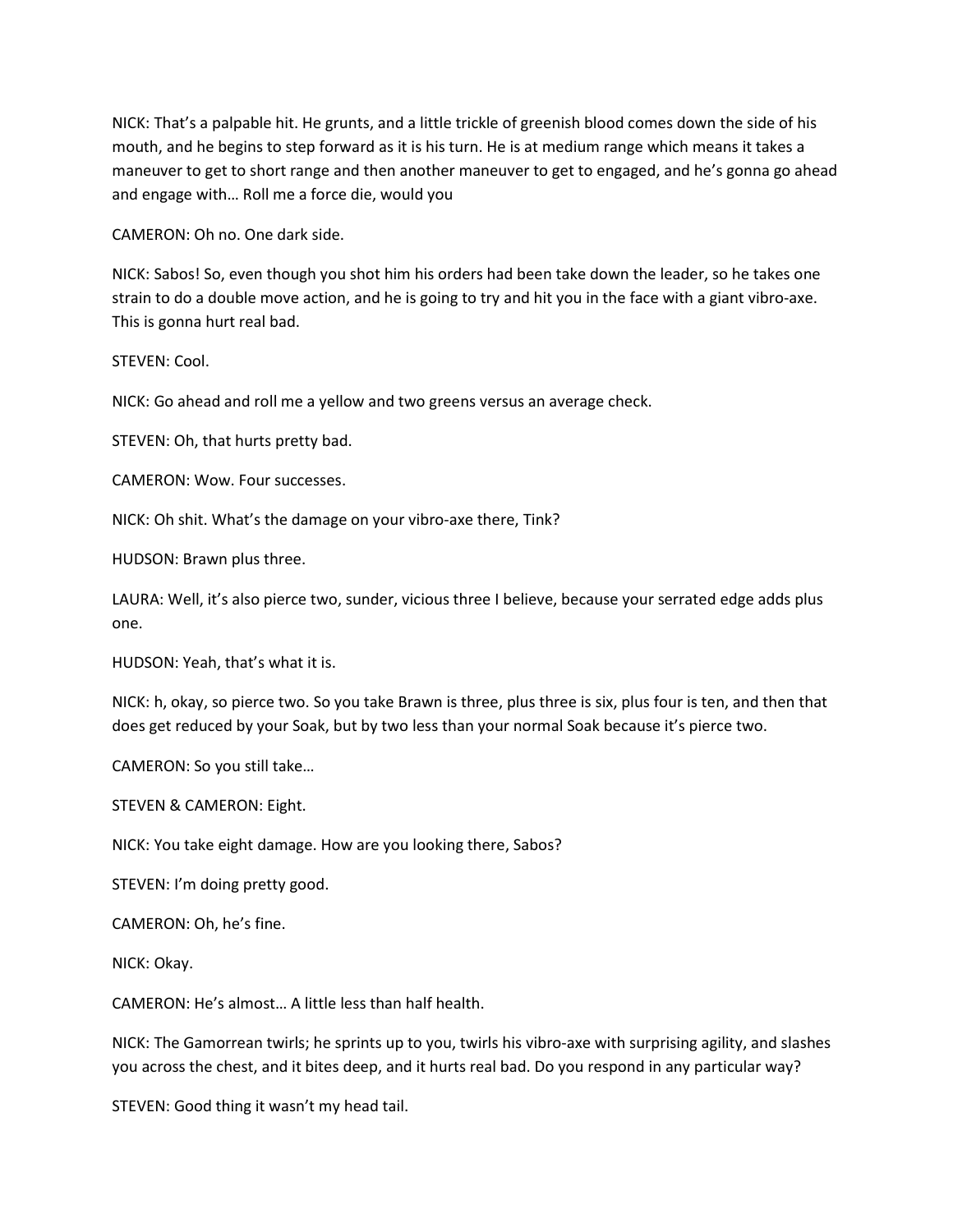# (laughter)

CAMERON: (groans) There's an idea.

NICK: We're back to the top. Quiggle says, "Great work! Quiggle's Crew always stands correct!" And then he also goes to shoot Sabos.

CAMERON: How are they spelling these words?

(laughter)

LAURA: I do not know. Maybe in their language it makes more sense. Like, it is actually alliteration and not just phonetic alliteration.

NICK: So, he's gonna shoot at Sabos, which is a two difficulty still, except he's gonna take a maneuver to aim now that he's down behind cover. He's gonna try to shoot at Sabos.

CAMERON: Blue die! He's gonna try. Two failures, six advantages.

NICK: Alright, so he's gonna give three blue dice to Tiny, because he doesn't actually shoot with his blaster pistol, he actually shoots a little tracking dart that hits Sabos in the chest. It doesn't hurt, but it starts to beep a little, and that big rifle that's on the ground has a laser that lines up with it, and the rifle starts to beep. So, I wonder what that'll do.

CAMERON: I'm sure it'll be fine.

NICK: I'm sure it'll be fine. Don't worry about it.

LAURA: It'll be okay.

NICK: Yeah. So that was Quiggle's turn. Two PC slots.

STEVEN: I'm gonna pull the tracking dart out.

NICK: Nope.

STEVEN: I can't?

NICK: Nope.

STEVEN: Can I shoot it out?

NICK: You can try.

STEVEN: Can I use my vibro-knife to cut it out?

NICK: You can absolutely try.

STEVEN: That seems like a good idea.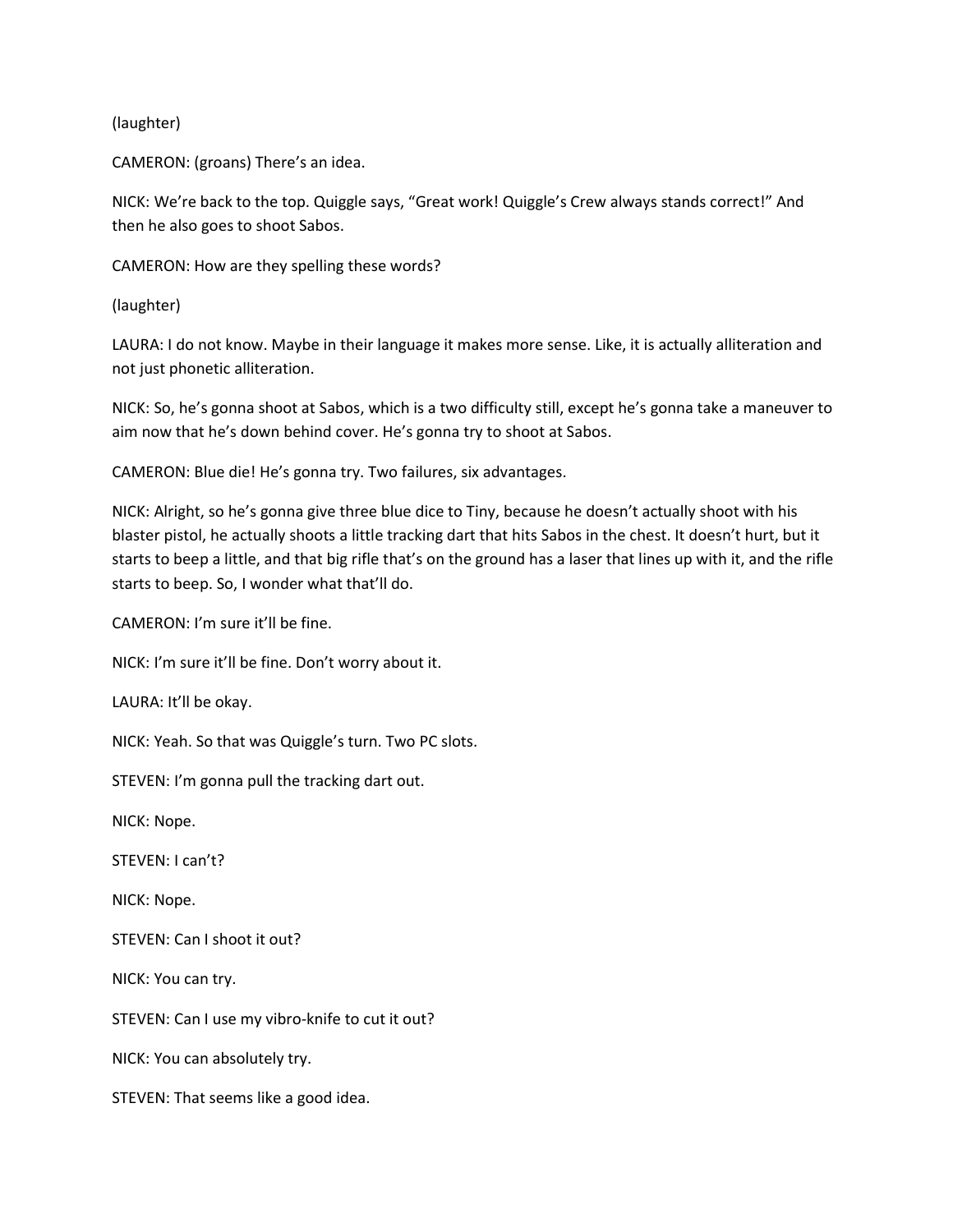NICK: Alright. Do that.

STEVEN: Oh wait, no—Oh, I have some Melee. Yeah, that's fine. Is Melee what we're gonna do here?

NICK: That or Medical.

LAURA: (laughs) Melee against the tracking dart. (laughter) I wanna try to cut something delicately out of my torso… Eh, Melee check!

HUDSON: Melee!

NICK: Use an uppercut!

LAURA: I'm gonna use a giant knife!

CAMERON: What's the difficulty?

NICK: We're gonna say it's average, but every threat is going to hurt you.

CAMERON: Okay. There you go, buddy.

NICK: Also, flip me a dark side point. Let's upgrade one of those suckers.

STEVEN: Alright. That's cool.

NICK: I want Sabos to stab himself so bad.

STEVEN: Nah, we're gonna be fine.

CAMERON: Hey, you're fine.

STEVEN: A success and an advantage.

NICK: Yeah. You're able to carve the tracking device out. You don't hit yourself, you just put a little divot in the armor and the tracking device falls out, and with the advantage it rolls far enough away from you—

STEVEN: Can I get behind cover?

NICK: Yeah. You can use a maneuver to try and get to some cover. There are the mobile folding chairs, and there is the trash can fire.

STEVEN: The trash can sounds amazing. Just warm up behind the trash can fire.

NICK: Okay, so it's gonna take two maneuvers to do. You can use one maneuver to move up to the trash can fire, and if you take a strain you can take another one to take cover on the opposite side of the barrel from Quiggle.

CAMERON: (giggles)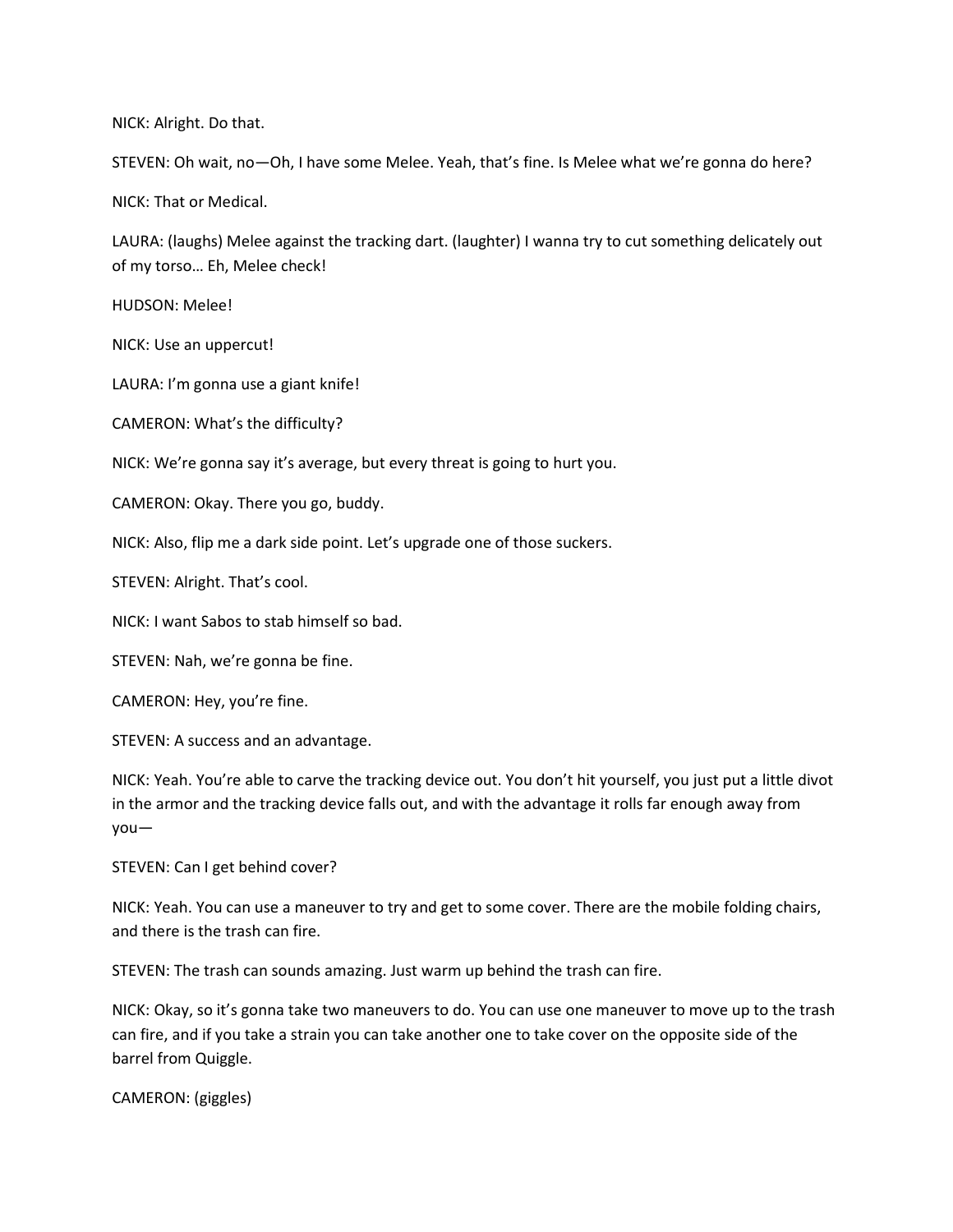STEVEN: Yeah, I'll take a strain.

NICK: Okay. You are now both back to back with the barrel between you.

STEVEN: That sounds fine.

NICK: As you slam into the barrel and it rolls you hear Quiggle go, "Hey! Give up now. There's no chance." That's one PC slot. Next PC slot?

HUDSON: Can I go?

LAURA: Well, it doesn't matter the order.

CAMERON: Yeah.

NICK: You can go if you want.

HUDSON: Okay, unless you had something really cool you wanted to do.

LAURA: I mean, I was gonna shoot someone. I don't know if that's cool in a...

HUDSON: I'm like super close to the Gamorrean, I think, so I was gonna go vibro-axe on him.

STEVEN: Just saying, there's a, if y'all wanted to pick up the dart and put it somewhere useful…

CAMERON: No, that's fine. You got this, buddy.

STEVEN: Haha, I mean it would help you all too.

HUDSON: So, the Gamorrean's the pig monster, right?

NICK: That's really mean.

LAURA: Stop calling him a pig monster! They're an actual species that like does stuff!

CAMERON: Tink is the yeti monster.

HUDSON: I'm the yeti monster.

LAURA: They're not monsters. They are people.

HUDSON: I just keep thinking of the pig monster from Power Rangers, and that's what I visualize. Anyways. I have my vibro-axe, and I go after the Gamorrean for a vibro-axe battle!

NICK: In the background it starts going- (hums Duel of the Fates from The Phantom Menace).

NICK: Make your attack. Vibro-axes don't have defense, do they?

HUDSON: No.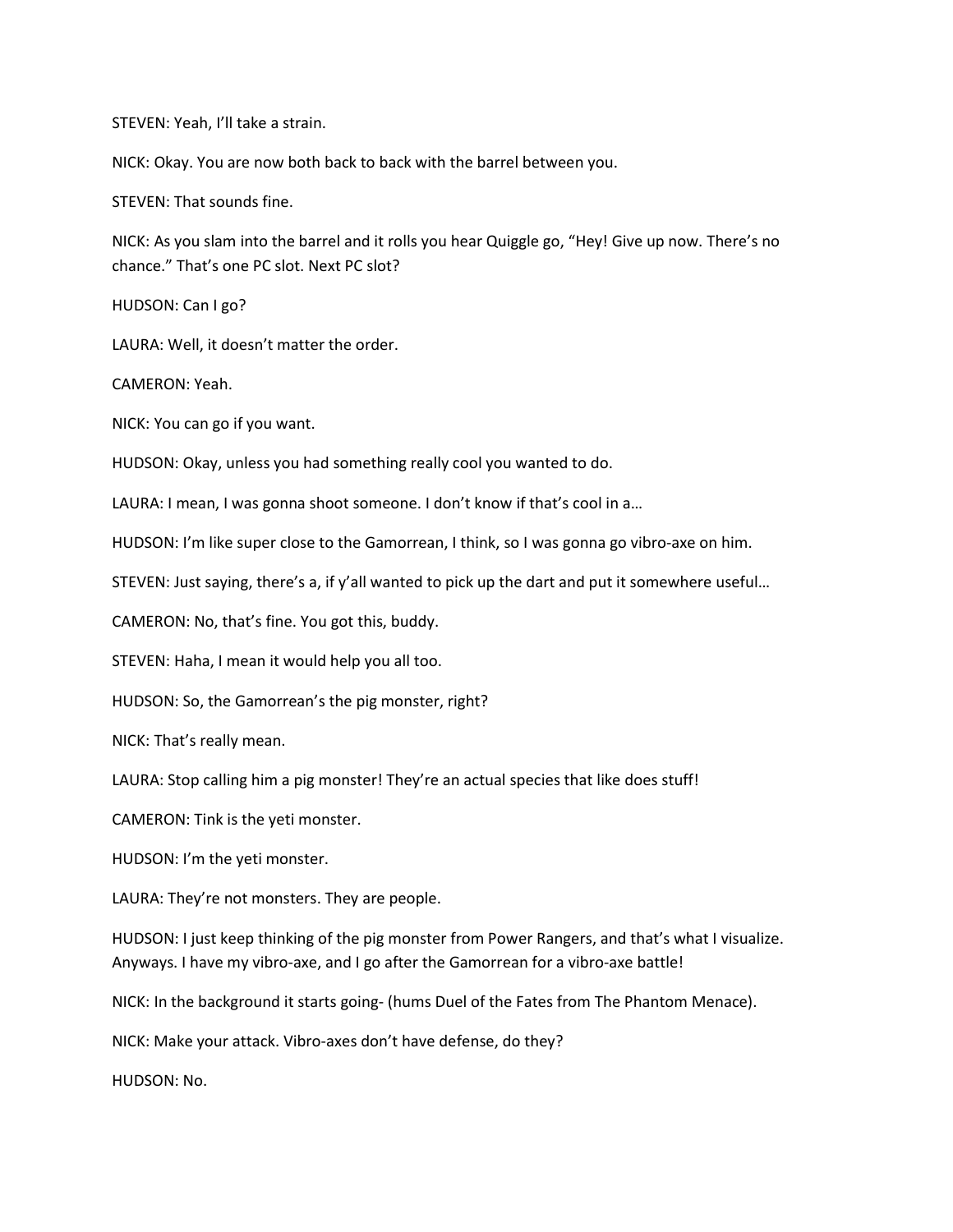### NICK: Okay.

HUDSON: Two successes and a threat.

NICK: Okay, so the threat is you swing wide and leave yourself a little open so that when he attacks you he's gonna be able to do something similar. Two successes… So, what's your Brawn, three?

## HUDSON: Yep.

NICK: So that's eight damage, but his Soak is three, so he'll take five. Ooh, he's not doing well.

## HUDSON: Ha-ha!

NICK: You bury the vibro-axe into that space between his neck and his shoulder. It sinks in real good, and he squeals, and then he pulls back and gets ready to attack you except it's not his turn. So, Tiny drops down prone, uses his maneuver to drop prone, which it'll be harder to hit him, and he grabs that rifle, and he's going to take another shot at Sabos. At this point he's just trying to have done something with his life. So, it's a yellow and a green versus two purple. Can you flip a dark side point?

CAMERON: Ugh.

NICK: It's strong with him.

STEVEN: Behind the barrel even, only two purples?

NICK: Well, he's off to the side. He's not behind the barrel. Oh, you can have a black die for cover.

LAURA: I should note that throughout this whole time Xianna keeps yelling like, "Yes, Sabos, our leader, you told us to do this."

STEVEN: "Everything's fine."

LAURA: "Defend yourself, leader!"

STEVEN: Well, that's not good.

CAMERON: Two successes, four threats.

NICK: Hey, you know what happens when we get more than three threats.

CAMERON: The guy laying on the ground falls prone.

NICK: He falls prone. (deep bass noise) So, I guess that means the kick from the rifle is so strong that he goes flying backwards and he ends up on his back without his rifle anymore. How many successes was it?

CAMERON: Two.

HUDSON: Mega prone.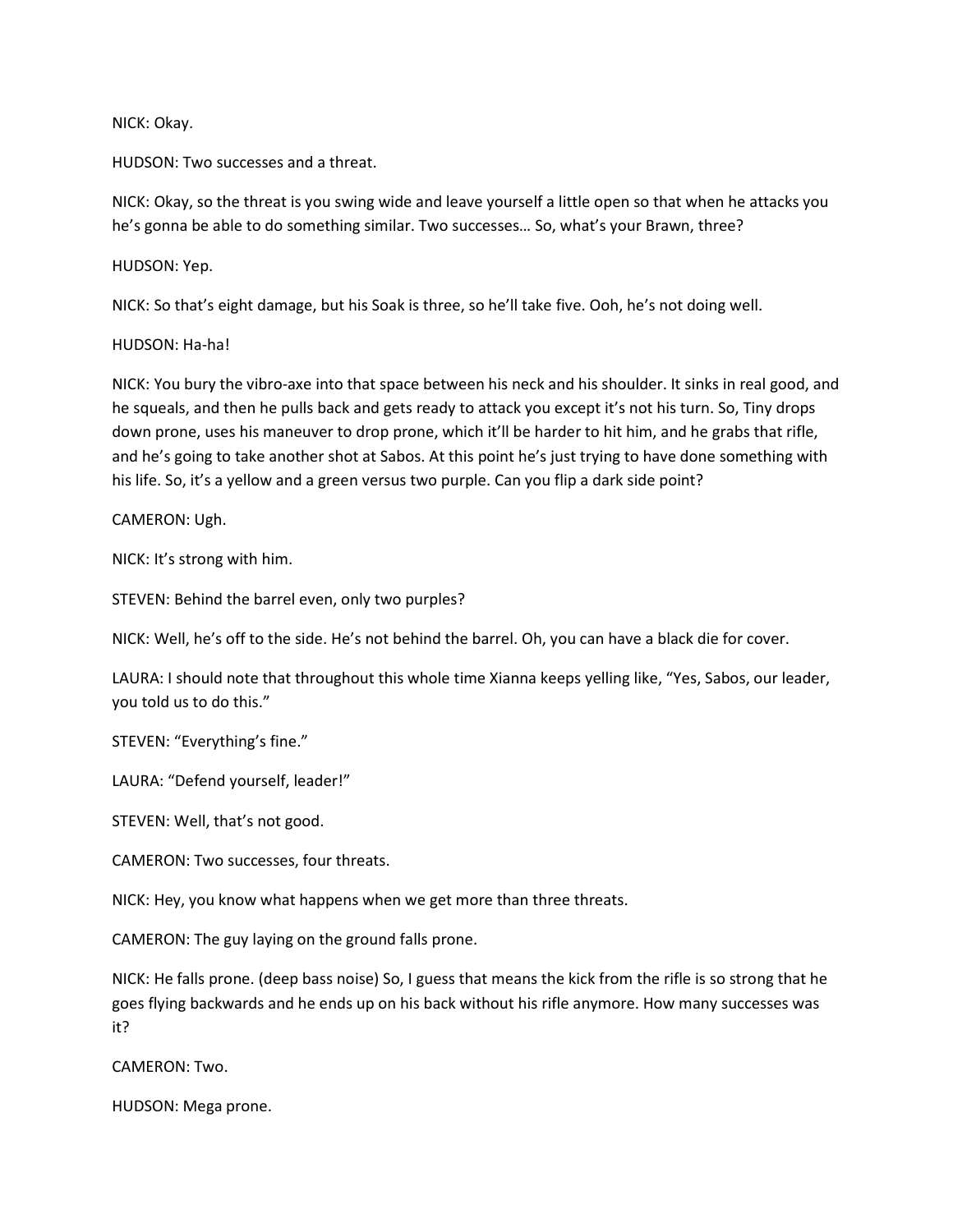NICK: Two? So, it's seven damage \reckless\, so it's nine damage coming at you, Sabos.

CAMERON: (gasping laughter)

LAURA: Umm…

NICK: Minus your Soak.

CAMERON: Yeah, yeah, four. He's down to one health.

STEVEN: Yeah, that's cool. Yeah.

CAMERON: I'm sure he'll be fine.

STEVEN: Yeah, yeah.

LAURA: Yeah. I'm sure you'll be fine.

STEVEN: Yeah, that's fine.

LAURA: Good luck finding someone on this team who's gonna heal you.

CAMERON: (laughing)

STEVEN: No, it's all good. It's all good.

NICK: That was Tiny's turn, so it's a PC slot.

LAURA: Is Quiggle visible, or is he still in his hiding spot?

NICK: He's behind the barrel. You would get a black die to shoot at him, but you can see him. It's just kind of hard to tell where the shadows end and he begins.

CAMERON: If you take out the almost dead guy, I'll go after the live one.

LAURA: Well, because I don't wanna get in the middle of this vibro-axe battle. That's like an honor thing right now. They're good.

CAMERON: Oh, see, I was gonna end that.

HUDSON: I'll finish this!

CAMERON: Okay, you got it! You got it, Tink!

LAURA: Xianna's gonna like honor their little one-on-one battle.

HUDSON: Thank you!

LAURA: Wait, Tiny's alive, right?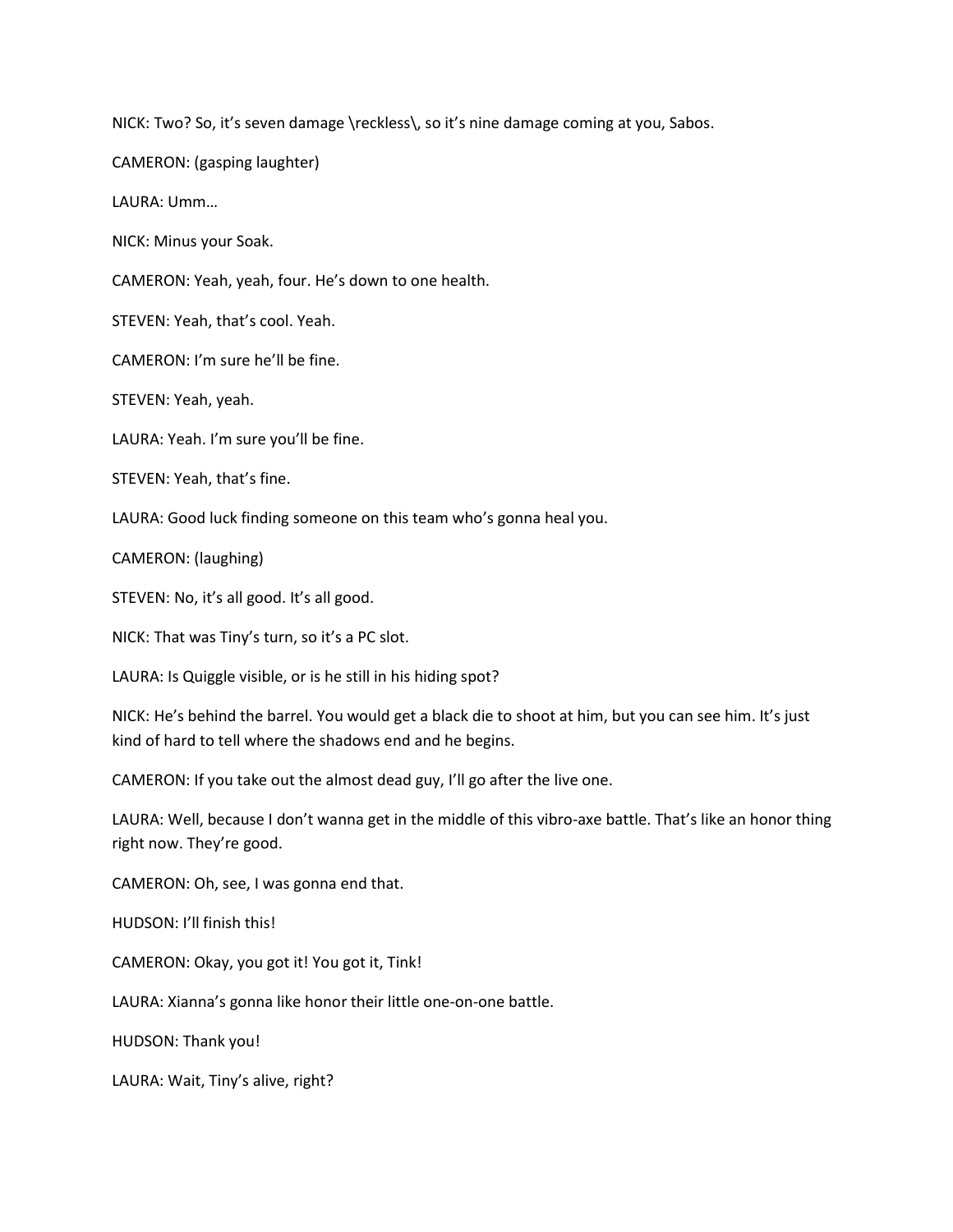CAMERON: Yeah, but Tiny's down, almost. NICK: He's down on the ground, he's bleeding a little, he's not near his rifle… LAURA: Oh, no, yeah, then Xianna's gonna shoot at Quiggle. NICK: He is covered in pistols, though. LAURA: She's gonna shoot at the Quiggle. NICK: Okay. CAMERON: Hee hee hee… STEVEN: Quiggle the Quarren. LAURA & CAMERON: (musically) Quiggle, Quiggle, Quiggle, do, do do, do… NICK: I'm never naming NPCs again. LAURA: I'm going to aim. STEVEN: Ooh. LAURA: I'm gonna flip a light side point. NICK: Oooh. LAURA: Four advantages. That's it. NICK: How would you like to spend those? LAURA: He is going to drop the weapon he is holding. NICK: Okay. So you shoot the blaster out of his hand. "Hey, that was the blaster my mother gave me." LAURA: "Oh, I did not know that. Sorry. I should have just shot your face instead." NICK: "I swear eternal vengeance. You have been submitted to Quiggle's quarrel!"

(snorts and giggles)

LAURA: Xianna just kinda like stops. "What is with these names? Seriously."

STEVEN: (laughs) Quiggle's quarrel… "Were we not already in Quiggle's quarrel?" I say behind the other side of the barrel.

NICK: "Shut up! Come out where I can shoot—Oh wait, I don't have my gun anymore."

HUDSON: Before this time there was an \accorem\.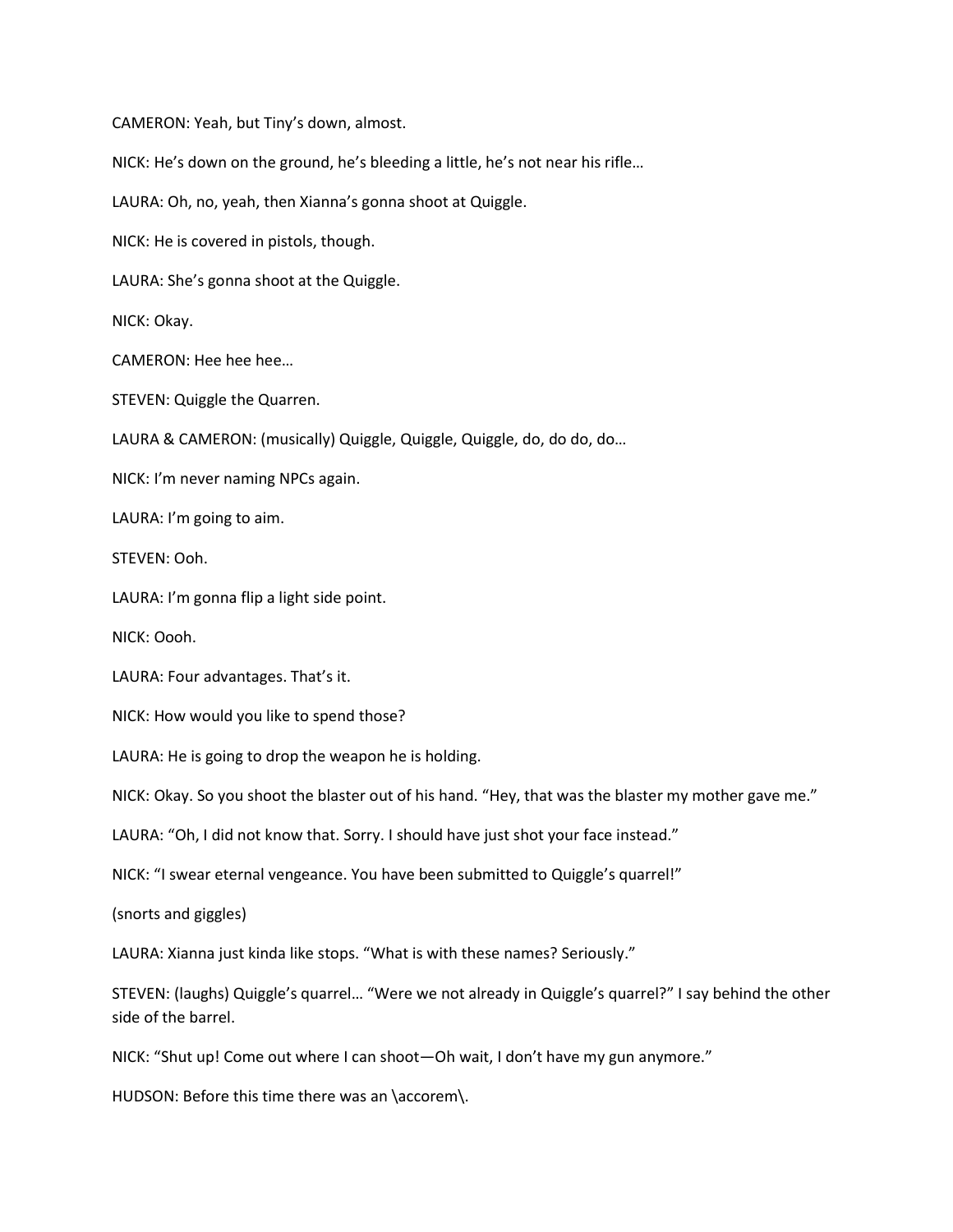STEVEN: "Come out where I can shoot you."

CAMERON: Go get in Quiggle's corner.

NICK: (laughing) So, it's Karma's shot.

CAMERON: I am going to shoot at Quiggle. I'm going to take a black die because he's under cover. I'm going to take a blue die because I'm going to aim.

HUDSON: Shoot his privates.

LAURA: Nooo.

STEVEN: So, Tiny. So, you mean Tiny?

CAMERON: I'm going to flip a light side point to upgrade.

NICK: "Don't castrate Quiggle~"

STEVEN: 'Quastrate.'

CAMERON: And I'm going to—Stop. (laughs) I'm going to shoot him.

STEVEN: 'Quiggle quastration.'

CAMERON: A success, two advantages. So that's only ten damage.

NICK: Ooh, okay. That's the first time he's been hit. He yelps and ducks further behind the barrel as you hit him solidly in the shoulder. He's not super happy. What?

CAMERON: Ah, my crit's three.

NICK & LAURA: Ohh.

CAMERON: Dang! So close. I have two.

LAURA: So, I still had an extra advantage from my turn. I don't know if it's too late to add a blue die to that.

CAMERON: (laughing) Can I have a retroactive blue die?

NICK: You can add a blue die to Karma.

CAMERON: Can I see what it does?

NICK: If you get an advantage.

CAMERON: If I get another advantage? Let's see… Aw, it's nothing. Damn.

NICK: Aw, bummer. It was worth a try.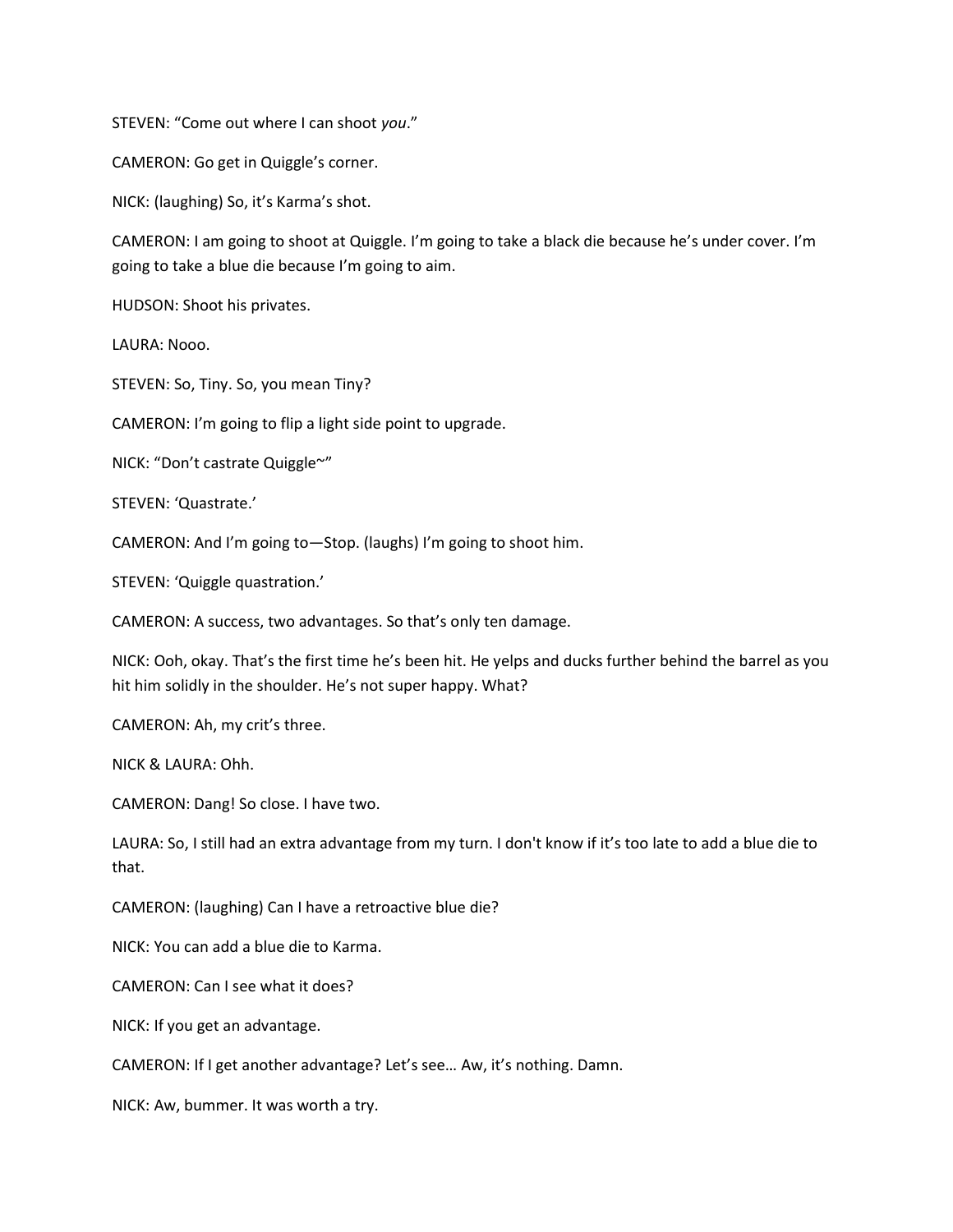CAMERON: Can my advantages be that the barrel falls over?

NICK: Sure.

STEVEN: No…

NICK: And shoots sparks everywhere.

CAMERON: Yup, and he and Sabos fall back to back, because it just disappears.

NICK: Yeah. It falls to the side, shoots sparks everywhere, they're very illuminated. Whoever shoots at Quiggle next will get a blue die, and Sabos and Quiggle actually are touching backs right now, and they do the thing where Quiggle looks left, and he looks left, so they look over each other's opposite shoulders and they don't make eye contact for a second. Then the Gamorrean, our giant pig friend, goes. He squeals to himself and swings his vibro-axe at Tink, because there's a giant person with a vibroaxe in front of him. That'll be two greens and a yellow versus two purple dice. Oh, he failed the hell out of that.

CAMERON: One failure, two advantages.

NICK: So, the two advantages: He's going to attack but get deflected, and he's going to defend himself so whoever attacks him next will get a black die. How do you block his axe attack, Tink?

HUDSON: With my axe.

NICK: Okay. Does it shoot sparks everywhere and look super cool?

HUDSON: Yeah!

CAMERON, LAURA: (hum Duel of the Fates from The Phantom Menace).

NICK: Great! It's up to Quiggle's turn. He doesn't have a gun, so he's gonna straight try to punch Sabos in the back of the head. So he turns around and like grabs him, and he tries to punch Sabos in the face. That's gonna be a yellow and a green versus two purples.

CAMERON: One threat.

NICK: One threat. No successes?

CAMERON: Nope.

NICK: Aw, okay. So, whoever shoots at him next it'll be two blue die. He tries to punch you and you manage to just duck your head out of the way, and he ends up awkwardly hugging you.

CAMERON: Aww.

NICK: Yeah.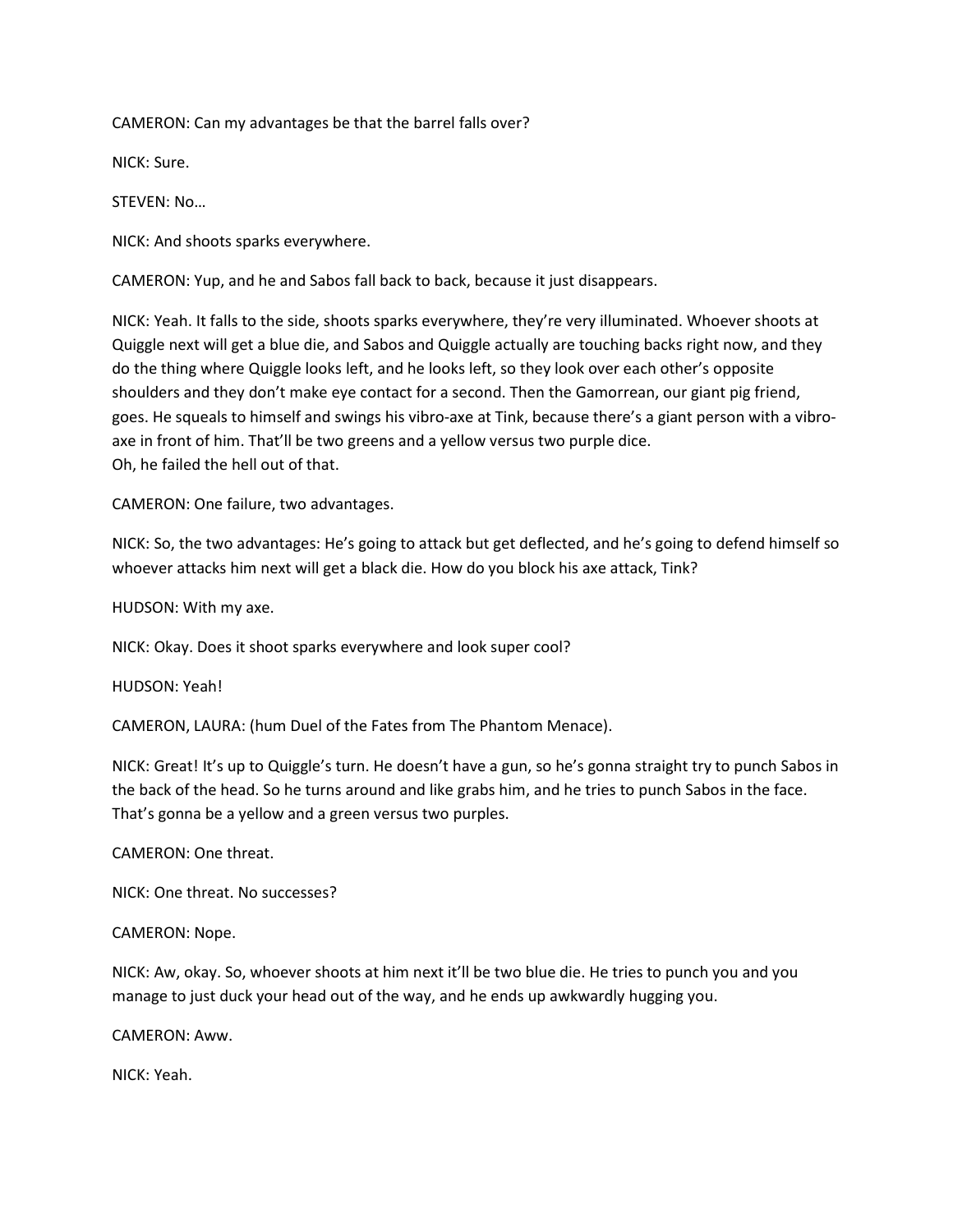CAMERON: Quiggle cuddles! STEVEN: Quiggle 'kwuddle.' NICK: "Beware the Quiggle cuddles!" LAURA & CAMERON: Quiggle 'kwuddles!' NICK: 'Kwuddles?' I don't wanna say 'kwuddles.' LAURA & CAMERON: Quiggle 'kwuddles!" NICK: Gosh. He's a respectable space pirate, you guys. Okay. LAURA: No he's not! CAMERON: And he's so 'kwuddly.' LAURA: He's just so quute! STEVEN: He's so quigglewy. NICK: It is a PC slot. STEVEN: I'm just gonna stab him with the vibro-knife. NICK: Okay. (laughter) STEVEN: We're sitting back to back, so. LAURA: Stabby stab stab. CAMERON: First person to attack Quiggle gets two blue dice. STEVEN: Oh yeah. NICK: He's lit by fire light, and also just like standing awkwardly hugging you. CAMERON: (seethes) LAURA: What is—Okay. CAMERON: That is cocked. NICK: Yeah, you can reroll that one. CAMERON: That's cocked. Reroll it, and it better be good.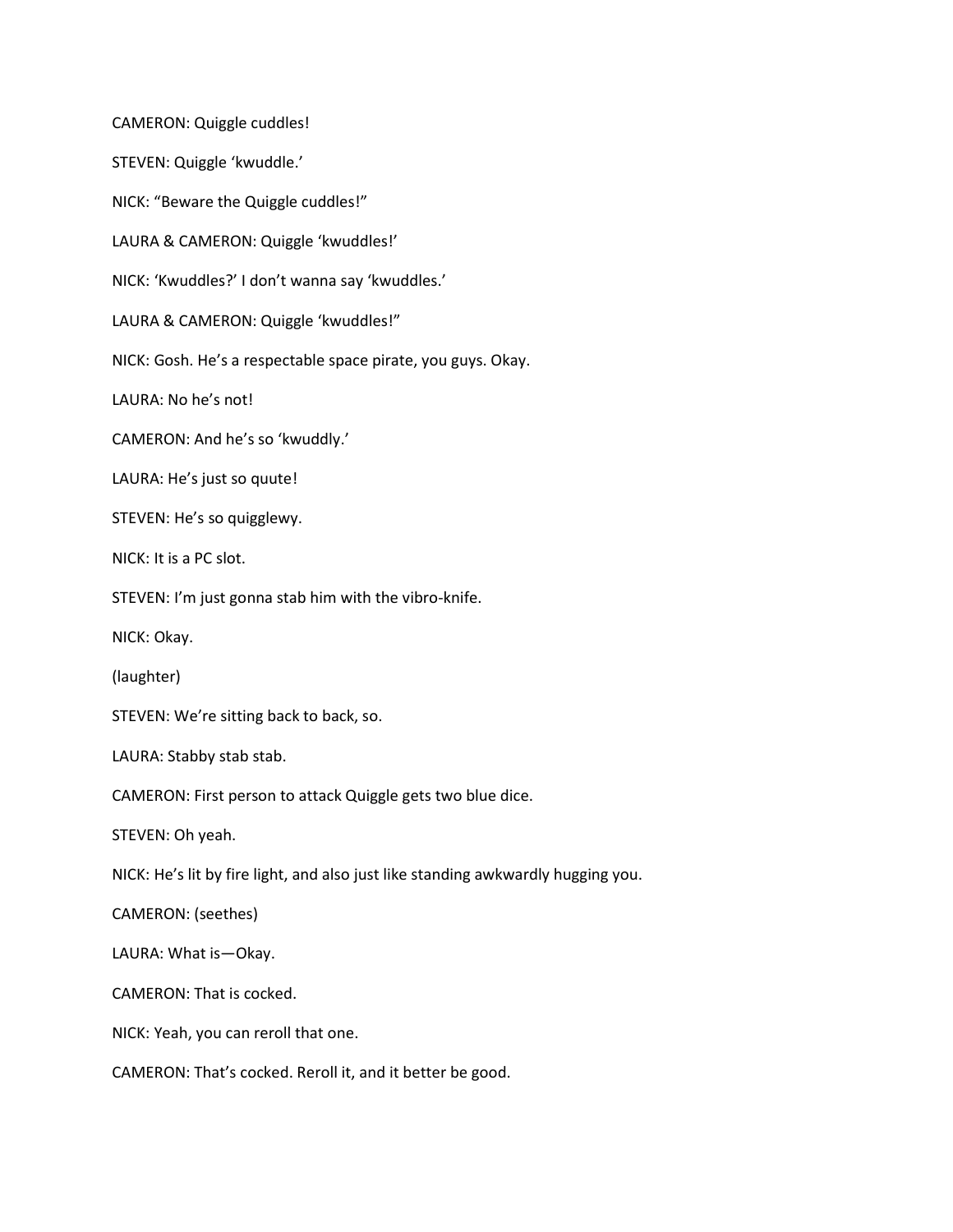LAURA: That is a cock.

CAMERON: Hey!

LAURA: There you go.

STEVEN: Hey, two successes. It is gonna be five total.

NICK: Five damage, okay. You stab him in the throat, it severs a couple of his face tentacles, and he drops.

STEVEN: But the pierce is two on it, so.

NICK: Yeah. You went through his Soak, so that's how you brought him down. Quiggle's on the ground coughing up greenish blood. He's out of the fight. Another PC slot.

HUDSON: I'll go ahead and finish off the Gamorrean.

NICK: Okay. Go for it.

CAMERON: Two purple.

HUDSON: Two purple.

CAMERON: And a black die, because he's in defending zone.

NICK: Yes, thank you. Glad we have Cameron to help with that.

HUDSON: Nooo.

CAMERON: Nothing.

STEVEN: Well—

NICK: Absolutely nothing.

LAURA: Literally nothing. Just blank dice.

HUDSON: Nothing.

NICK: Okay, so, like a blade ballet you both clash, titans in the asteroid night amongst the fire light, the shrieking whine of your weapons pierces everyone's minds, and they know this is a fatal encounter… but nothing happens.

STEVEN & CAMERON: (giggles)

HUDSON: I feel like this is like Phasma and Finn fighting (mumbles)

NICK: A little bit, a little bit, yeah, except you're both giant and kind of lumbering, so you're not as cool.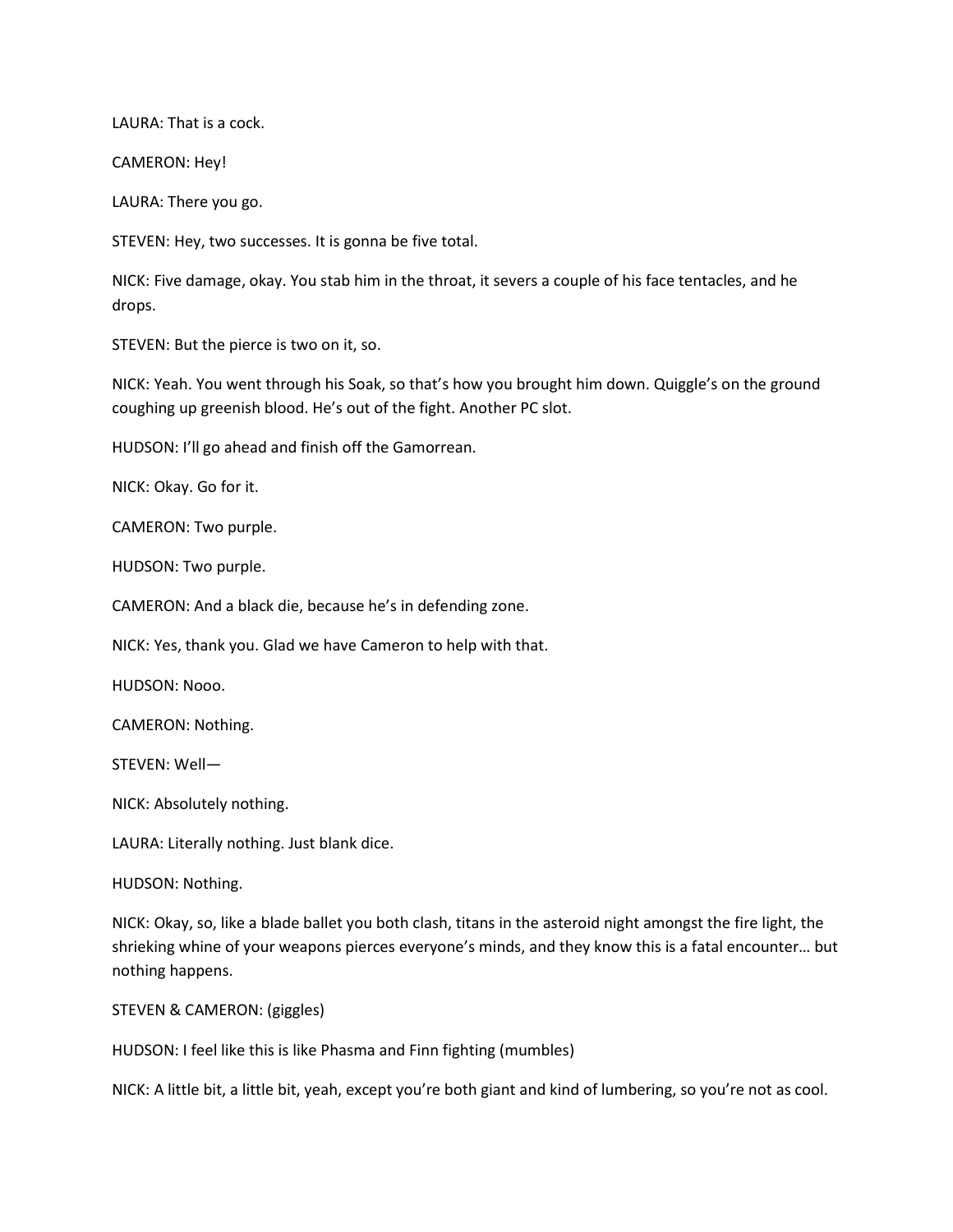HUDSON: Yeah, that's true.

NICK: Tiny's gonna go. He's still on his back. He uses a maneuver to roll onto his tummy, so he's prone instead of prone, and he draws two blaster pistols and he attempts to shoot Sabos.

STEVEN: "You're gonna shoot me?" I yell out, because I'm right back to back with his leader.

NICK: No, you stabbed him. He's on the ground now.

STEVEN: Oh, haha, alright.

NICK: And he has a green and a yellow, and it's three purples because he's dual wielding. So, Sabos, you're gonna flip one to upgrade his difficulty to shoot you?

STEVEN: I will.

NICK: Eh, he'll also take a strain to aim.

CAMERON: So that's two purples, one red, one yellow, one green, and one blue?

NICK: Yep.

CAMERON: It's a rainbow, guys.

LAURA: It's so pretty.

CAMERON: I really hope this misses.

NICK: I hope it doesn't.

CAMERON: I'ma feel real bad if I roll the roll that kills you.

STEVEN: Yup.

NICK: Ooh.

CAMERON: Eh, that's one success.

STEVEN: Hey, look at that.

NICK: How many advantages?

CAMERON: Two.

STEVEN: Enough.

NICK: Oh man. You know what having two advantages does when you're dual wielding, right?

STEVEN: No.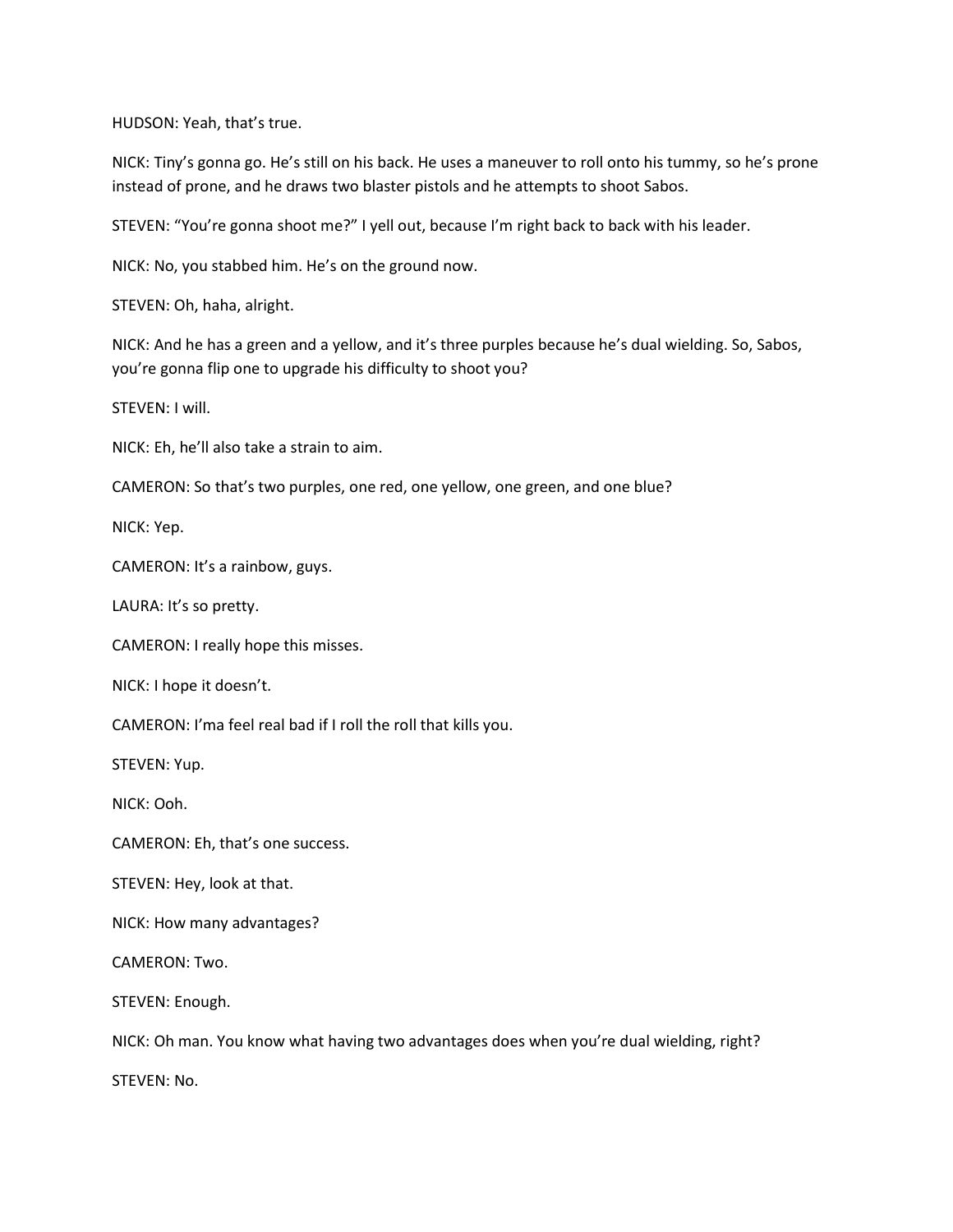NICK: Lets him use both pistols.

CAMERON: Yeah. One success, two advantages.

NICK: Yeah! So he's gonna use those two advantages to activate his other pistol, which means he's gonna do double damage.

STEVEN: Sure, sure.

NICK: Which means that's gonna be twelve damage coming at you.

STEVEN: That's gonna be tough. (laughter) That will put me around, oh, the negative seven mark, pretty darn close to zero.

NICK: And if you go down, then that's a crit, guys. Alright, so you are now unconscious at negative seven. We now know that it does track for negatives, and go ahead and roll that crit that Tiny got on you.

CAMERON: Thirty-four.

LAURA: A 34! Let's see… That is Stunned. The target is staggered until the end of his next turn.

CAMERON: You're also unconscious, though.

NICK: So you can't take another action. Bummer.

STEVEN: Yeah, because I'm unconscious. (laughs)

NICK: So, Sabos goes down in a blaze of pistols. Tiny sits up slightly, and is like, "I hit him? I hit him! Woo!" And then everybody looks at him, and he's like, "Uhh… Great."

LAURA: Xianna actually is like, "Aw, good job."

NICK: "Cool. Uh, last chance for y'all to surrender, because I've taken out your leader."

CAMERON: "Sweetie, I'm gonna reverse that. Last chance for you to surrender"

NICK: "Um..."

CAMERON: "You might notice your leader's down too."

LAURA: "He is dead."

CAMERON: "And I really don't wanna hurt you."

LAURA: "Also, he is not actually our leader."

NICK: "What?!"

LAURA: "We just said that so that you would target him. We don't really like him too much."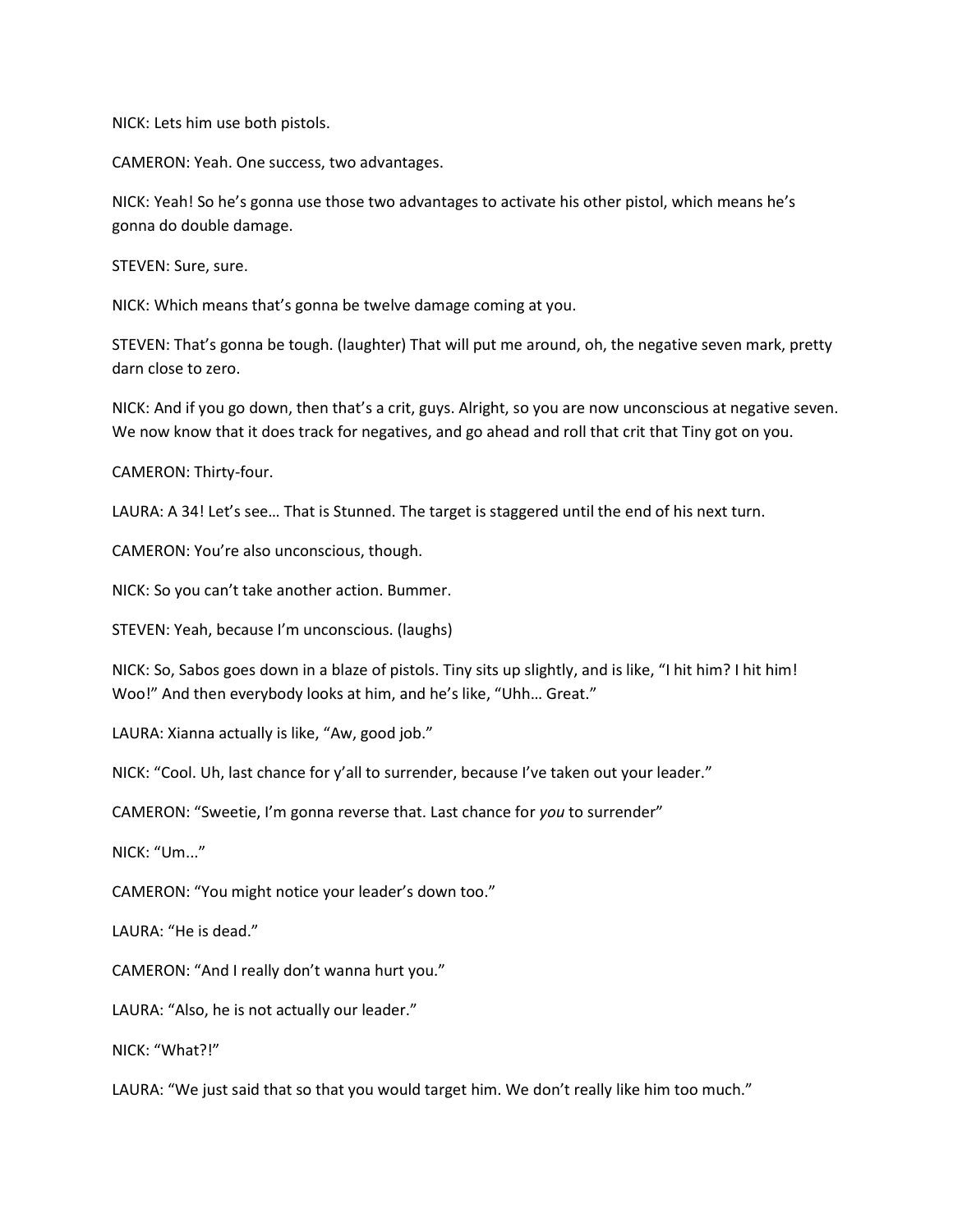CAMERON: "Thanks for shooting him for us."

NICK: "Oh, you're welcome. Well, I mean, wait—" Can you make me a check?

CAMERON: Coercion?

NICK: Coercion, yes. It's super duper Coercion.

CAMERON: Can Xianna help me?

NICK: Yeah, absolutely.

CAMERON: Can we co-Coercion?

STEVEN: Coerce.

NICK: Yeah.

LAURA: What's Coercion?

CAMERON: It's Willpower.

LAURA: Willpower? I have a two.

NICK: So you can have a blue die.

CAMERON: Okay. That at least gets me a blue.

LAURA: Okay.

NICK: For this one since it was straight her glaring at him and saying we're about to kill you.

CAMERON: Dang. I don't have the Good Cop skill on my tree yet.

LAURA: Oh no.

CAMERON: It's right there, though. I can see it.

NICK: The Skiptracer tree, everyone who hasn't read it, you should look at it. It's awesome. You have Good Cop and Bad Cop, and it's great.

LAURA: Wait, no, no—

CAMERON: Well, Skiptracer doesn't have Bad Cop, they just have Good Cop, but other ones have Bad Cop.

LAURA: But in other trees. Yeah, we found the one that has Bad Cop, and I don't remember which one it is.

CAMERON: Okay. Let's see how intimidating we are. Nope, nada. Zilch.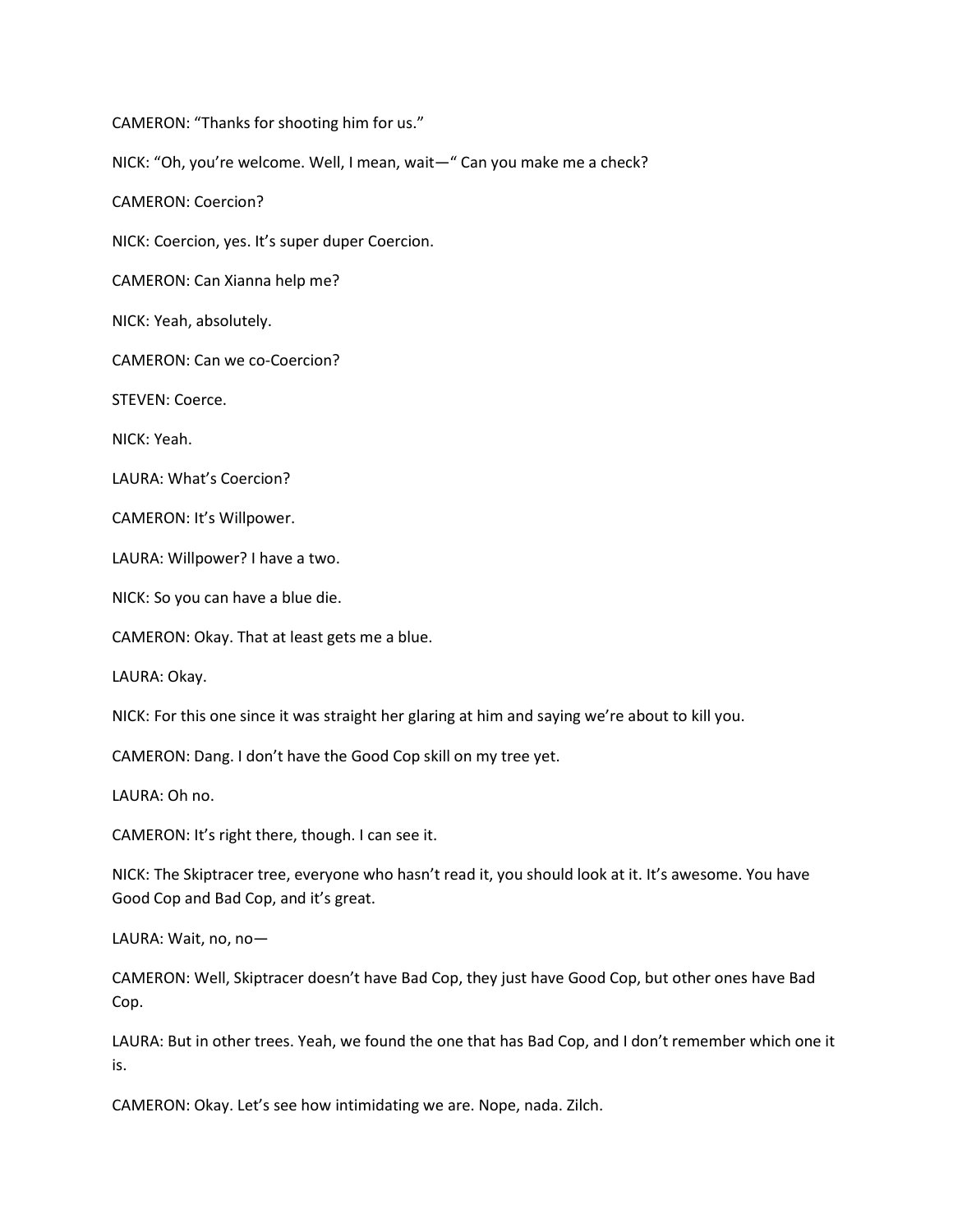NICK: Okay. He looks concerned for a minute, but then he says, "As long as our friend is standing, Quiggle's crew of cons will stay on top." And he looks real sad, but he doesn't drop his weapons.

LAURA: I'm trying to think of more C Q words. You have like Quiggle's coterie.

STEVEN: Ooh.

NICK: But he left them on the ship.

LAURA: Yes.

NICK: So, PC slot.

LAURA: Xianna's gonna shoot Tiny, and she's gonna kinda sigh and look sad at him.

CAMERON: No. He said as long as his friend is standing. Shoot his friend.

LAURA: Xianna doesn't wanna get in the way of an honorable duel. Okay?

HUDSON: Don't get in the way of my honorable duel!

CAMERON: Karma will shoot his friend!

HUDSON: No!

CAMERON: Karma don't care! (laughs)

LAURA: Xianna is like, nuh-uh, those two are in close quarters combat. I'm going to honor that timely tradition-

HUDSON: Thank you.

LAURA: -and let them battle it out. You know. I'm gonna shoot the little tiny person.

STEVEN: (laughs)

NICK: Honorably.

LAURA: Is this like a child? I keep imagining like, short round.

NICK: He kind of looks like Mouse from the Matrix, so just like a scrawnier little guy.

LAURA: Oh. Just a small? I was straight up picturing short round, and I felt really bad because I was picturing like a little kid. Okay.

STEVEN: Seems like we've found ourselves in a Quiggle's quagmire.

LAURA & CAMERON: Ohh!

NICK: Ho-ho! Too bad you're unconscious. You gasp that around the bloody bullet wounds in your chest.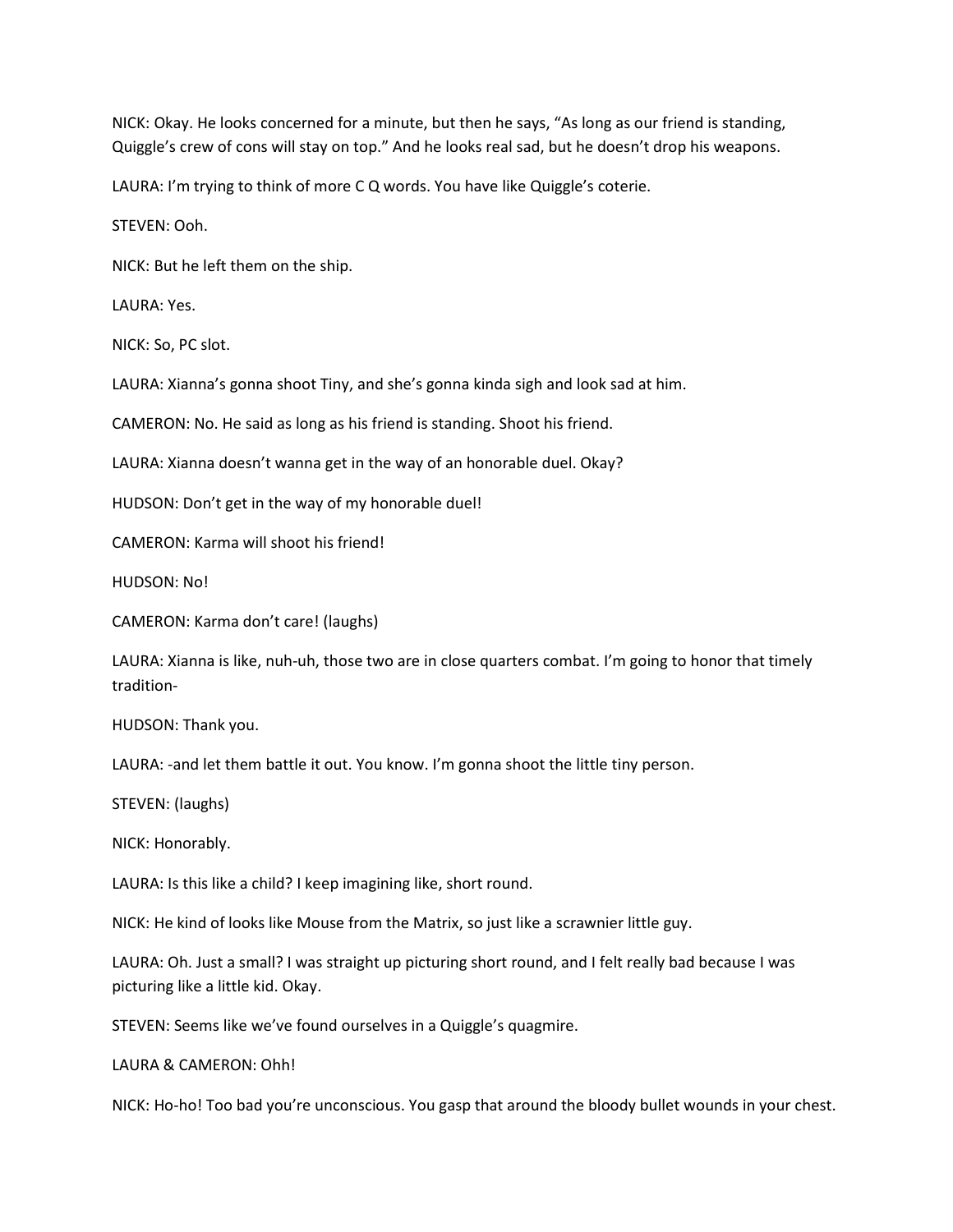STEVEN: (laughs)

LAURA: And I'm gonna aim. Is he still lying down prone?

NICK: Yeah, so you get a black die.

CAMERON: Nooo.

LAURA: One threat.

NICK: Okay. You shoot at him and it's obvious that you're not super invested in hitting him, because you feel kinda bad about it-

LAURA: Yeah.

NICK: -and he ducks a little, and then sees that you're not that committed to killing them, and he is heartened. He is very confident. That's what the threat is.

STEVEN: (laughs)

NICK: Another PC slot.

LAURA: Karma should shooty-shoot-shoot.

CAMERON: Who am I shooting though is the thing. I'm questioning.

HUDSON: Shoot Tiny!

LAURA: I feel like Karma would shoot the Gamorrean.

CAMERON: Yeah, because how old does Tiny look?

NICK: Eighteen, maybe.

LAURA: Yeah.

CAMERON: Yeah. There's no way in hell Karma's shooting Tiny.

HUDSON: For all you know the Gamorrean could be a child. They're just that big.

STEVEN: (laughs)

CAMERON: Yeah, I don't care. Yeah, I'm shooting the Gamorrean.

NICK: Okay. Ooh boy.

CAMERON: Alrighty, so that's two successes, two threats, and a triumph.

NICK: Okay. The threats are Tiny is even more bolstered but you get a—Are you gonna use the triumph to crit, or?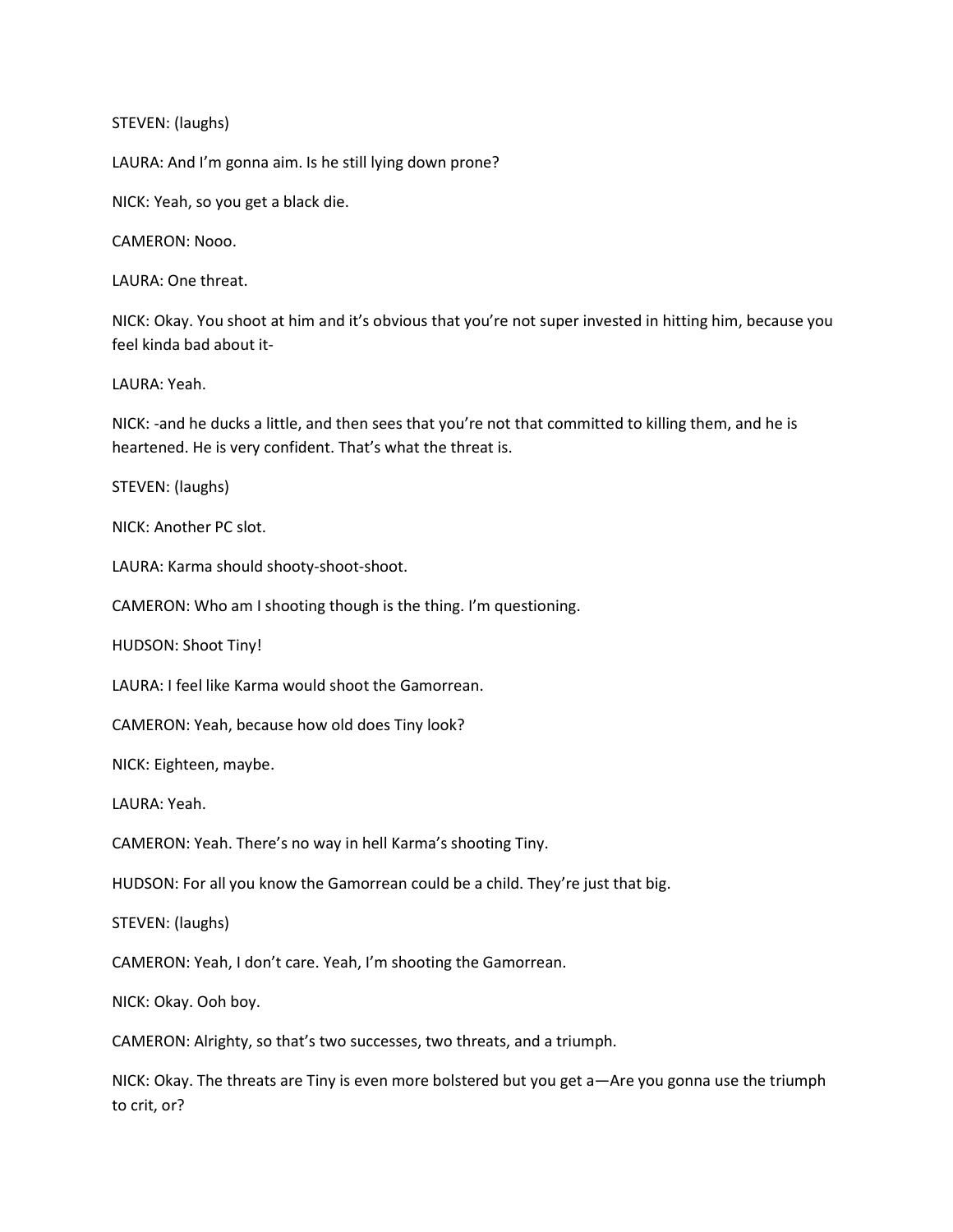CAMERON: No. I'm going to do ten damage to the Gigoran—err, Gamorrean. Not the—I'm not shooting Tink. I'm shooting the pig person!

HUDSON: Whoa!

CAMERON: Hold on. Gamorrean.

NICK: Okay, so, you hit him in the back of the head. He's mid swing. He actually had the advantage for a second. He had used the pole of his vibro-axe to hit Tink in the stomach, and he was going up for a big overhead strike, and you just shoot him in the back of the head and he collapses like a sack of potatoes.

CAMERON: One of the things for triumphs is that they can take out—

NICK: They take out mooks. They don't take out, like--

LAURA: Yeah, you can take out minions.

CAMERON: Oh, okay.

NICK: These are like actual PC characters you guys are shooting.

CAMERON: So you said my threats were that he was more bolstered?

NICK: Mm-hmm.

CAMERON: Mmkay, because I wanted the triumph to be that he started thinking about how sad his mom would be if he died.

NICK: I mean, the triumph could be you can go kind of through the bolster and you get one more chance to try to persuade him to stand down.

CAMERON: Yeah.

NICK: Okay. So, you give your speech. He's standing there going, "I'm gonna live forever! Quiggles for life! Yeah!" Even though he's bleeding, he's waving his guns around.

(laughter)

CAMERON: "How old are you?"

NICK: "I'm 18. I'm gonna live forever."

CAMERON: "Mm, I'm not thinking for that much longer actually if you keep holding that gun."

NICK: "That sounds intimidating, but clearly we're gonna win. I don't need my friends. I'm the new captain. Yay!"

LAURA: So, I know this won't help Karma dice-wise, but Xianna just kinda looks over and is like, "Do you know how many of my friends were dead by the time I was 18? A lot."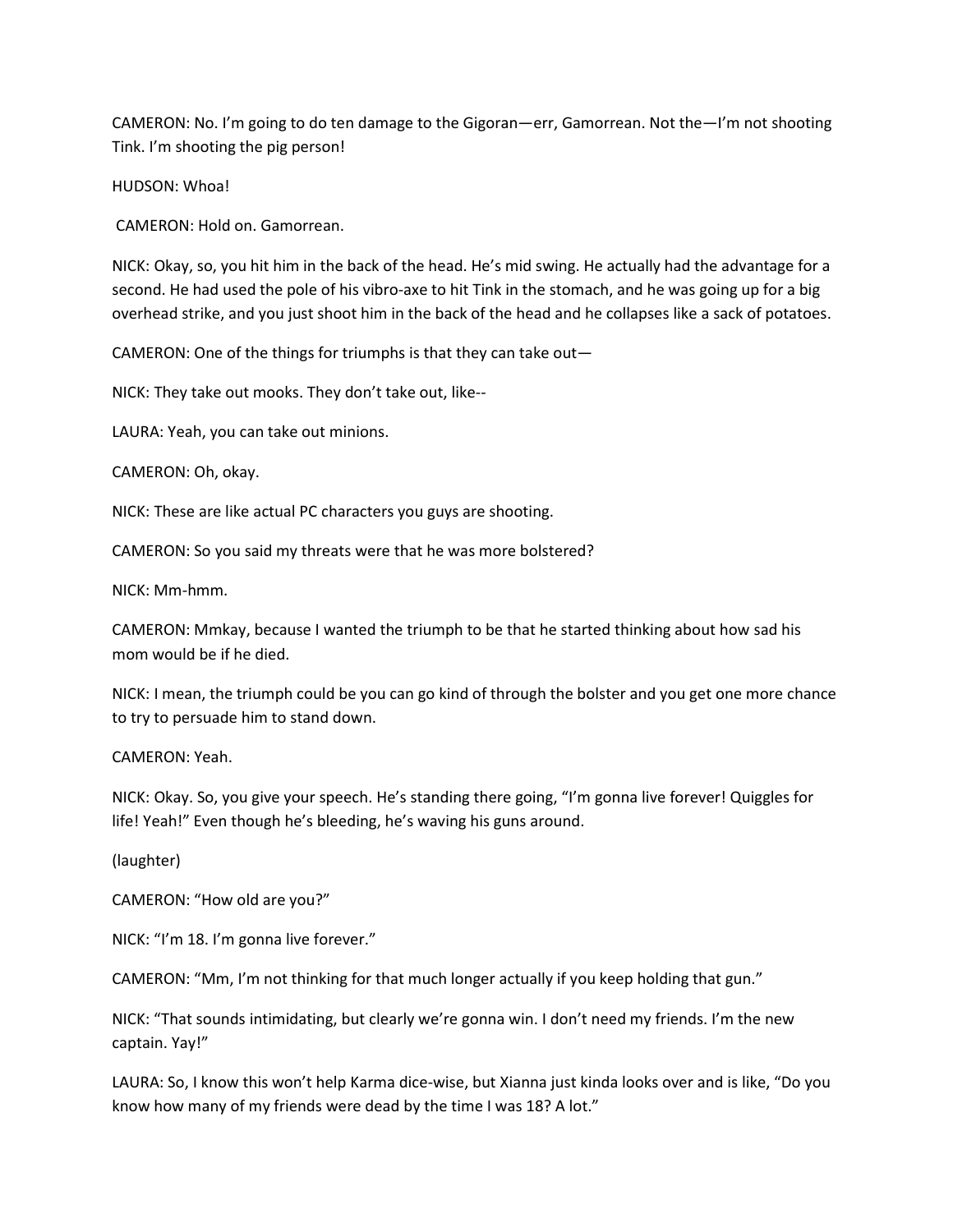NICK: "Yeah, most of mine, too. I mean, those two were pretty much the last ones except for Quiggle's coterie, and they were always pretty mean to me."

(snorts and giggles)

CAMERON: How do these words work?!

LAURA: You can see she's using her hands to like make a Q, but then a C, and she's like, "But isn't coterie with a C? I do not… Nn."

CAMERON: "Before you do anything stupid, I just want you to sit back and reflect on your short life at this point and also think of all the people who are going to be sad, like your mom, if you don't make it out of here, but how proud she'd be of you if you left as the new captain. You could even rename the crew since Quiggle is … dead. Sorry, I can't think of a dead word for a Q. I apologize."

STEVEN: Quiggle has quit.

(laughter)

NICK: Sabos sits up, says that, and passes back out.

CAMERON: Thank you, disembodied voice of Sabos! Yup.

NICK: Go ahead and make me a roll. You can use whichever talky skill you think is most appropriate.

CAMERON: yeah, that's happening, because none of mine are good.

LAURA: Okay, I'll go ahead and flip that. I mean, not that the audience could see, because you know audio medium, but I was pointing at a light side.

NICK: I like to think that Tabletop Squadron is an audio large.

STEVEN & HUDSON: Boo!

NICK: This is what happens when we play for five hours, guys. It only gets worse.

CAMERON: I'm going to use Charm, since I don't think Deception fits at all.

NICK: Yeah.

CAMERON: I flipped a light side point, so I'm upgrading it.

LAURA: I can help with that.

NICK: Yeah, since you added stuff in.

LAURA: My Presence is a three.

CAMERON: Nice! Mine is only a two. So, what am I rolling against?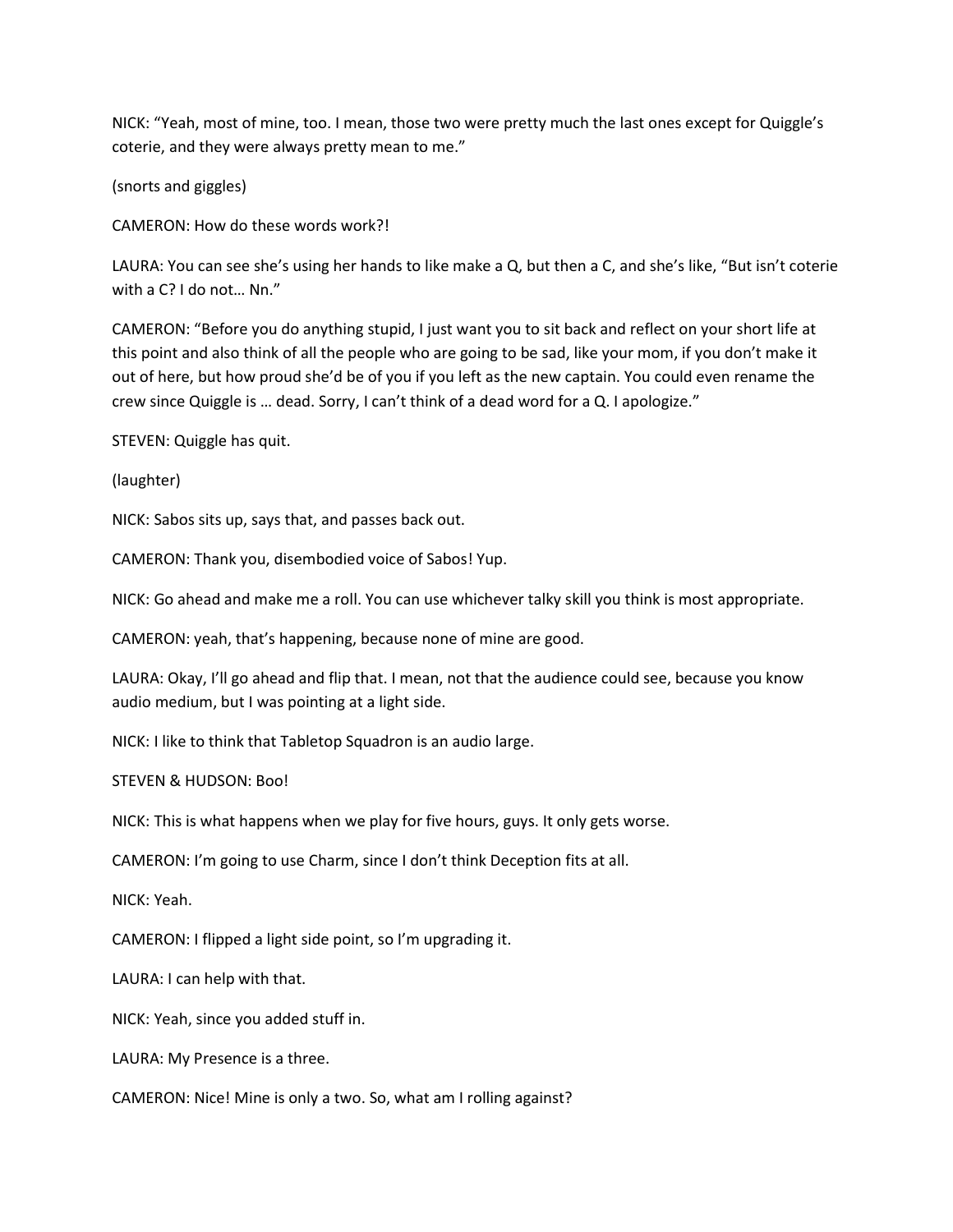NICK: It's gonna be two purple and a black die. The triumph cut through the three black dice it was originally gonna be.

CAMERON: Alright. I really hope we don't have to kill this kid.

NICK: You're gonna feel real bad.

CAMERON: I'm gonna feel so bad! It's okay, I think we're okay, two successes and an advantage.

NICK: Oh, he goes, "Yeah, you're probably right," and drops his pistols, and then he proceeds to drop the other eight pistols he had strapped to his chest.

CAMERON: (laughs) Karma does a big sigh of relief.

NICK: "All hail Captain Tiny! Also, do you guys have any like medical supplies, because I'm getting pretty low on blood here." He starts to kind of waver in place.

CAMERON: "Why don't you… Lay down. We'll find something."

NICK: "Okay." He collapses to the ground.

HUDSON: "It's a quality Quiggle evening."

NICK: And, that's where we're gonna end it.

(All make dramatic noises and Star Wars tunes)

### ## Outro

CAMERON: Thanks for listening to Tabletop Squadron. If you enjoyed our show please consider logging into iTunes and giving us a five-star review. Five-star reviews will help new listeners to find the show.

Xianna'fan is played by Laura Penrod. She can be found on Twitter at @cheerio\_buffet.

Tink is played by Hudson Jameson and he can be found on Twitter at @hudsonjameson.

Karma Nailo is played by me, Cameron Robertson. You can find me on Twitter at @midnightmusic13.

Sabos Nix was played by Steven Schroeder. He… does not exist on the internet.

Our game master is Nick Robertson, and you can find him on Twitter at @alias58.

Our intro song is Space Jam by Pablo Ribot.

Additional music by James Gunter.